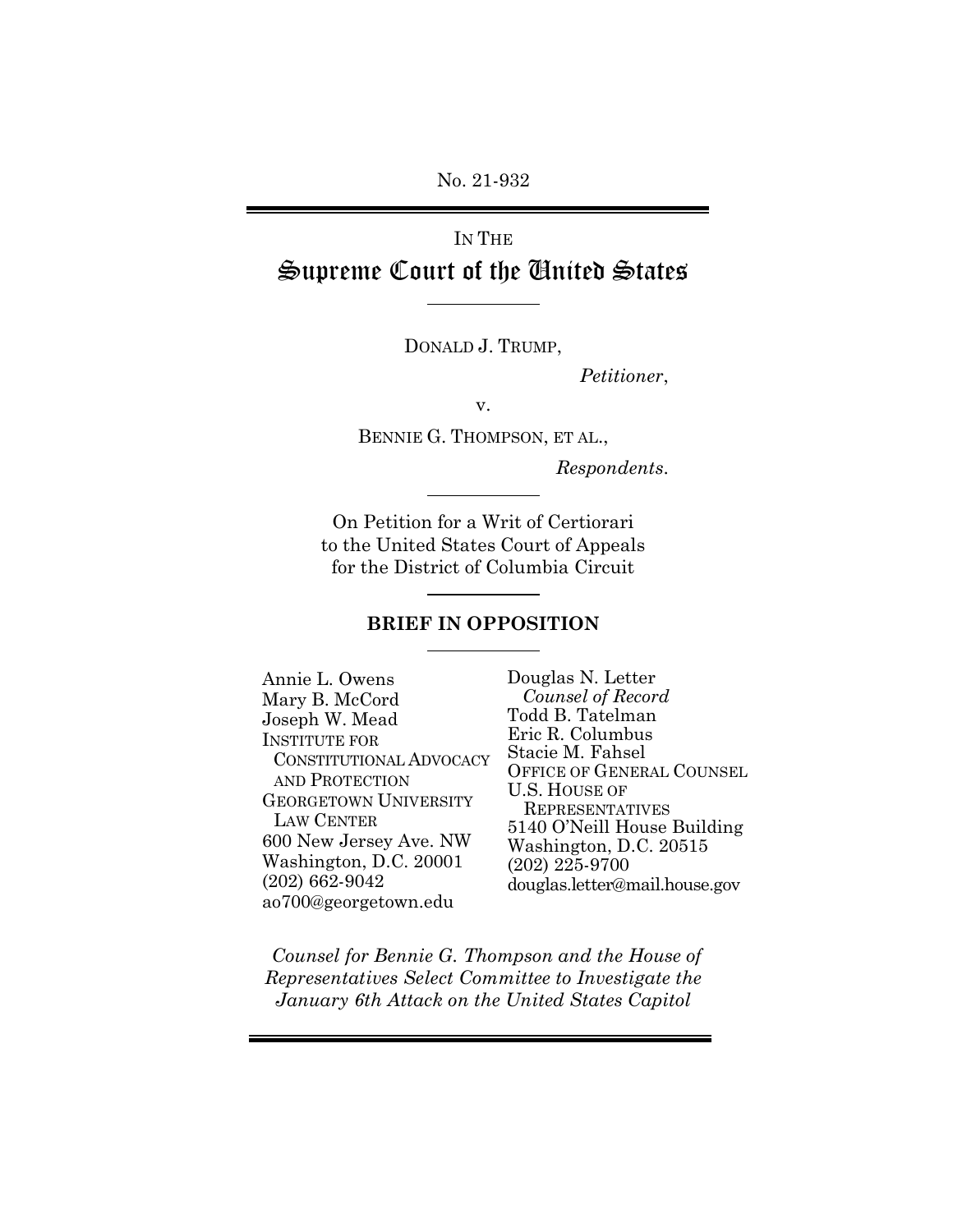the denial of Petitioner's motion for a preliminary in- junction that would bar the United States Archivist from granting access to a specific set of Presidential sentatives investigating the facts and circumstances surrounding the January 6 attack on the Capitol.**QUESTION PRESENTED**<br>ether the court of appeals corrected of Petitioner's motion for a pre-<br>that would bar the United State anting access to a specific set of<br>to a Select Committee of the Houtes investigating the facts and Whether the court of appeals correctly affirmed records to a Select Committee of the House of Repre-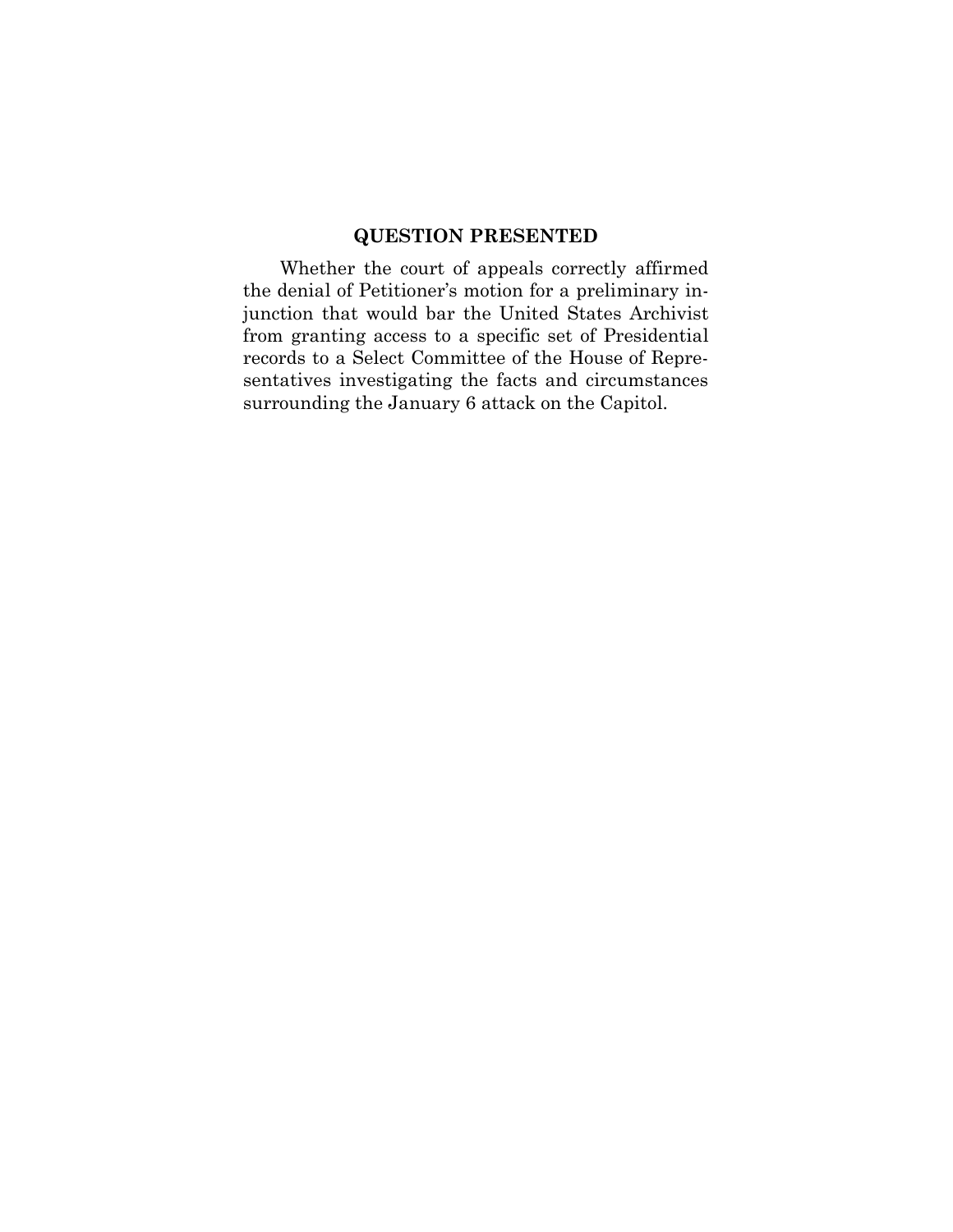# TABLE OF CONTENTS

| А.                                                                                    |
|---------------------------------------------------------------------------------------|
| B.                                                                                    |
| REASONS FOR DENYING THE PETITION  15                                                  |
| This Court's Review Is Not Warranted 16<br>L                                          |
|                                                                                       |
| A. Executive Privilege Does Not Bar                                                   |
| B. The Request Serves A Valid Legislative                                             |
| C. The Request Satisfies All Of Petitioner's<br>Proposed Separation-Of-Powers Tests30 |
| D. The Court Of Appeals Correctly Held<br>That The Equitable Factors Weigh            |
| III. At A Minimum, This Court Should Hear The                                         |
|                                                                                       |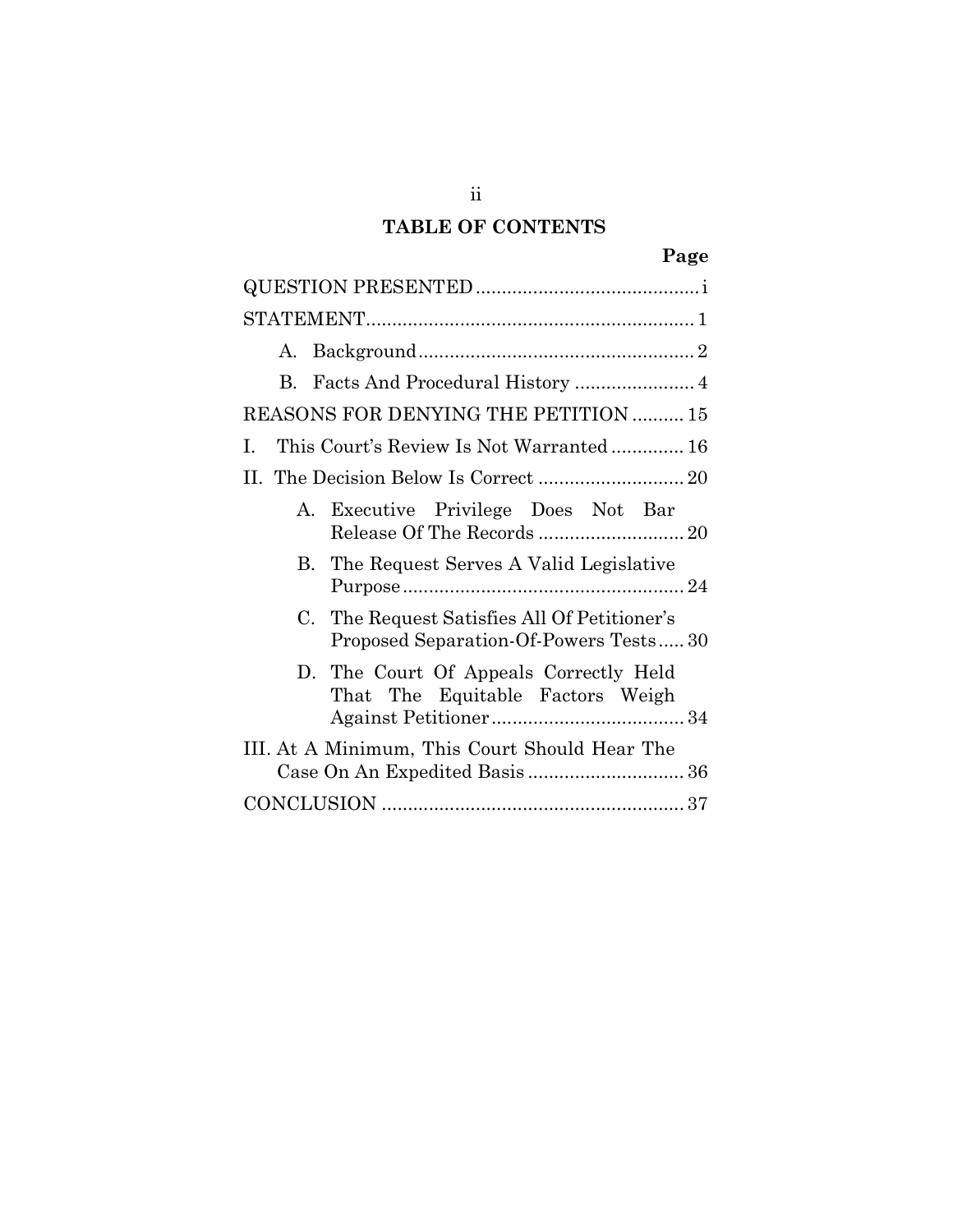# TABLE OF AUTHORITIES

# Cases

| 111                                                                         |
|-----------------------------------------------------------------------------|
| <b>TABLE OF AUTHORITIES</b>                                                 |
| Page(s)                                                                     |
| Cases                                                                       |
| Barenblatt v. United States, 360 U.S. 109 (1959) 27                         |
| Benisek v. Lamone, 138 S. Ct. 1942 (2018) 34                                |
| Donald J. Trump for President, Inc. v. Sec'y of<br>Pennsylvania,            |
|                                                                             |
| Eastland v. U.S. Servicemen's Fund,                                         |
| Free Enter. Fund v. Pub. Co. Acct. Oversight Bd.,                           |
| Hutcheson v. United States, 369 U.S. 599 (1962) 26                          |
| McGrain v. Daugherty, 273 U.S. 135 (1927) 25, 26                            |
| Nixon v. Administrator of General Services,                                 |
| Pennsylvania Dep't of Corrs. v. Yeskey,                                     |
| <i>Rubin v. United States, 524 U.S. 1301 (1998)  35</i>                     |
| Seila Law LLC v. CFPB, 140 S. Ct. 2183 (2020) 21                            |
| Sinclair v. United States, 279 U.S. 263 (1929) 26                           |
| Tenn. Valley Auth. v. Hill, 437 U.S. 153 (1978)  36                         |
| Trump v. Mazars USA, LLP,                                                   |
| United States v. Burr,<br>25 F. Cas. 30 (No. 14,692d) (C.C.D. Va. 1807)  34 |
| United States v. Nixon,                                                     |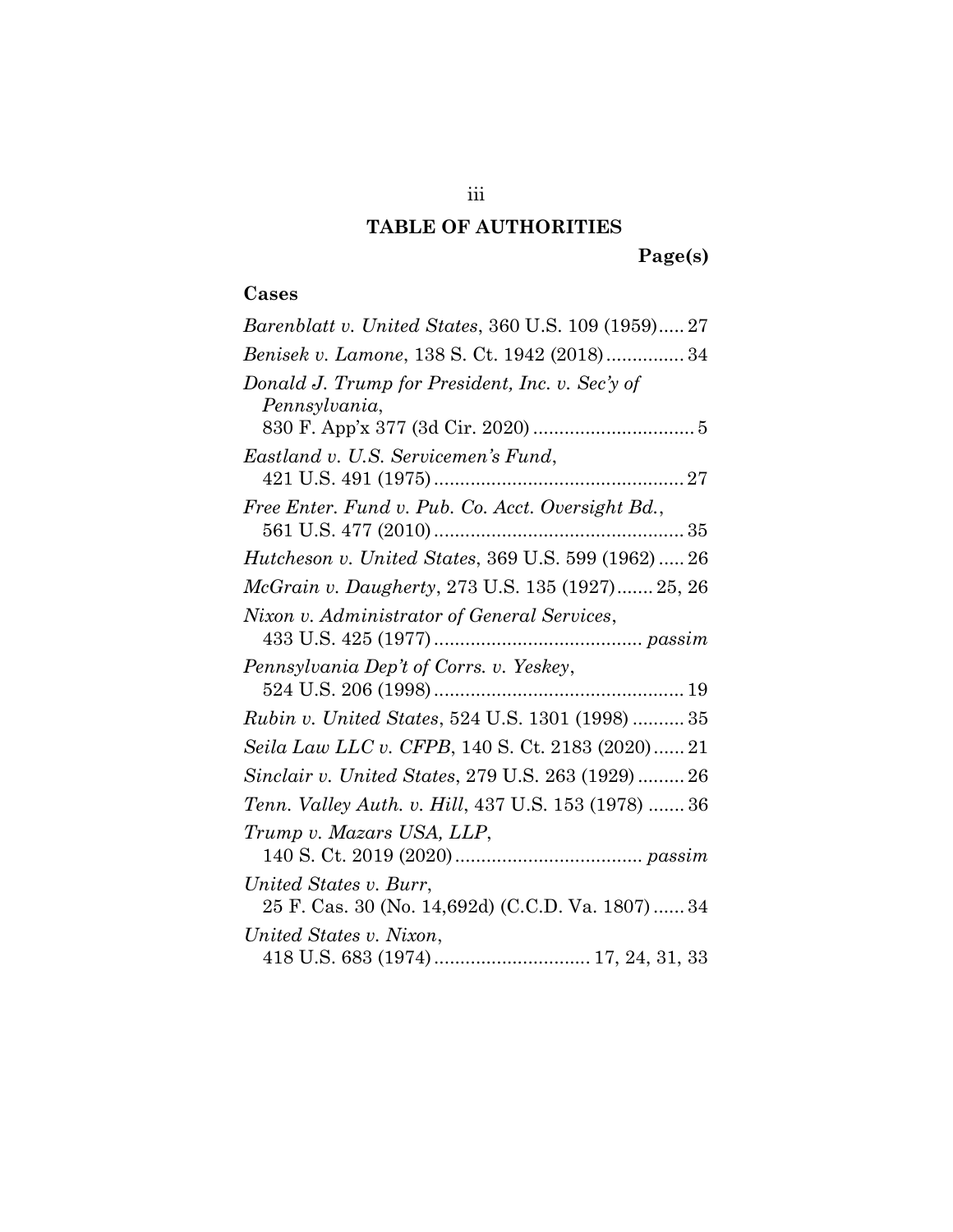| Watkins v. United States,         |  |
|-----------------------------------|--|
| Wilkinson v. United States,       |  |
| <b>Statutes</b>                   |  |
| Presidential Records Act of 1978, |  |
|                                   |  |

## Statutes

<span id="page-4-0"></span>

| iv                                                                                                                                        |
|-------------------------------------------------------------------------------------------------------------------------------------------|
| Watkins v. United States,                                                                                                                 |
| Wilkinson v. United States,                                                                                                               |
| Statutes                                                                                                                                  |
| Presidential Records Act of 1978,                                                                                                         |
|                                                                                                                                           |
|                                                                                                                                           |
|                                                                                                                                           |
|                                                                                                                                           |
|                                                                                                                                           |
|                                                                                                                                           |
|                                                                                                                                           |
| <b>Constitutional Provisions</b>                                                                                                          |
|                                                                                                                                           |
|                                                                                                                                           |
| Legislative Materials                                                                                                                     |
|                                                                                                                                           |
|                                                                                                                                           |
| Hr'gs. on S. 2170 before the Subcomm. on<br>Intergovernmental Relations of the S. Comm.<br>on Gov't Ops., 94th Cong., 1st Sess. (1975) 18 |
| Administrative and Executive Materials                                                                                                    |
|                                                                                                                                           |
| Exec. Order No. 13489,<br>74 Fed. Reg. 4669 (Jan. 21, 2009) 4                                                                             |
|                                                                                                                                           |

# Constitutional Provisions

| <b>Legislative Materials</b> |  |
|------------------------------|--|
|                              |  |

# Legislative Materials

| Hr'gs. on S. 2170 before the Subcomm. on    |  |
|---------------------------------------------|--|
| Intergovernmental Relations of the S. Comm. |  |
|                                             |  |

### Administrative and Executive Materials

| on Gov't Ops., 94th Cong., 1st Sess. (1975) 18 |  |
|------------------------------------------------|--|
| <b>Administrative and Executive Materials</b>  |  |
|                                                |  |
| Exec. Order No. 13489,                         |  |
|                                                |  |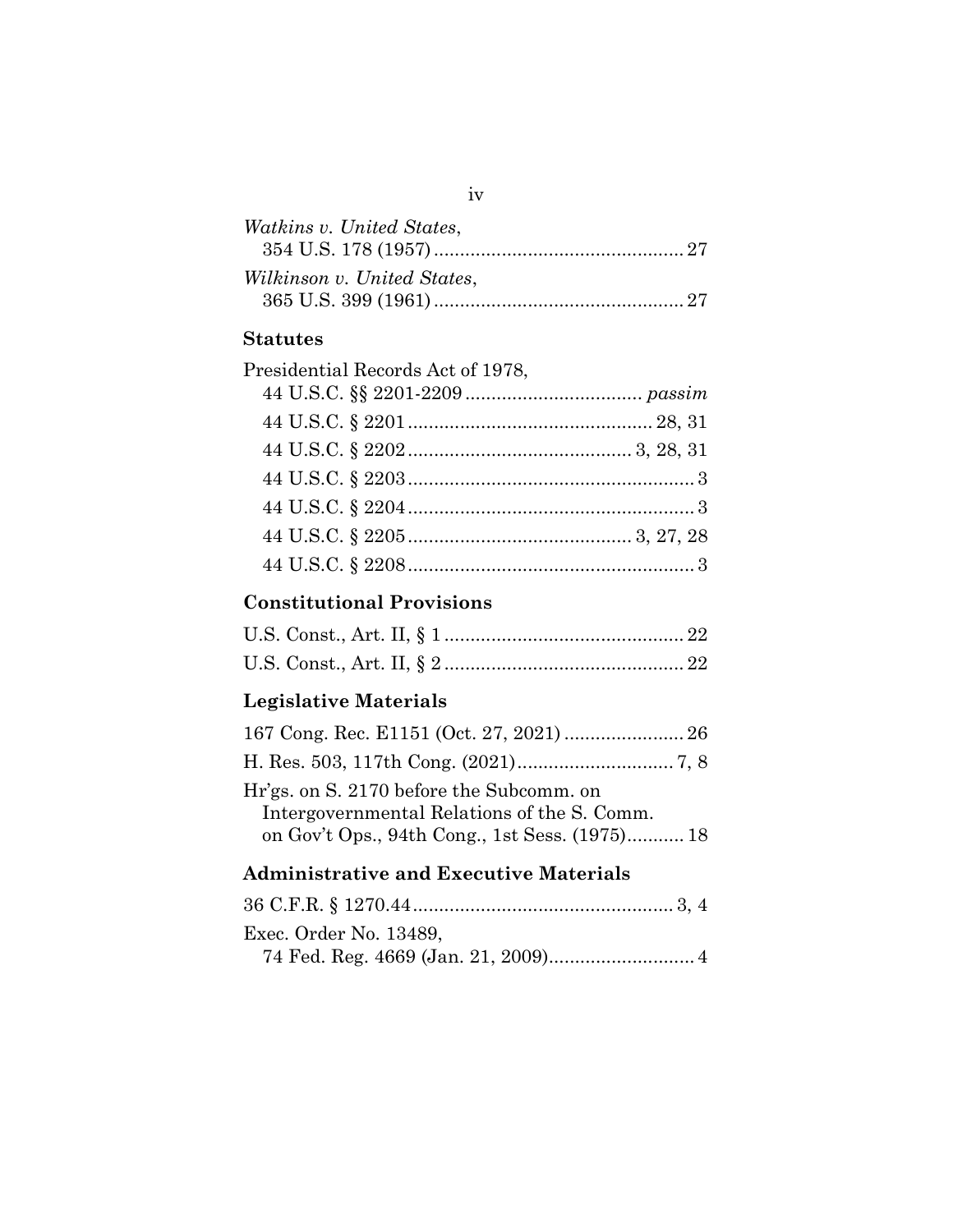# Other Authorities

| Michael A. Fitts, The Legalization of the                 |
|-----------------------------------------------------------|
| Presidency: A Twenty-Five Year Watergate                  |
| <i>Retrospective</i> , 43 St. Louis U. L.J. 725 (1999) 26 |
| Letter from Jonathan Su, Deputy Counsel to the            |
| President, to Kristin Amerling, Deputy Staff              |
| Dir. and Chief Counsel for the Select                     |
| Committee (Dec. 16, 2021),                                |
|                                                           |
| Press Briefing, Remarks by President Trump                |
| (Sept. 23, 2020),                                         |
|                                                           |
| Press Briefing, Remarks by President Trump,               |
| Vice President Pence, and Members of the                  |
| Coronavirus Task Force (Apr. 7, 2020),                    |
|                                                           |
| James Sample, The Last Rites of Public                    |
| Campaign Financing?, 92 Neb. L. Rev. 349                  |
| $(2013)$                                                  |
| The Federalist No. 37 (James Madison)                     |
|                                                           |
| The Federalist No. 69 (Alexander Hamilton)                |
|                                                           |
| Donald Trump, President Trump Speaks at 2020              |
| Republican National Convention Vote, C-                   |
| SPAN (Aug. 24, 2020), https://perma.cc/9ELX-              |
|                                                           |
| Donald Trump, Rally on Electoral College Vote             |
| Certification, C-SPAN (Jan. 6, 2021),                     |
|                                                           |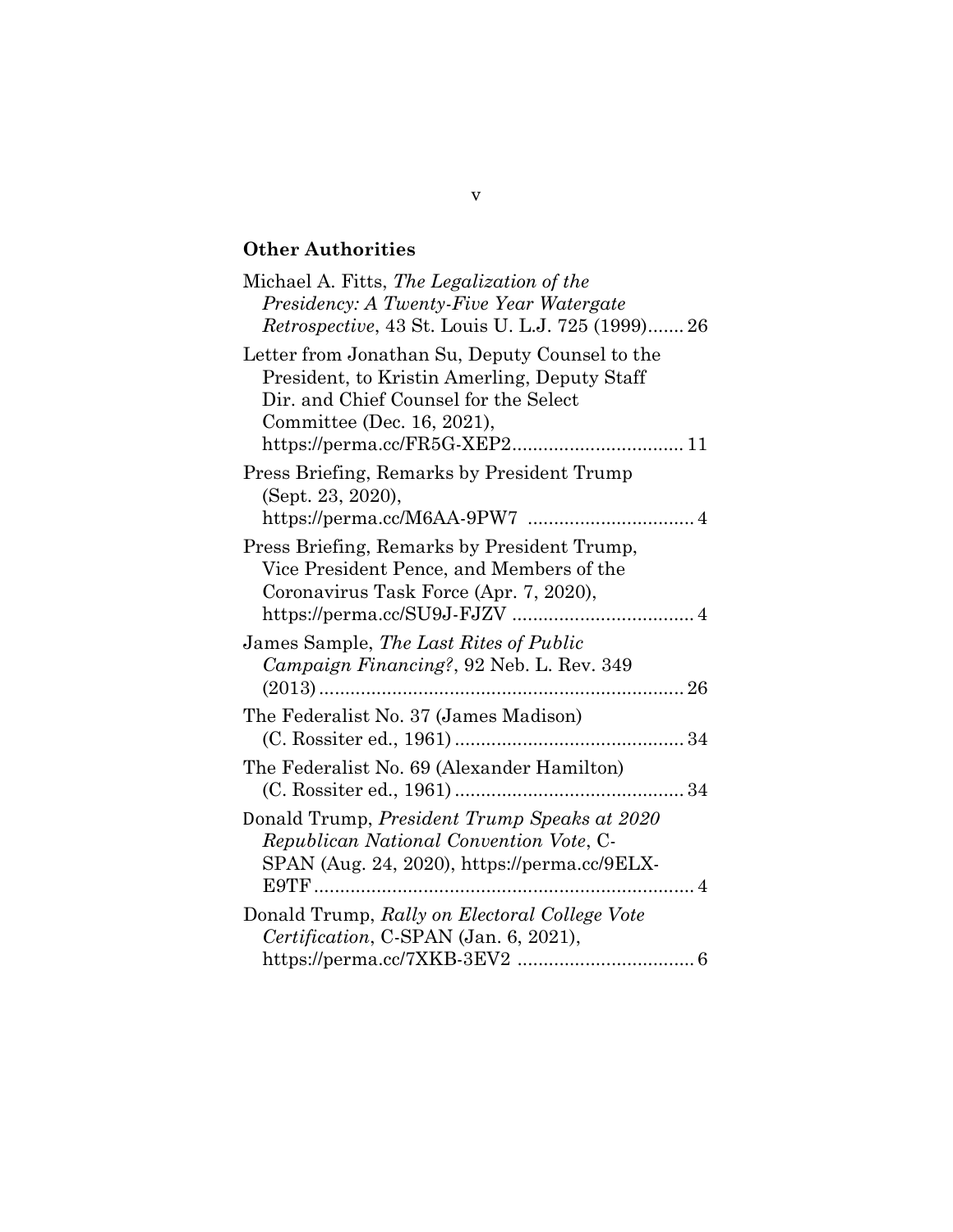(Dec. 19, 2020, 1:42AM) .......................................... 5 vi<br>Trump (@realDonald<br>19, 2020, 1:42AM) Donald Trump (@realDonaldTrump), Twitter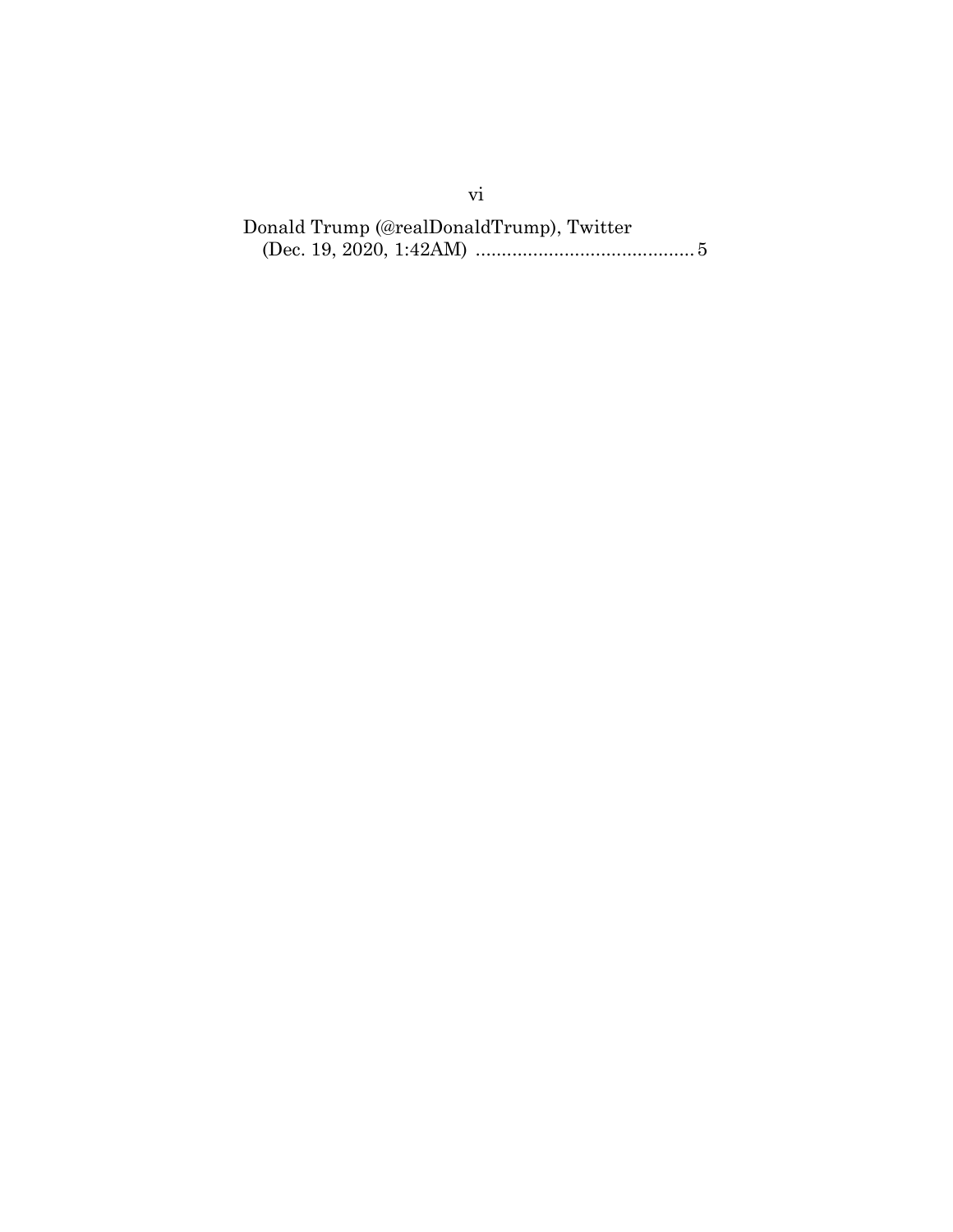#### STATEMENT

<span id="page-7-0"></span> Based on a straightforward application of this challenge by Petitioner, former President Donald J. Trump, to a request for certain Presidential records Trump, to a request for certain Presidential records<br>from the House of Representatives Select Committee to Investigate the January 6th Attack on the United States Capitol. The Select Committee is charged with investigating an unprecedented attack on Congress it- dential power. This investigation will lead to specific legislative recommendations designed to prevent any future attacks on the democratic institutions of our on a straight<br>ecedents, the<br>by Petitioner, gating an unprecedented attacked a disruption of the peaceful<br>power. This investigation wi<br>ive recommendations designe Court's precedents, the court of appeals rejected a self and a disruption of the peaceful transfer of Presi-Republic.

 not a difficult one. Petitioner attempts to overturn the current President's reasonable determination that the Select Committee is entitled to three tranches of Pres- idential records responsive to its request. The court of appeals correctly applied this Court's precedents to re- standard he claimed should apply, relying in part on the fact that Petitioner did not make any particular- ized objections to production of the specific Presiden- tial records before the court. To the extent any novel questions linger in the background, this case would be a poor vehicle to address them. attacks on the democratic institution<br>lic.<br>though the facts are unprecedented, thi<br>lifficult one. Petitioner attempts to over<br>t President's reasonable determination<br>Committee is entitled to three tranches ntial records responsive to its request. The<br>leals correctly applied this Court's preceden<br>leads correctly applied this Court's preceden<br>hdard he claimed should apply, relying in<br>fact that Petitioner did not make any pair<br> Although the facts are unprecedented, this case is ject Petitioner's challenge under every heightened

 This Court's review is unwarranted, and the peti- tion for a writ of certiorari should be denied. Respond- ents the Select Committee and Chairman Bennie ents) respectfully reaffirm their request for expedited<br>consideration of the petition for a writ of certiorari,<br>given the urgency of the investigation and consistent consideration of the petition for a writ of certiorari, given the urgency of the investigation and consistent Thompson (collectively, the Congressional Respond-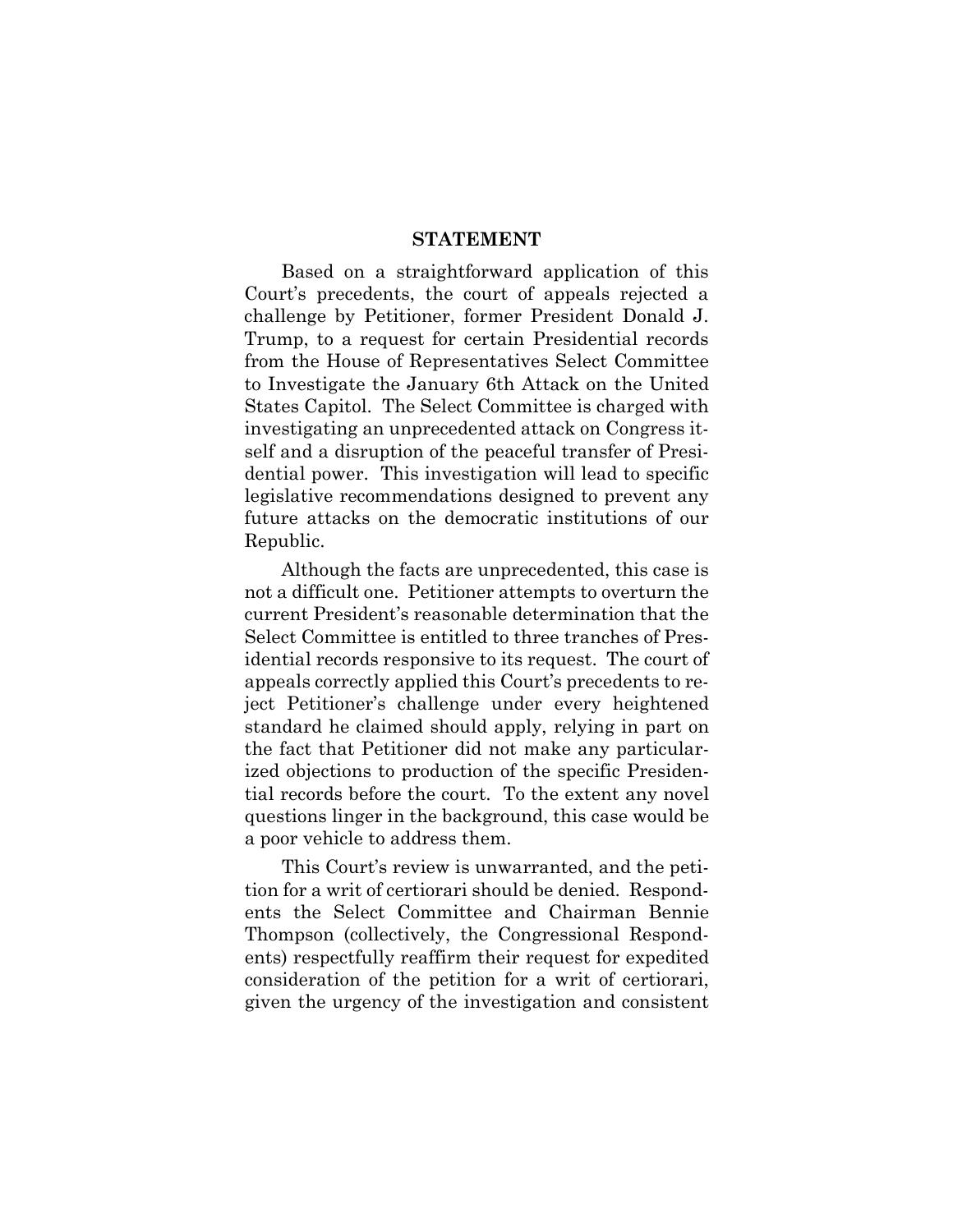with the expedited consideration afforded by the lower In the expedited consideration afforded by the lower ts.<br> **A. Background**<br>
In *Nixon v. Administrator of General Services* courts.

#### A. Background

 ("GSA"), 433 U.S. 425 (1977), this Court rejected for-(" $GSA$ "), 433 U.S. 425 (1977), this Court rejected former President Nixon's challenge to the constitutional- records to the National Archives and prohibiting the destruction of those materials. As relevant here, the destruction of those materials. As relevant here, the<br>Court determined that a former President may be cations privilege over records created during his ad-<br>ministration, but made clear that, as with a sitting<br>President, the privilege is qualified and can be over- ministration, but made clear that, as with a sitting President, the privilege is qualified and can be overcome by a showing of need. Id. at 439, 449. ity of a statute transferring custody of his Presidential "heard to assert" claims of the Presidential communi-

<span id="page-8-0"></span> The Court recognized the "substantial public in- ing to [Nixon's] resignation, and Congress' need to un- derstand how those political processes had in fact op- erated in order to gauge the necessity for remedial leg- islation." 433 U.S. at 453. Those "important objec- tives" overcame the former President's privilege asser- tion, which was based on a generalized interest in Ex- ecutive Branch confidentiality and not supported by the incumbent President. Id. at 454. In balancing these interests, the Court emphasized that the incum- bent President is "in the best position to assess the present and future needs of the Executive Branch, and by a showing of need.  $Id$ . at 439, 449.<br>
he Court recognized the "substantial"<br>
in "facilitating a full airing of the ev<br>
[Nixon's] resignation, and Congress' n<br>
nd how those political processes had<br>
in order to gauge the 2<br>the expedited considerats.<br> **A. Background**<br>
In *Nixon v. Administr*<br>  $A^n$ , 433 U.S. 425 (1977<br>  $A^m$ , 433 U.S. 425 (1977<br>  $A^n$ ), 433 U.S. 425 (1977<br>  $A^n$ ), 433 U.S. 425 (1977<br>  $A^n$ ), 433 U.S. 425 (1977<br>  $A^n$ ) a shall terest[]" in "facilitating a full airing of the events leadto support invocation of the privilege accordingly." Id. at 449.

 Records Act, 44 U.S.C. §§ 2201-09, establishing a com- prehensive framework for preservation and disclosureCongress subsequently enacted the Presidential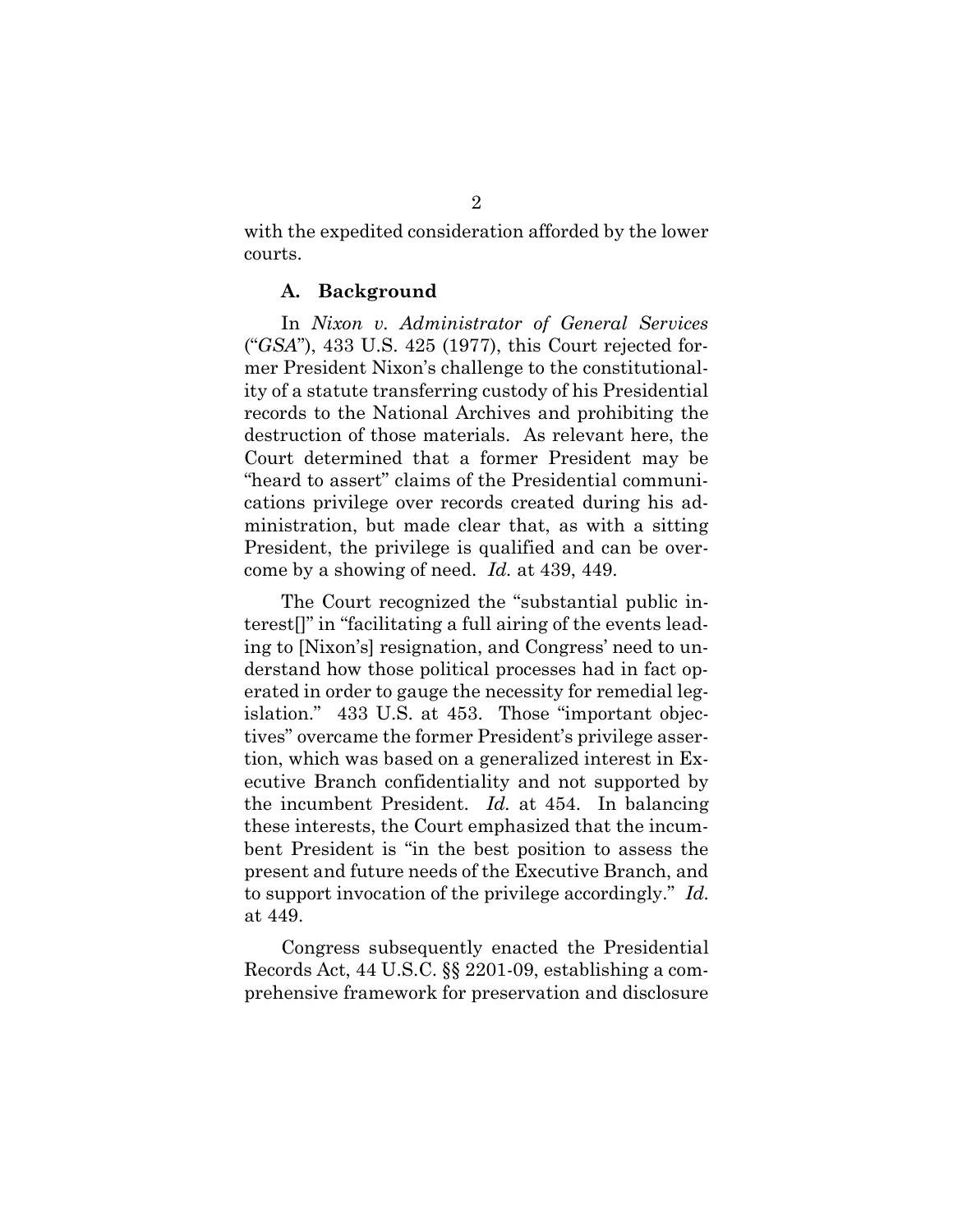of Presidential records. Section 2202 makes clear that the United States—not the President—owns all Pres- idential records, even after a President leaves office. At that time, the Archivist of the United States "as- sume[s] responsibility for the custody, control, and preservation of, and access to, the Presidential records of that President." Id.  $\S 2203(g)(1)$ . dential records. Section 2202 makes cl<br>ted States—not the President—owns a<br>records, even after a President leave<br>time, the Archivist of the United Sta<br>responsibility for the custody, cont<br>ation of, and access to, the Pres

 Section 2205(2)(C) makes Presidential records "available … to either House of Congress, or, to the ex- tent of matter within its jurisdiction, to any committee or subcommittee thereof if such records contain infor- mation that is needed for the conduct of its business and that is not otherwise available." Section  $2204(c)(2)$  provides that the Act does not "confirm, limit, or expand any constitutionally-based privilege which may be available to an incumbent or former Example to the is surisdiction, to any<br>ubcommittee thereof if such records con-<br>ion that is needed for the conduct of it<br>that is not otherwise available."<br> $4(c)(2)$  provides that the Act does not<br>t, or expand any constituti President."

 Implementing regulations establish procedures for incumbent and former Presidents to assert claims of executive privilege over Presidential records in response to a Congressional request. See 36 C.F.R. sponse to a Congressional request. See 36 C.F.R.  $\S 1270.44(d).$ <sup>1</sup> When Congress requests such records, "either President may assert a claim of constitutionally based privilege against disclosing the record." Id. Should the incumbent President assert such a claim, the Archivist will not disclose the records unless a court orders disclosure. Id.  $§ 1270.44(e)$ . er President may assert a claim of conseal privilege against disclosing the real dath incumbent President assert such a her incumbent President assert such a her included and the records orders disclosure. *Id*. § 1270.44( 3<br>3<br>residential records. Sect<br>United States—not the<br>trial records, even after<br>that time, the Archivist<br>ne[s] responsibility for t<br>servation of, and access ta<br>nat President." Id. § 220<br>Section 2205(2)(C) ma<br>ilable ... to e

 If, however, a former President raises a privilege claim, different rules apply: "the Archivist consults

 <sup>1</sup> One provision of the Act (Section 2208) addresses claims of privilege by former and incumbent Presidents, but that provision does not apply to Congressional requests. 44 U.S.C. § 2205. The terms of 36 C.F.R. § 1270.44(d) largely mirror Section 2208.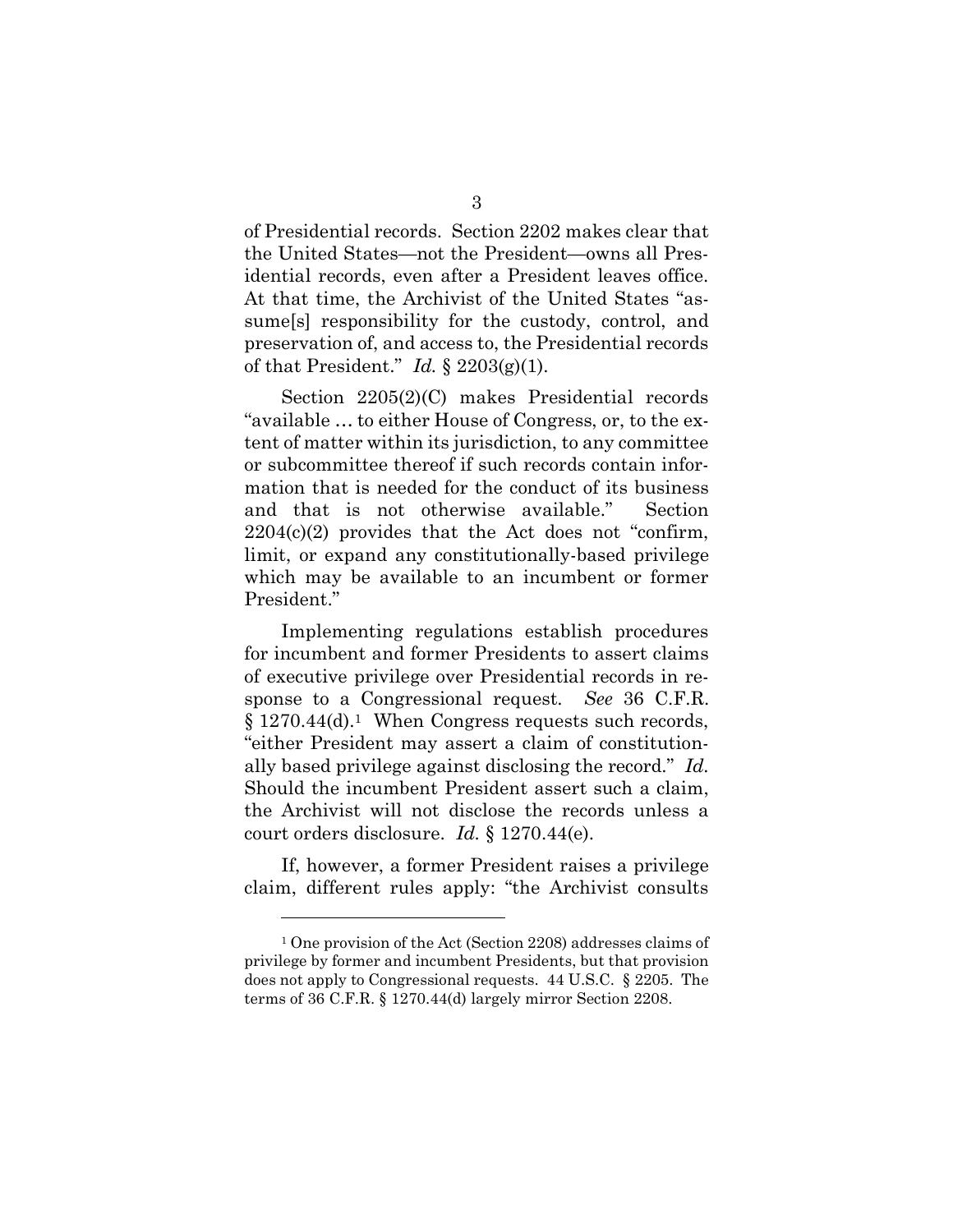[he] will uphold the claim."  $36$  C.F.R § 1270.44(f)(1). claim, the Archivist will not disclose the records unless a court orders disclosure. Id.  $\S 1270.44(f)(2)$ . If "the serted by the former President," or "fails to decide" within a set time, the Archivist will release the records unless otherwise ordered by a court. Id. § 1270.44(f)(3); see Exec. Order No. 13489, 74 Fed. Reg. 4669 (Jan. 21, 2009) (imposing a similar structure for resolving executive privilege claims). the Archivist will not disclose the records<br>t orders disclosure. Id. § 1270.44(f)(2).<br>bent President does not uphold the clar<br>by the former President," or "fails to c<br>a set time, the Archivist will release the r<br>otherwise with the incumbent President … to determine whether If the incumbent President upholds the privilege incumbent President does not uphold the claim as-

#### B. Facts And Procedural History

 1. In April 2020, Petitioner began to make public statements about the potential for widespread election fraud. On April 7, he described mail-in ballots as "cor- rupt," "fraudulent in many cases," and the work of "cheaters."2 In his nomination acceptance speech, Pe- titioner stated that "[t]he only way they can take this election away from us is if this is a rigged election."3 Asked whether he would "commit to making sure that there is a peaceful transferal [sic] of power," he said, 4669 (Jan. 21, 2009) (imposes<br>solving executive privilegers).<br>**B. Facts And Procedura**<br>1. In April 2020, Petitione<br>ements about the potential<br>d. On April 7, he described," "fraudulent in many ca<br>aters."<sup>2</sup> In his nominati er stated that "[t]<br>n away from us<br>whether he wou<br>is a peaceful tran<br>going to have to<br>make the state of the state of the state of the state of the state of the state of the state of the state of the state of the state of t "we're going to have to see what happens."4

 <sup>2</sup> Press Briefing, Remarks by President Trump, Vice Presi- dent Pence, and Members of the Coronavirus Task Force (Apr. 7, Pence, and Members of the Coronavirus Task Force (Apr. 7, 0), https://perma.cc/SU9J-FJZV.<br>3 Donald Trump, *President Trump Speaks at 2020 Republi*-2020), https://perma.cc/SU9J-FJZV.

 can National Convention Vote at 22:08-22:18, C-SPAN (Aug. 24, 2020), https://perma.cc/LE4R-RJC5.

 <sup>4</sup> Press Briefing, Remarks by President Trump (Sept. 23, 2020), https://perma.cc/M6AA-9PW7.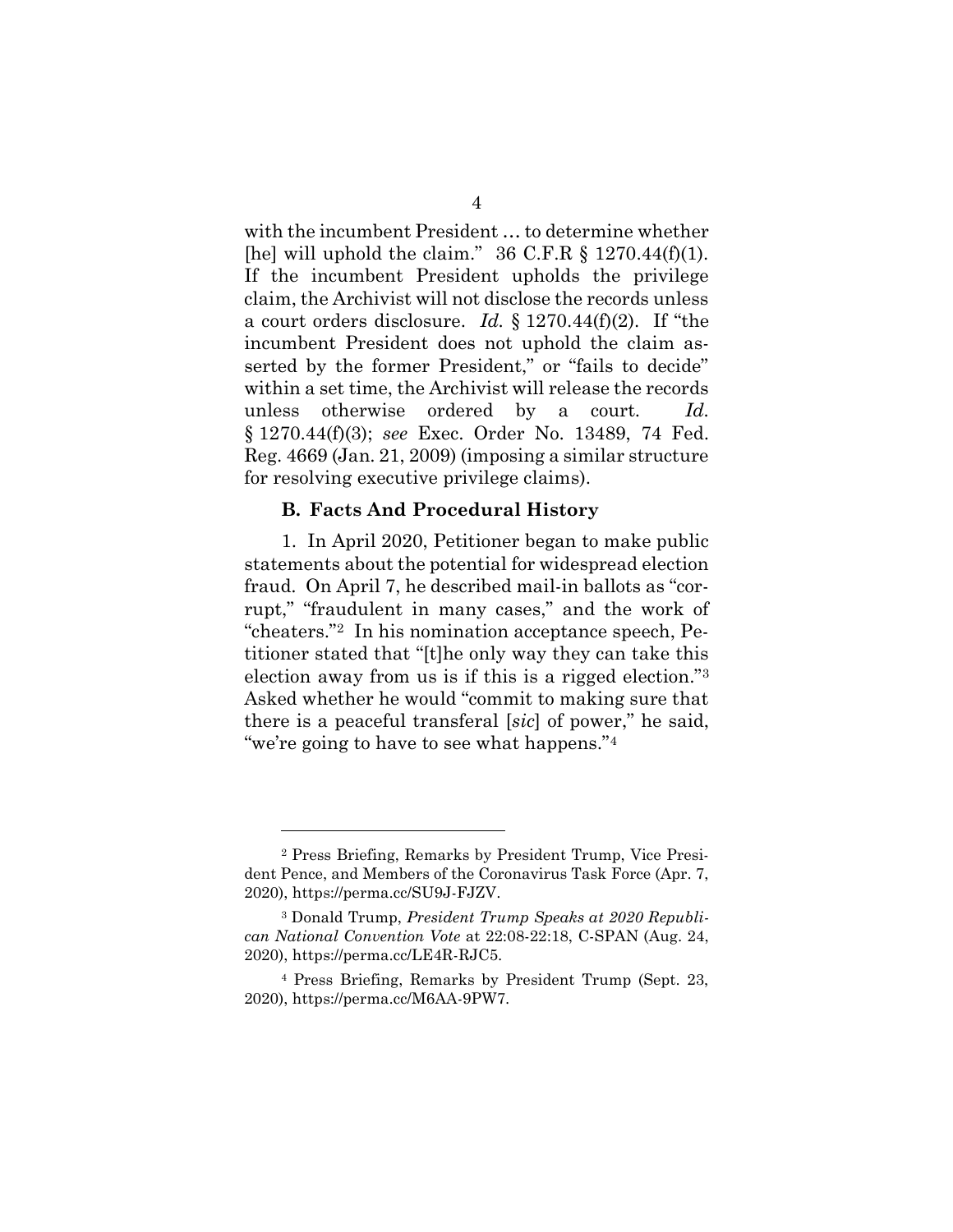On November 3, 2020, Joseph Biden was elected President. Pet. App. 5a. Petitioner nonetheless re- fused to concede, claiming that the election was "rigged" and alleging "tremendous voter fraud and ir- regularities." Id. In the following weeks, Petitioner and his allies filed numerous lawsuits challenging the election results. Id. at 6a. No court upheld Peti- tioner's claims of voter fraud. Id. As one court put it: "[C]alling an election unfair does not make it so. Charges require specific allegations and then proof. We have neither here." Donald J. Trump for Presi- dent, Inc. v. Sec'y of Pennsylvania, 830 F. App'x 377, 381 (3d Cir. 2020). This Court denied relief in numer- ous cases aimed at overturning the election results. See, e.g., Trump v. Biden, No. 20-882; Donald J. Trump for President, Inc. v. Degraffenreid, No. 20-845; Trump v. Wisconsin Elections Comm'n, No. 20-883; Gohmert v. Pence, No. 20A115; Wood v. Raffensperger, No. 20-799; In re Pearson, No. 20-816; King v. Whitmer, No. 20-815; Kelly v. Pennsylvania, No. 20A98; Texas v. Pennsylvania, No. 22O155. On November 3, 2020, Joseph Biden was elsident. Pet. App. 5a. Petitioner nonetheles<br>ed to concede, claiming that the election<br>ged" and alleging "tremendous voter fraud ar<br>ularities."  $Id$ . In the following weeks, Petiti<br>hi have ne<br>  $t$ ,  $Inc.$   $v$ <br>  $(3d Cir.$ <br>  $cases$  a  $e$ ,  $n$ <br>  $e$ ,  $e$ ,  $n$ <br>  $ump$   $v$ . I<br>  $impr$   $v$ . 5<br>
5<br>
10 D. November 3, 2020, Joseph Bident. Pet. App. 5a. Petitioner<br>
1 to concede, claiming that the ed" and alleging "tremendous vot<br>
larities." Id. In the following we<br>
his allies filed numerous lawsuits<br>
ion results.

 In December 2020, Petitioner began encouraging In December 2020, Petitioner began encouraging<br>his supporters to gather in Washington on January 6, 2021, the date Congress would convene in a Joint Session to count the electoral votes, as required by the Constitution. "Statistically impossible to have lost the sion to count the electoral votes, as required by the Constitution. "Statistically impossible to have lost the 2020 Election," he tweeted. "Big protest in D.C. on n," he tweeted.<br>Be there, will<br>pefore noon on J January 6th. Be there, will be wild!"<sup>5</sup> See Pet. App. 6a.

 2. Just before noon on January 6, Petitioner took the stage at a rally near the White House. Pet. App.

 <sup>5</sup> Donald Trump (@realDonaldTrump), Twitter (Dec. 19, 2020, 1:42AM).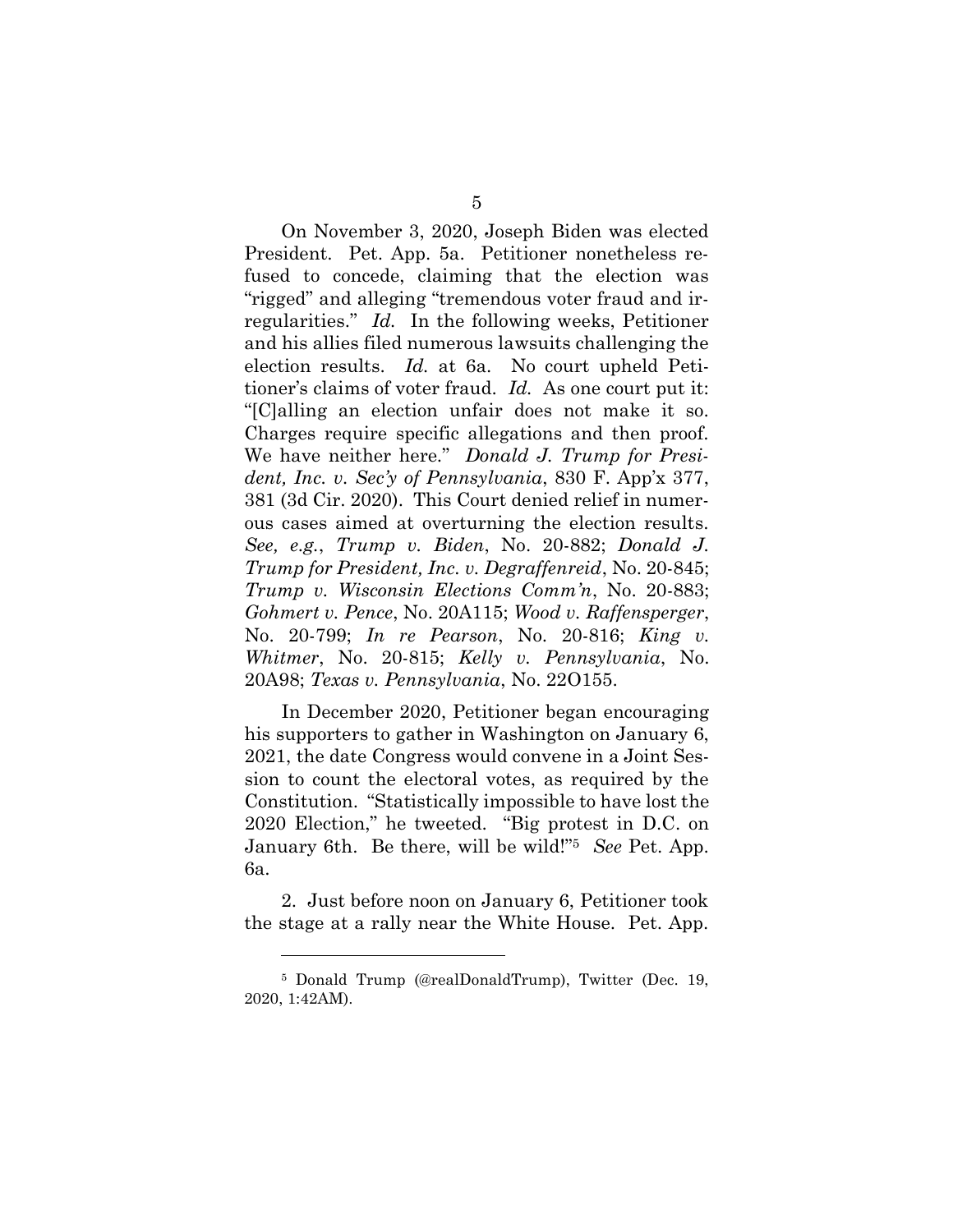6a. He spoke for over an hour, reiterating his claim that the election was "stolen" and "rigged."6 He urged then-Vice President Pence, who was to preside over the electoral count, to "do the right thing" by rejecting States' electoral votes and refusing to finalize the elec-6a. He spoke for over an hour, reiterating his claim<br>that the election was "stolen" and "rigged." $6$  He urged<br>then-Vice President Pence, who was to preside over<br>the electoral count, to "do the right thing" by rejecting<br>St back our country with weakness."8

 Toward the end of his speech, Petitioner declared, you're not going to have a country anymore."<sup>9</sup> He then encouraged his supporters to march to the Capitol, where the Joint Session was about to begin: "[W]e're going to walk down Pennsylvania Avenue … to the Capitol and … we're going to try and give our Repub- licans … the kind of pride and boldness that they need to take back our country."10 our country wit<br>Toward the end<br>fight like Hell<br>re not going to hay<br>uraged his supple "We fight like Hell and if you don't fight like Hell,

 Shortly after the speech, a large crowd of Peti- tioner's supporters marched to the Capitol and over- whelmed law enforcement officers guarding the build- ing. The rioters scaled walls, smashed through barricades, and shattered windows, eventually streaming<br>into the building. They attacked police officers with into the building. They attacked police officers with chemical agents, flag poles, and frozen water bottles o walk down Pennsylv<br>and ... we're going to t<br>.. the kind of pride and<br>back our country."<sup>10</sup><br>ortly after the speech,<br>supporters marched to<br>ed law enforcement office<br>ne rioters scaled walls, 

<sup>&</sup>lt;sup>6</sup> Pet. App. 6a (quoting Donald Trump, Rally on Electoral College Vote Certification at 3:33:05–3:33:10, 3:33:32–3:33:54, C- Speech")). e Vo<br>(J)<br>h")).<br>Id. SPAN (Jan. 6, 2021), https://perma.cc/7XKB-3EV2 ("Rally

 <sup>7</sup> Id. at 6a-7a (quoting Rally Speech, at 3:37:19–3:37:29).

 $8$  Id. at 7a (quoting Rally Speech, at  $3:47:20-3:47:42$ ).

 $9$  Id. (quoting Rally Speech, at  $4:41:17-4:41:33$ ).

<sup>10</sup> Id. (quoting Rally Speech, at 4:42:00-4:42:32).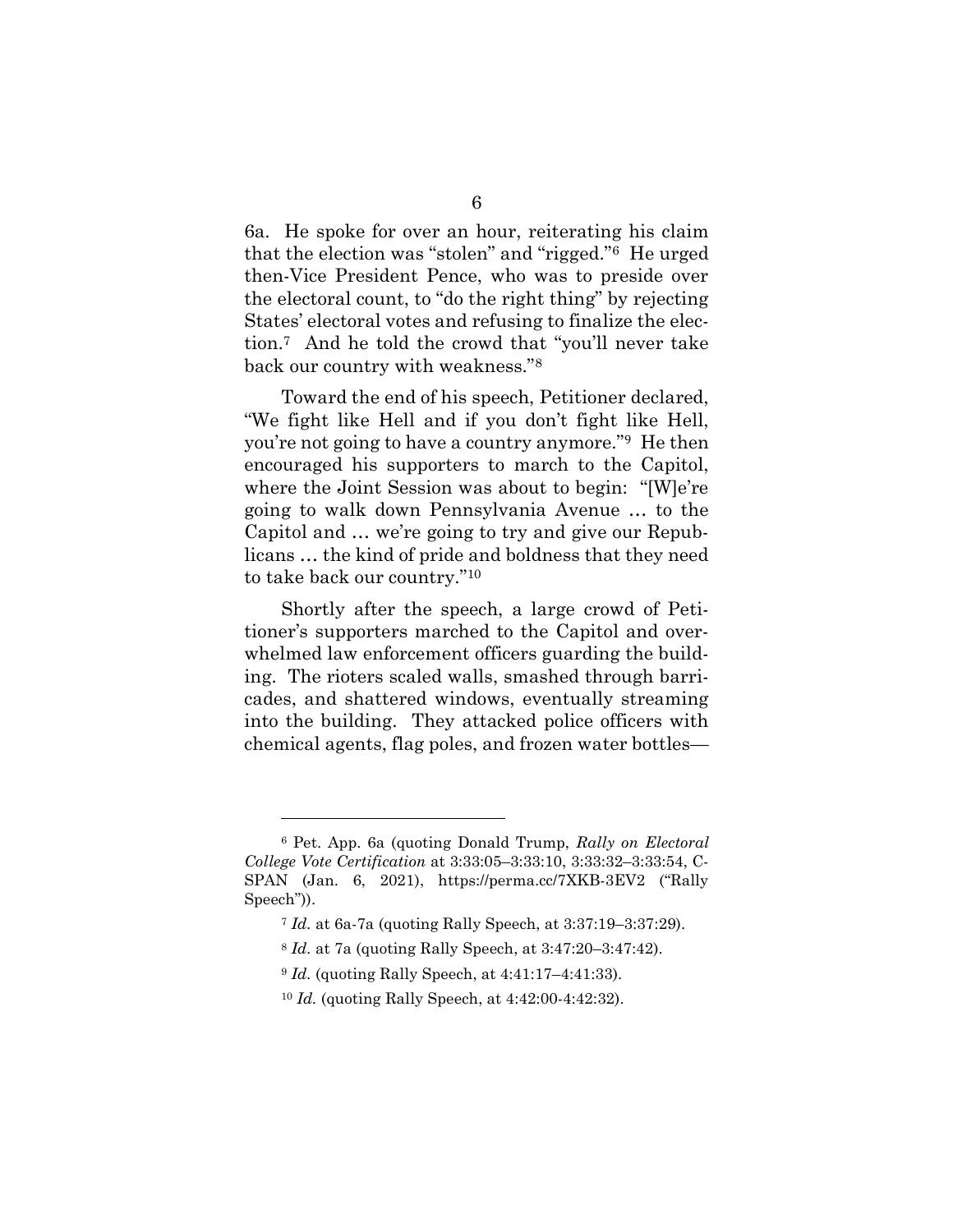in some instances crushing officers between doors. Pet. App. 7a. The Joint Session of Congress was disrupted.<br>The Joint Session of Congress was disrupted.

 Lawmakers in the House and Senate Chambers, as well as Vice President Pence, were forced to evacuate. Soon after, the Senate Chamber was overrun by riot-Lawmakers in the House and Senate Chambers, as<br>well as Vice President Pence, were forced to evacuate.<br>Soon after, the Senate Chamber was overrun by riot-<br>ers. The crowd searched for Vice President Pence and House Speaker Nancy Pelosi. Members of the mob built a makeshift gallows on the Capitol lawn, and ri- oters called for the Vice President's execution. Pet. App. 8a.

 The attack marked the most significant assault on the Capitol since the War of 1812. For hours, law en- forcement was unable to regain control of the building. Several people died, and 140 law enforcement officers were injured. Portions of the Capitol's historic archi- tecture were damaged or destroyed. Pet. App. 8a-9a. Soler Nancy Pelosi.<br>
Follows on the scalled for the Vice Preside<br>
Soles and the Vice Preside<br>
Sa.<br>
The attack marked the most<br>
Capitol since the War of 181:<br>
The attack marked the most<br>
Capitol since the War of 181:<br>
The m

In the evening, the Joint Session of Congress was<br>to reconvene, and at 3:42am Congress completed<br>onstitutional responsibility to count the electoral<br>s. See Pet. App. 8a.<br>On January 20, Petitioner departed the White able to reconvene, and at 3:42am Congress completed votes. See Pet. App. 8a. its constitutional responsibility to count the electoral

 On January 20, Petitioner departed the White House and President Biden assumed the Presidency.

 House of Representatives adopted House Resolution 503, which established the Select Committee. H. Res. 503, 117th Cong. (2021). The resolution authorizes the stances, and causes" of the January 6 attack as well as "identify, review, and evaluate the causes of and the lessons learned from" the attack; and (3) "issue a final report to the House" containing "findings, conclusions,se and President Bider<br>3. In response to this<br>se of Representatives<br>which established the<br>117th Cong. (2021). Tl<br>ct Committee to (1) "in<br>ces, and causes" of the 7<br>
e instances crushing of<br>
p. 7a.<br>
e Joint Session of Con<br>
kers in the House and<br>
Vice President Pence, we<br>
fter, the Senate Chambe<br>
e crowd searched for Vic<br>
Speaker Nancy Pelosi.<br>
makeshift gallows on the<br>
alled for the 3. In response to this assault on the Capitol, the Select Committee to (1) "investigate the facts, circumthe "influencing factors that contributed to" it; (2)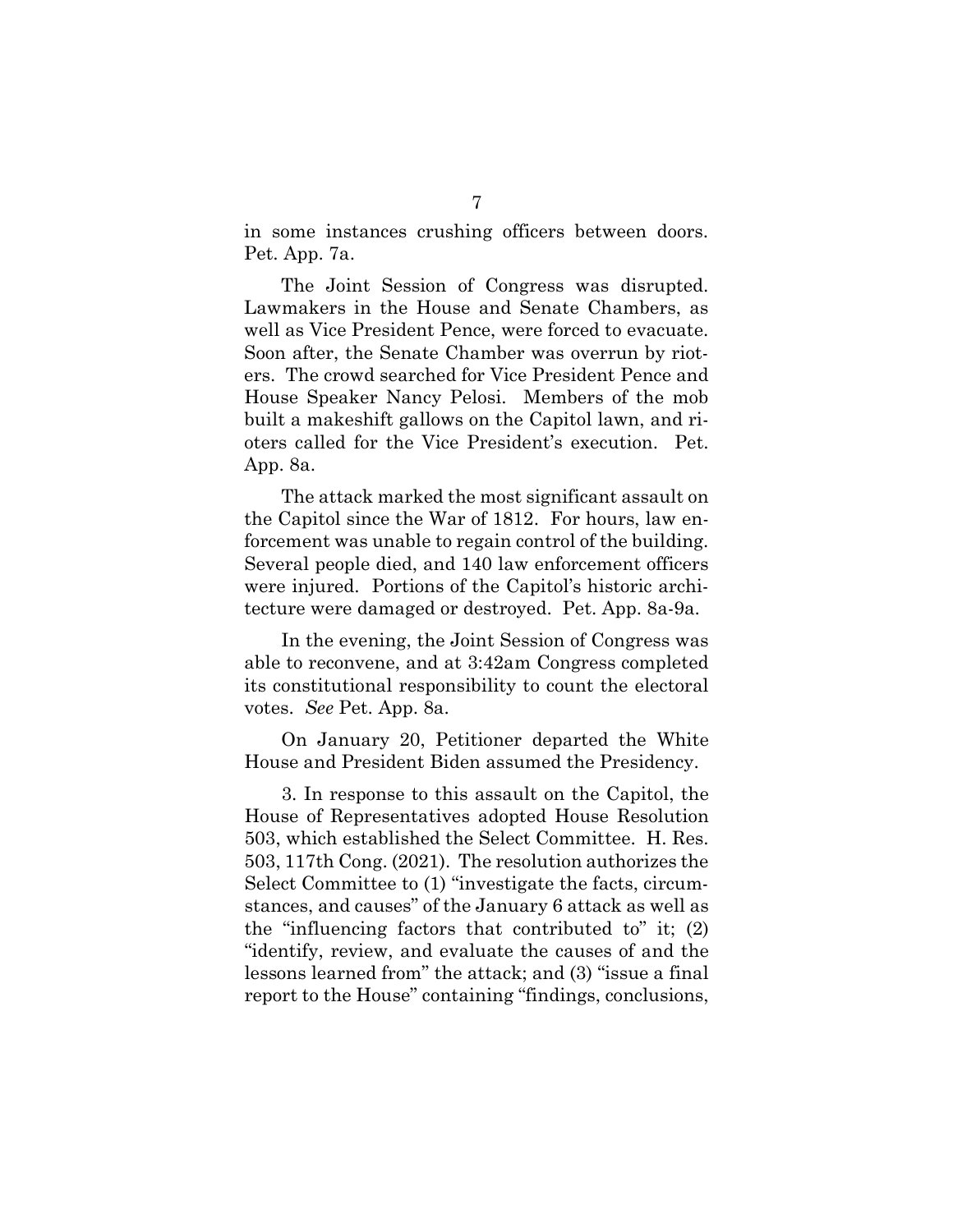and recommendations for corrective measures." Id. recommendations for corrective measures." Id.<br>a). Such corrective measures may include "changes in  $§$  4(a).

 law, policy, procedures, rules, or regulations" designed geted at American democratic institutions"; "improve plex"; and "strengthen the security and resilience of the United States and American democratic institutions." H. Res. 503  $\S$  4(c). In addition, the resolution ports, including "legislative recommendations." Id.  $§ 4(b)(1).$ policy, procedures, rules, or regulations"<br>revent future acts of violence "including<br>d at American democratic institutions";<br>security posture of the United States Cap<br>"; and "strengthen the security and res<br>United States a to prevent future acts of violence "including acts tarthe security posture of the United States Capitol Comauthorizes the Select Committee to publish interim re-

<span id="page-14-0"></span> On August 25, the Select Committee issued a doc- ument request to the National Archives under the Presidential Records Act, seeking certain records from the Vice President. Pet. App. 11a. Specifically, the Select Committee requested documents, written com- munications, calendar entries, videos, photographs, or other media relating to Petitioner's January 6 speech, Select Committee requested documents, written communications, calendar entries, videos, photographs, or other media relating to Petitioner's January 6 speech, the rally and march, the violence at the Capitol, and the White House response. Id. For specified periods, the Select Committee requested records relating to j electoral count, preparations leading up to January 6, and information Petitioner received about the election outcome and the election system. Id. Further, for a specified period surrounding the 2020 election, the Se- lect Committee sought documents and communica- tions of Petitioner and certain advisers relating to the transfer of power and obligation to follow the rule of law, including with respect to changes in personnel at Records<br>e Office<br>esident. ct Committee requested<br>the White House and<br>count, preparations leading<br>mation Petitioner receive<br>and the election system.<br>period surrounding the 2 8<br>
8<br>
Inommendations for corrective<br>
h corrective measures may in<br>
they, procedures, rules, or regiont future acts of violence "ii<br>
American democratic institutive posture of the United St<br>
and "strengthen the security<br>
t the Executive Office of the President and the Office of planning by the White House and others regarding the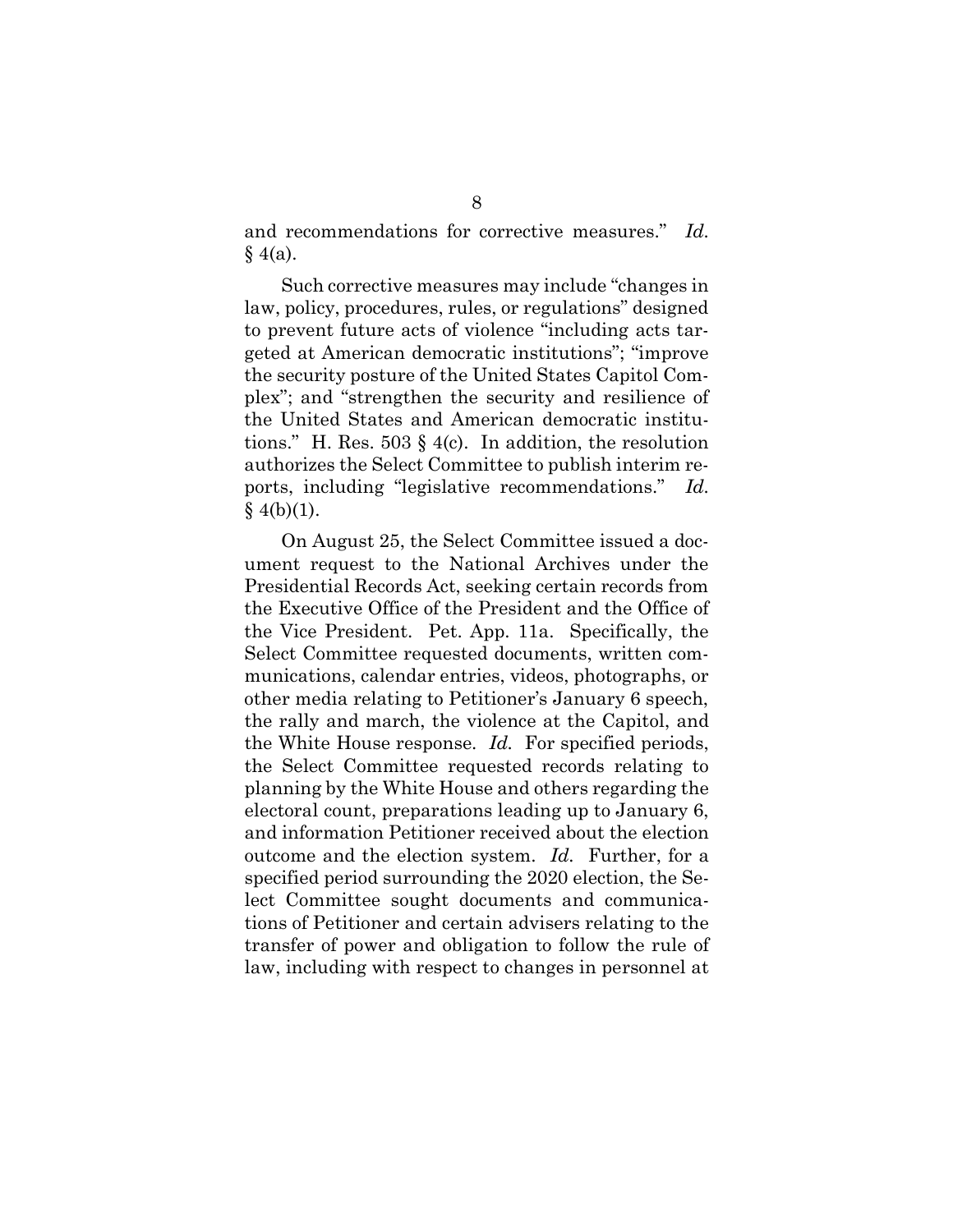certain Executive Branch agencies. Id. "Given the ur- asked the Archivist to "expedite its consultation and  $§ 1270.44(g).$ " *Id.* (cleaned up). agencies. *Id.* "Given the usest," the Select Commission gent nature of the request," the Select Committee processing times pursuant to … 36 C.F.R.

 On August 30, the Archivist notified Petitioner that he had identified a first tranche of 136 pages of responsive records. Pet. App. 12a. Following notifica- tion to President Biden, the Archivist withdrew seven responsive records. Pet. App. 12a. Following notification to President Biden, the Archivist withdrew seven<br>pages as non-responsive. *Id*. On October 8, White House Counsel Dana Remus wrote to the Archivist that "President Biden has determined that an asser- tion of executive privilege is not in the best interests of the United States, and therefore is not justified as 107. The letter explained that "Congress has a com- pelling need in service of its legislative functions to un- derstand the circumstances that led to these horrific within the White House on and about January 6 and bear on the Select Committee's need to understand the facts underlying the most serious attack on the opera- Pet. App. 88a. Counsel Dana Remus wrote to the<br>President Biden has determined that<br>Consider it is not in the bes<br>United States, and therefore is not j<br>of the Documents" in that tranche.<br>The letter explained that "Congress I ng need in service of its legisla<br>tand the circumstances that<br>ts," and "[t]he Documents s<br>in the White House on and a<br>on the Select Committee's nee<br>sunderlying the most serious 9 to any of the Documents" in that tranche. C.A. App. events," and "[t]he Documents shed light on events

tions of the Federal Government since the Civil War."<br>Pet. App. 88a.<br>Petitioner immediately responded, asserting exec-<br>utive privilege over 46 pages of documents. Pet. App.<br>12a. His letter stated that the enumerated "recor utive privilege over 46 pages of documents. Pet. App. 12a. His letter stated that the enumerated "records cluding the presidential communications and deliber- ative process privileges." C.A. App. 110. Petitioner did not explain why any specific documents were priv- ileged or why withholding them would serve the public Petitioner immediately responded, asserting execcontain information subject to executive privilege, ininterest.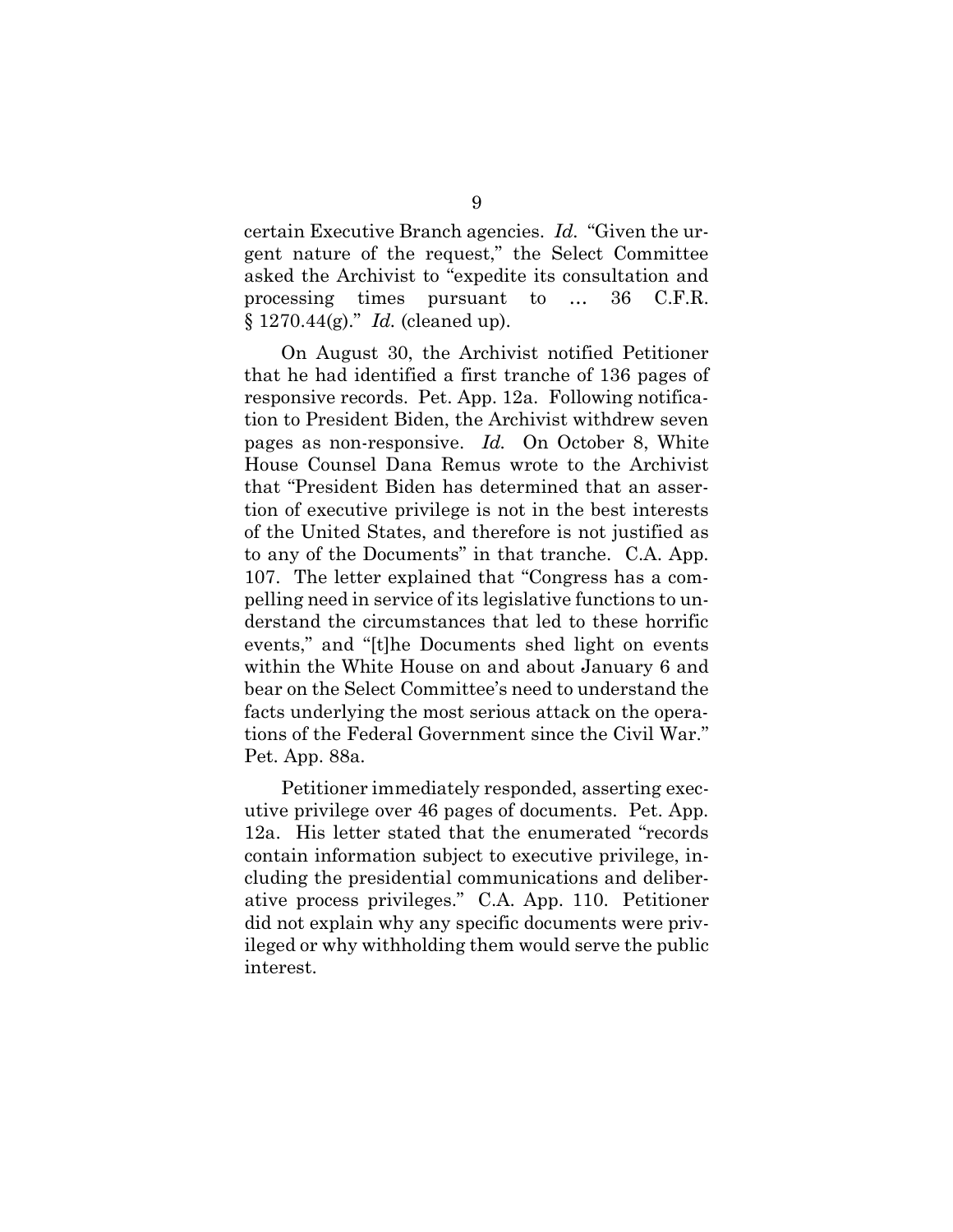The documents in the first tranche over which Pe- titioner asserted privilege consist of daily Presidential The documents in the first tranche over which Petitioner asserted privilege consist of daily Presidential<br>diaries, schedules, visitor logs, activity logs, call logs, specifically for or including January 6; drafts of speeches, remarks, and correspondence concerning the events of that day; and handwritten notes from the day. Pet. App. 12a. ifically for or in<br>ches, remarks, a<br>events of that day;<br>of the Chief of Sta<br>Pet. App. 12a.<br>White House Co<br>sident Biden has<br>'s assertion," but, files of the Chief of Staff concerning the events of that

 White House Counsel Remus responded that "President Biden has considered the former Presi- dent's assertion," but, for the same reasons previously given, "does not uphold the former President's asser- tion of privilege." C.A. App. 113. Accordingly, given "the urgency of the Select Committee's need for the in- provide the Select Committee the pages in question 30 days after notifying Petitioner. Pet. App. 16a. n, "does not uphold the former Preside<br>of privilege." C.A. App. 113. Accordin<br>urgency of the Select Committee's need<br>ation," the President instructed the A<br>ide the Select Committee the pages in c<br>after notifying Petitioner formation," the President instructed the Archivist to

 In September, the Archivist notified Petitioner and the President of two additional tranches of respon- sive documents. Petitioner again claimed generalized privilege over certain documents, and the President again advised that he was not upholding the privilege assertions. related documents regarding allegations of voter<br>fraud, election security, and other 2020 election topics;<br>Presidential activity calendars and a related hand- fraud, election security, and other 2020 election topics; Presidential activity calendars and a related hand- written note for January 6 and for January 2021 gen- erally; draft text of a speech for the January 6 rally; a handwritten note from the Chief of Staff's files regard- ing various election issues, including the January 6 electoral count; a draft executive order regarding elec- tion integrity; a draft proclamation honoring the U.S. Capitol Police and two officers who died in the wake of assertions. The contested documents in the these 10<br>10<br>10<br>The documents in the first tranche over<br>the comer asserted privilege consist of daily<br>ies, schedules, visitor logs, activity log<br>ifically for or including January (<br>eches, remarks, and correspondence<br>events of th tranches consist of Press Secretary talking points and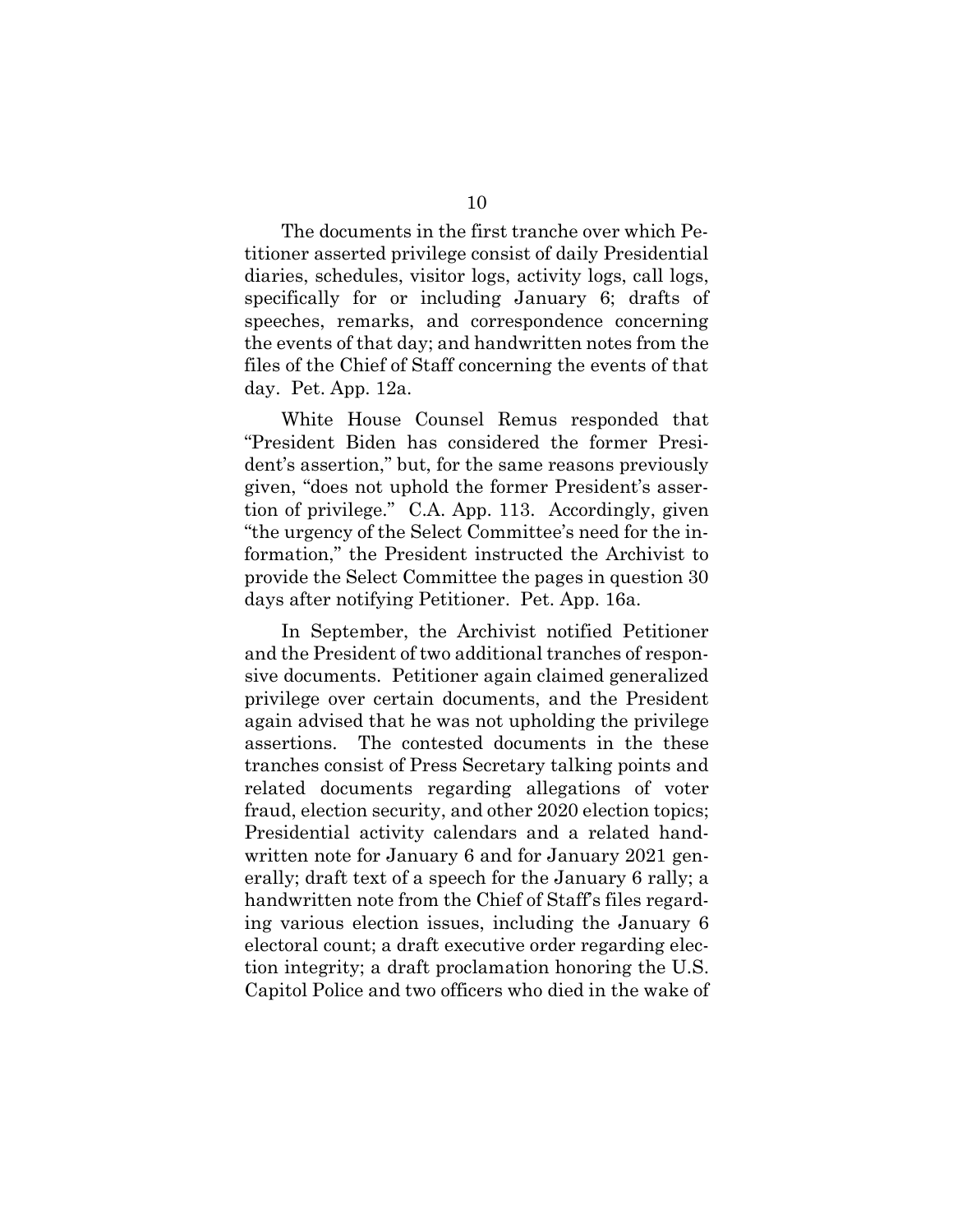the attack, and related emails; and various records from a Deputy White House Counsel regarding elec- tion-related issues. The President instructed the Ar- chivist to provide the contested pages to the Select Committee, and noted that in the course of accommo- dation the Select Committee had deferred its request for 50 pages of responsive records. Pet. App. 14a-16a. e attack, and related emails; and various<br>m a Deputy White House Counsel regardi<br>n-related issues. The President instructed<br>vist to provide the contested pages to the<br>mmittee, and noted that in the course of ac<br>tion the Se

 The accommodation process is ongoing. The Se- lect Committee has agreed to defer its request as to additional documents, and has agreed that it does not tion."11 need documents that "appear to have no content that might be material to the Select Committee's investiga-

4. against Respondents the Select Committee, Chairman Thompson, the Archivist, and the National Archives and Records Administration. Proceeding in his "offi- cial capacity as a former President," he sought, inter tee's requests are invalid and unenforceable, an in- forcement of the requests or use of any information tion of the requested information. C.A. App. 30-31. Petitioner moved for a preliminary injunction prohib- iting Respondents "from enforcing or complying with" the Select Committee's request. D. Ct. Dkt. No. 5, at capacity as a former President<br>  $u$ , a declaratory judgment that the<br>
s requests are invalid and une<br>
ction against the Congressional<br>
sement of the requests or use of<br>
s obtained, and an injunction as<br>
of the requested i moved for a preliminary in<br>ondents "from enforcing or<br>Committee's request. D. C<br>or from Jonathan Su, Deputy Co 11 4. On October 18, Petitioner filed this action alia, a declaratory judgment that the Select Commitjunction against the Congressional Respondents' enthus obtained, and an injunction against the produc-3.

 <sup>11</sup> Letter from Jonathan Su, Deputy Counsel to the Presi- dent, to Kristin Amerling, Deputy Staff Dir. and Chief Counsel for the Select Committee (Dec. 16, 2021), https://perma.cc/FR5G-XEP2.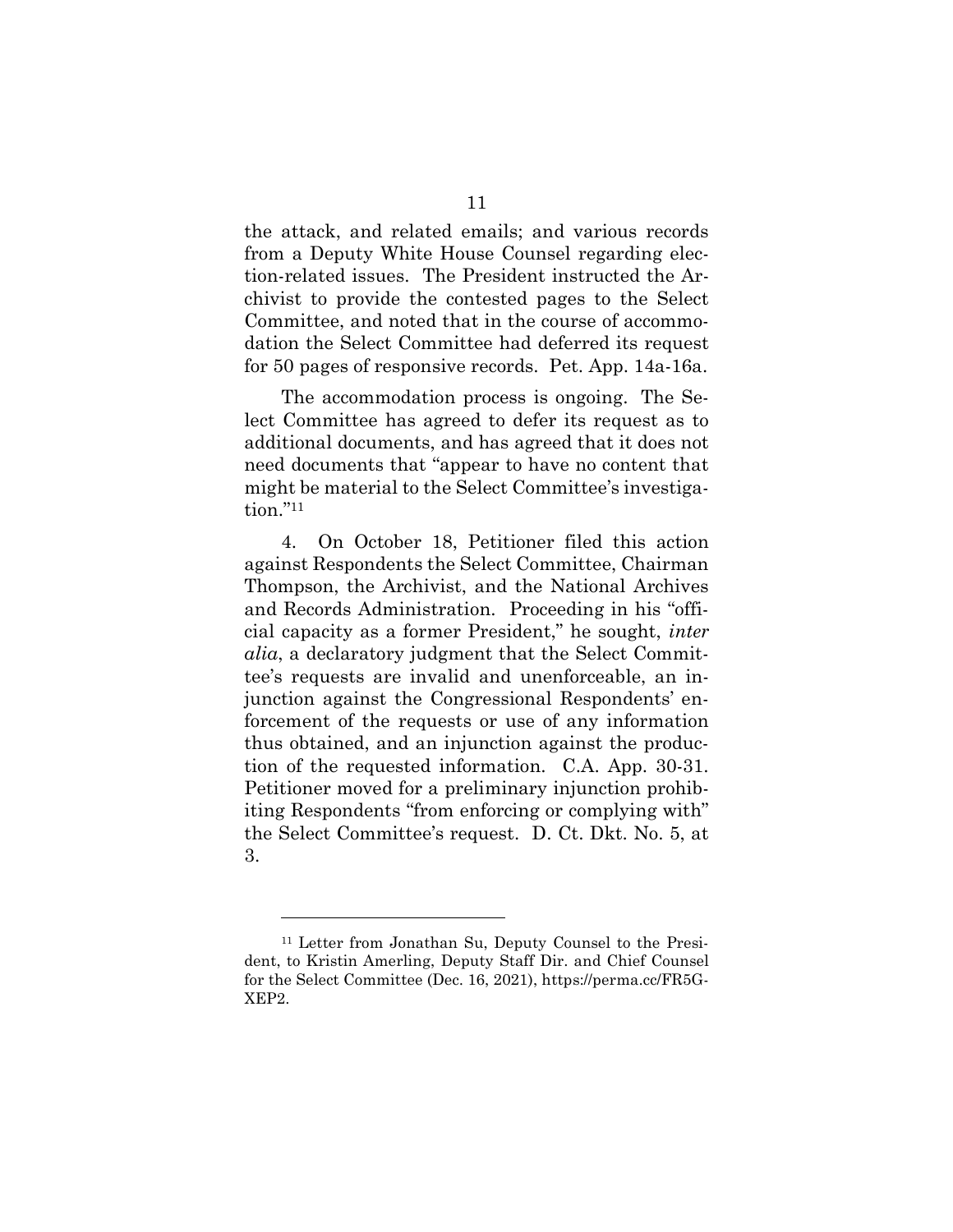The district court denied the requested injunction. tioner's assertion of executive privilege was "outweighed by President Biden's decision not to uphold<br>the privilege," and rejected Petitioner's invitation to<br>"second guess that decision by undertaking a docu-<br>ment-by-document review." Id. at 102a. The court the privilege," and rejected Petitioner's invitation to "second guess that decision by undertaking a document-by-document review." Id. at 102a. The court within its authority, rejecting Petitioner's argument Committee's need. Id. at 113a, 116a. The court like- Committee's request failed to satisfy the test announced by this Court in Trump v. Mazars USA, LLP, 140 S. Ct. 2019 (2020). Id. at 121a-122a. The district court<br>App. 78a-126a.<br>er's assertion of Pet. App. 78a-126a. The court concluded that Petifurther determined that the Select Committee acted that the breadth of the request exceeded the Select wise rejected Petitioner's argument that the Select

 titioner could not demonstrate irreparable harm, and that the balance of the equities and the public interest favored Respondents. Pet. App. 122a-125a. The court denied Petitioner's request for an injunction pending mmittee's need.  $Id$ . at 113a,<br>e rejected Petitioner's argu<br>mmittee's request failed to<br>nced by this Court in  $Trum_l$ <br>S. Ct. 2019 (2020).  $Id$ . at 1<br>The district court additions<br>oner could not demonstrate<br>t the balance of the The district court additionally concluded that Peappeal.

 $5.$  granted an administrative injunction and set the case for highly expedited briefing and argument. Pet. App. 5. Petitioner appealed. The court of appeals 19a.

 The court first explained that Petitioner's appeal was limited to the question whether his assertion of execu- Archivist's first three tranches" requires that those Id. at 20a. As to those documents, the court held that ing and<br>affirme<br>that Pe ited to the question<br>e privilege as to only<br>chivist's first three<br>cuments be withhele<br>at 20a. As to those The court of appeals affirmed. Pet. App. 1a-77a. tive privilege as to only "a subset of documents in the documents be withheld from the Select Committee.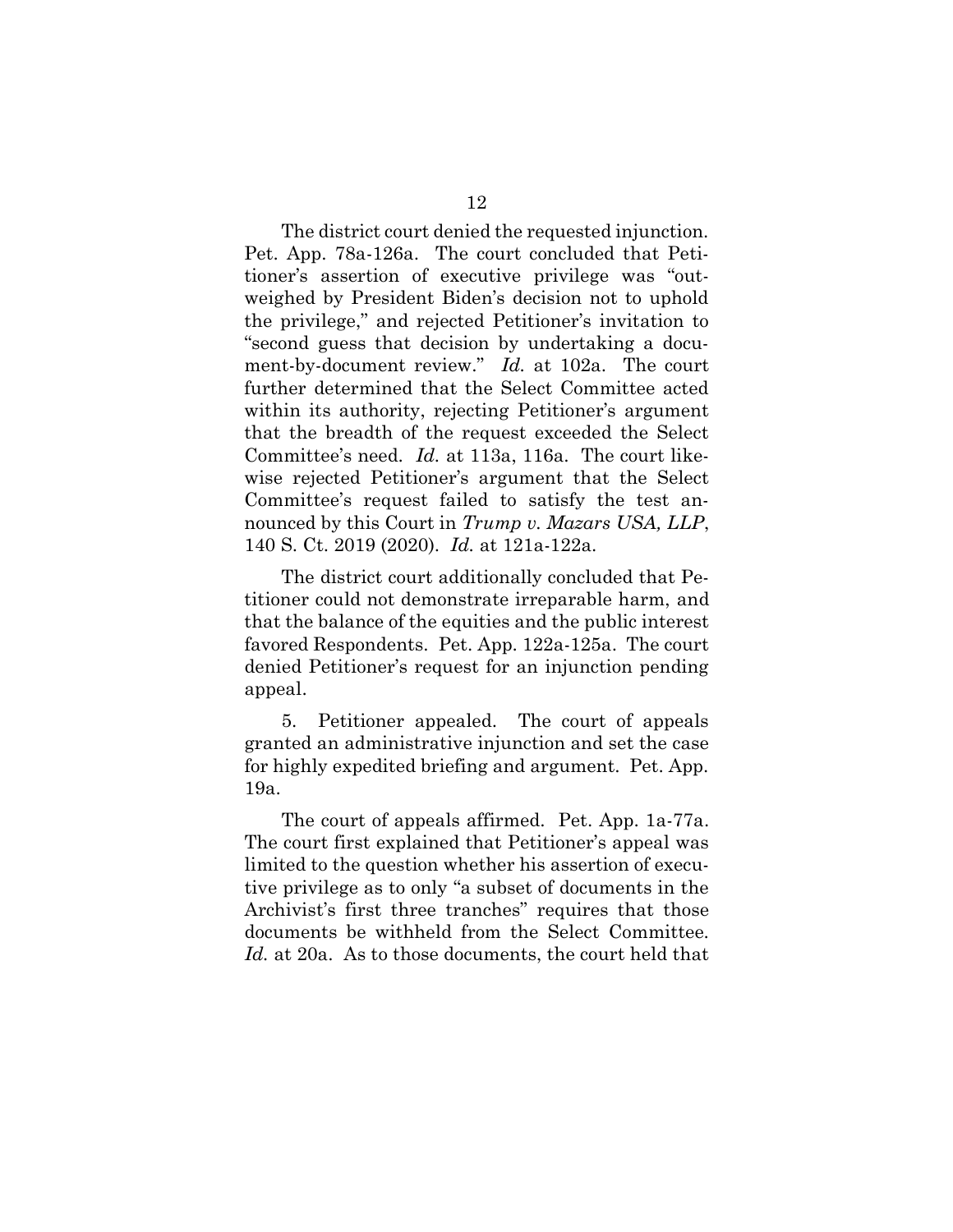Petitioner had provided no basis to upset the accomtive Branches. Id. at 4a, 20a. r had provided<br>reached betwee<br>ches. Id. at 4a, modation reached between the Legislative and Execu-

 Applying this Court's decision in GSA, the court of appeals recognized that Petitioner, as a former Presi- privilege. Pet. App. 38a. But the privilege is a "quali- fied one" that—even when asserted by a sitting Presi- dent—can be "overcome by a sufficient showing of need." Id. at 39a. The court noted that it "need not conclusively resolve whether and to what extent a court could second guess the sitting President's judg- ment that it is not in the interests of the United States to invoke privilege." Id. at 40a. The court held that profound interests in disclosure" of the records at issue "far exceed" Petitioner's "generalized concerns for Executive Branch confidentiality." Id. Applying this Co<br>als recognized tl<br>could be "hear<br>lege. Pet. App. 3<br>me" that—even<br>—can be "overc" Id. at 39a. usively resolve whether and to w<br>could second guess the sitting Pre<br>that it is not in the interests of the<br>voke privilege."  $Id$ . at 40a. The co<br>der any of the tests" Petitioner ad<br>und interests in disclosure" of the re<br>xc dent, could be "heard to assert" a claim of executive "[u]nder any of the tests" Petitioner advocated, "the

 In so holding, the court of appeals relied on the settled standard governing executive privilege claims: "whether a sufficient showing of need for disclosure has been made so that the claim of presidential privi- lege 'must yield.'" Pet. App. 39a (quoting GSA, 433 U.S. at 454). The court outlined the "formidable alignments at issue. Id. at 40a. First, the court explained that President Biden's "careful and cabined assess- ment … carries immense weight"—not only because "[u]nder our Constitution, we have one President at a time," but also because the President "has identified weighty reasons for declining to assert privilege here." Id. at 41a, 43a. Second, the court emphasized that Congress has a "uniquely weighty interest in investi- gating the causes and circumstances of the January at<br>t o<br>ts 13 ment of factors" supporting the disclosure of the docu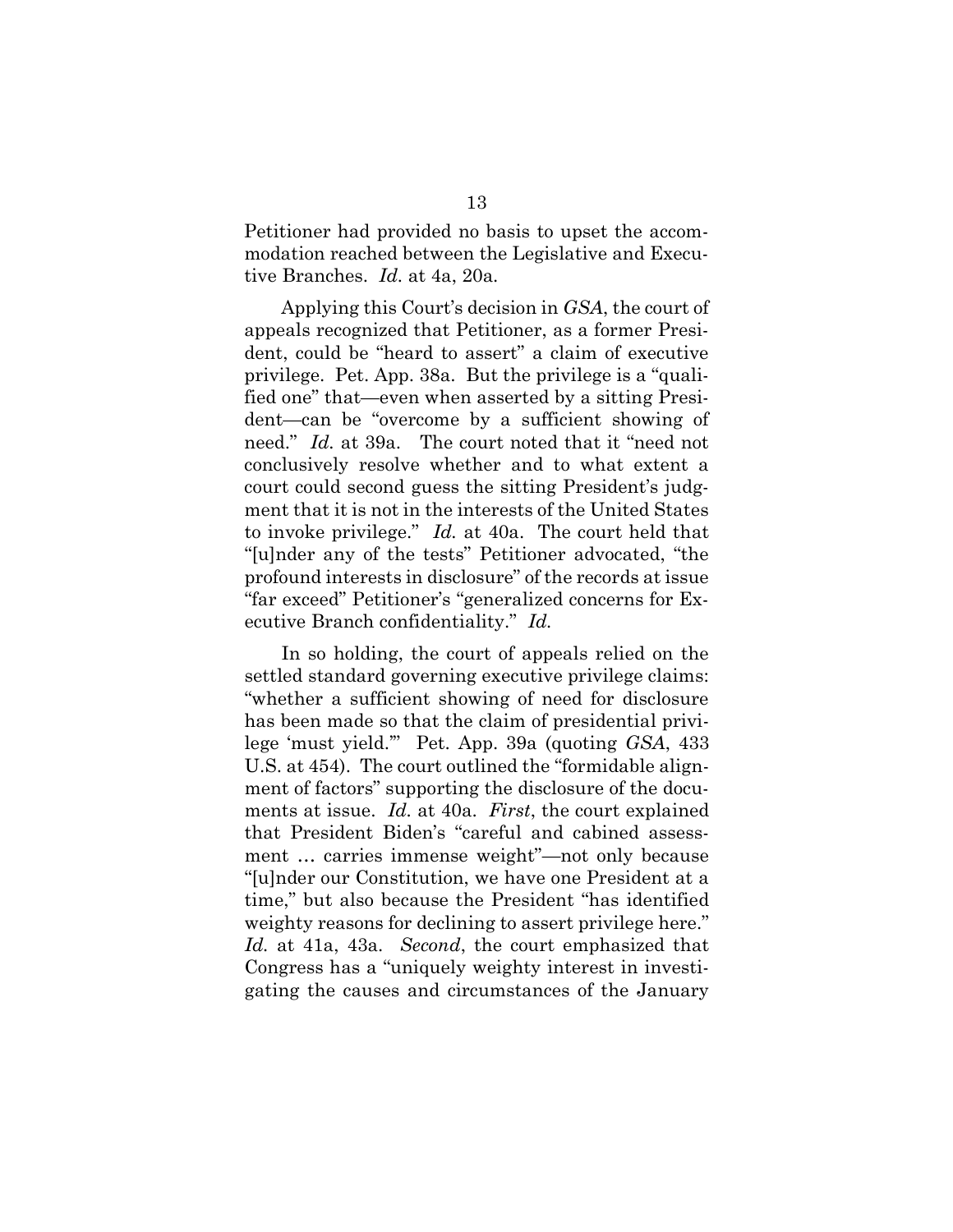6th attack" and that it established "a sound factual predicate for requesting these presidential documents 6th attack" and that it established "a sound factual<br>predicate for requesting these presidential documents<br>specifically." Id. at 46a, 47a. Third, the court stressed that "blocking disclosure would derail an ongoing process of accommodation and negotiation between the President and Congress, and instigate an interbranch dispute."  $Id$ . at 49a-50a. Accordingly, the court con- cess of accommodation and negotiation between the President and Congress, and instigate an interbranch dispute." Id. at 49a-50a. Accordingly, the court con- cluded that the "accumulation of forces favoring dis- has supported the disclosure of the privileged materials of even a sitting President." Id. at 51a. ded that the "accumulation"<br>"ure is at least equal to, if r<br>"supported the disclosure of 14<br>
and that it estab<br>
requesting these<br> *Id.* at 46a, 47a.<br>
disclosure woul<br>
modation and r<br>
Congress, and i<br>
at 49a-50a. Acc<br>
ne "accumulatio<br>
east equal to, if<br>
l the disclosure<br>
itting President<br>
o Petitioner's sic<br>
t closure is at least equal to, if not greater than, what

 explained that he "has not identified any specific coun- tervailing need for confidentiality tied to the docu- ments at issue, beyond their being presidential com- munications." Pet. App. 52a. The court further deter- mined that Petitioner's request for in camera review of the documents at issue was baseless given his ina-<br>bility to "articulat[e] some compelling explanation for<br>nondisclosure."  $Id.$  at 57a. bility to "articulat[e] some compelling explanation for nondisclosure." Id. at 57a. of even a sitting President."  $Id$ . at 51a.<br>Turning to Petitioner's side of the ledger,<br>plained that he "has not identified any spec<br>vailing need for confidentiality tied to t<br>nts at issue, beyond their being presiden<br>inic Turning to Petitioner's side of the ledger, the court

 Next, the court of appeals held that the Select purpose for its request. The court expressed "signifi- cant doubt" that the tests for legislative need proposed former President where there was no interbranch dis- pute. Pet. App. 58a. In any event, the court concluded the tests pressed by Petitioner—including Mazars and the standard applicable to a privilege assertion by a sitting President. Id. at 58a-59a. Next, the court of appeals<br>mittee had established a<br>ose for its request. The cou<br>doubt" that the tests for legi<br>etitioner applied in the conter<br>President where there wa<br>Pet. App. 58a. In any even<br>the legislative interest a Committee had established a legitimate legislative by Petitioner applied in the context of a challenge by a that the legislative interest at stake satisfied any of

 The court of appeals then rejected Petitioner's ar-gument that the Presidential Records Act is unconsti-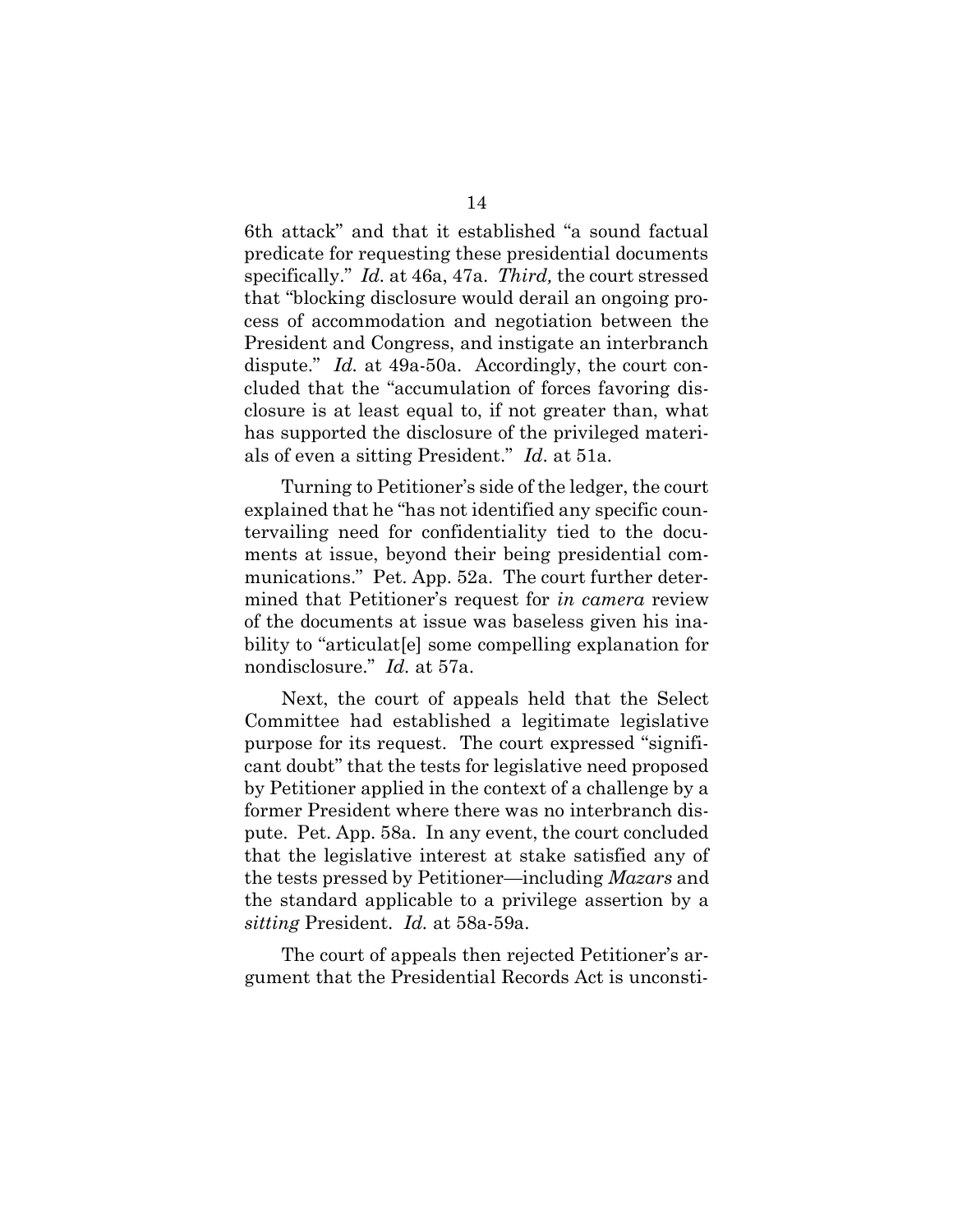tutional to the extent it is "construed to give the in- cumbent President 'unfettered discretion to waive fortutional to the extent it is "construed to give the in-<br>cumbent President 'unfettered discretion to waive for-<br>mer Presidents' executive privilege.'" Pet. App. 68a (quoting Pet. C.A. Br. 47). The court reasoned that the Act "gives the incumbent President no more power j tion does not give the incumbent "unfettered discre- tion." Id. at 69a. As the court explained, Petitioner coming "President Biden's considered and weighty the disclosure of these documents." Id. oting Pet. C.A. Br. 47). The court reas<br>"gives the incumbent President no<br>n the Constitution already does," and<br>n does not give the incumbent "unfet<br>n." Id. at 69a. As the court explaine 15<br>15<br>15<br>15<br>16 mal to the extent it is "construce<br>Presidents" executive privilege.<br>
img Pet. C.A. Br. 47). The court of<br>
"gives the incumbent President<br>
does not give the incumbent "exident<br>
does not give the incumbent "w than the Constitution already does," and the Constitusimply "fail[ed] to make any relevant showing of a supervening interest in confidentiality" capable of overjudgment that Congress's imperative need warrants

 Finally, the court determined that Petitioner did tion factors. Because "the only relevant injury would be one to the present and future interests of the Exec- utive Branch itself," Petitioner did not establish that President Biden's determination that disclosure ad- vances the national interest. Pet. App. 71a-72a. The court also concluded that "the public interest and the balance of hardships decidedly disfavor issuance of a balance of hardships decidedly disf<br>preliminary injunction." *Id*. at 74a. ing "President Biden's considered and weight that Congress's imperative need warra<br>disclosure of these documents."  $Id$ .<br>Finally, the court determined that Petitioner<br>satisfy any of the remaining preliminary inju<br>factors. not satisfy any of the remaining preliminary injuncdisclosure would yield irreparable harm considering

#### REASONS FOR DENYING THE PETITION

 Having engaged in an accommodation process, the Legislative and Executive Branches each have deter- mined that the documents at issue should be released. The courts below agreed, issuing opinions that faith- fully apply this Court's precedents and do not conflict with the opinions of this Court or any other court. And because the court of appeals evaluated the request under multiple standards—including ones applicable to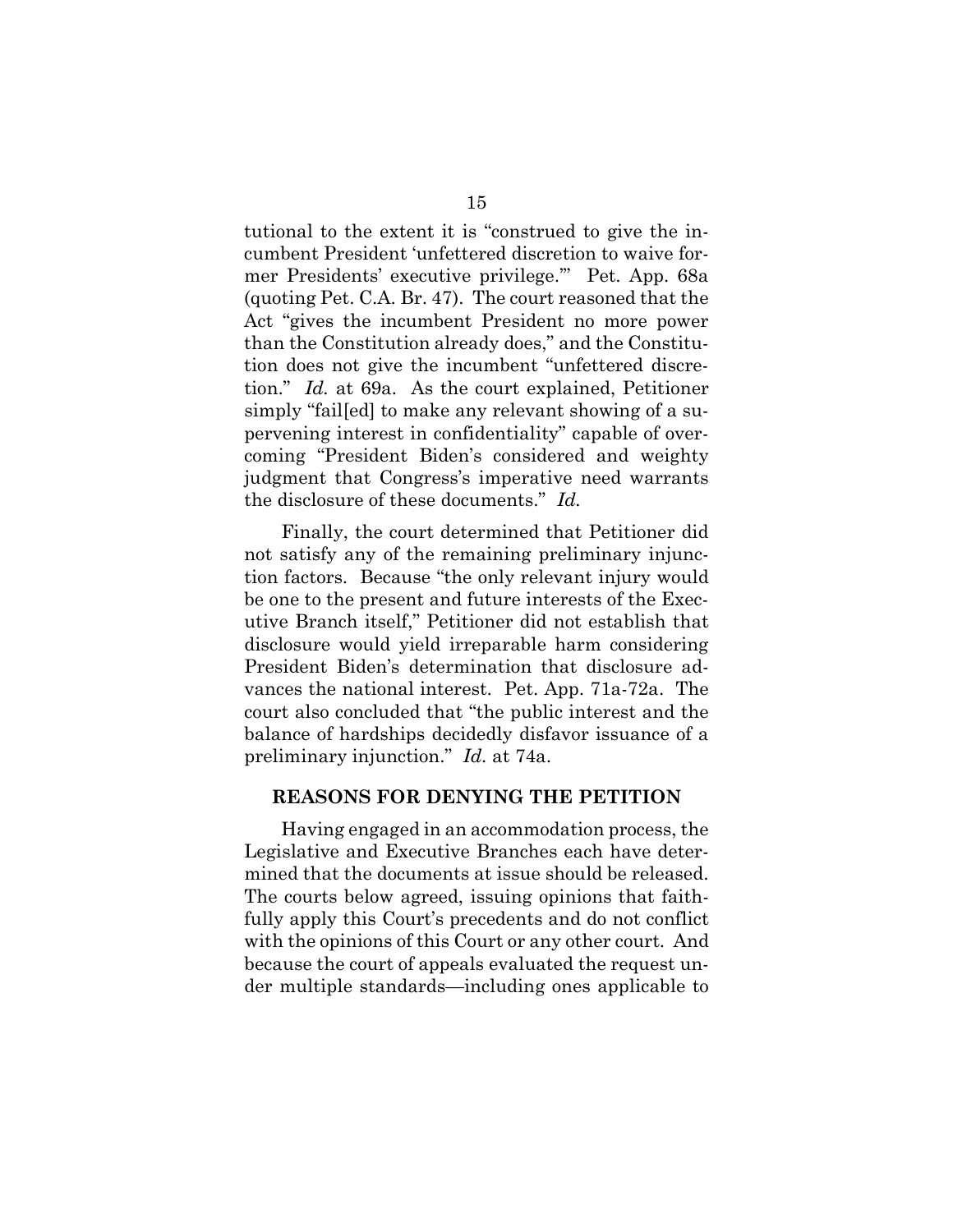a sitting President—this case is an inappropriate ve-hicle for review.

 this case, Pet. App. 40a, counsels strongly against this a sitting President—this case is an inappropriate ve-<br>hicle for review.<br>The "rare and formidable alignment of factors" in<br>this case, Pet. App. 40a, counsels strongly against this<br>Court's involvement. Such involvement would lessly disrupt the delicate balance struck between the<br>branches, delay a co-equal branch's urgent investiga-<br>tion into an unprecedented assault on Congress itself,<br>and require this Court to wade into factual determina-<br>tio branches, delay a co-equal branch's urgent investiga- tion into an unprecedented assault on Congress itself, tions that do not warrant its review and that are emi- nently correct in any event. The "rare and formidable alignment of factors" in and require this Court to wade into factual determina-

#### I. This Court's Review Is Not Warranted

ily correct in any event.<br>This Court's Review Is Not Warranted<br>The court of appeals' conclusion that the Select Committee is entitled to the Presidential records at is- sue in this case does not warrant this Court's review. mittee is entitled to the Presidential records at is-<br>in this case does not warrant this Court's review.<br>A. The decision below does not conflict with a de-

 cision of this Court or any other court of appeals. Ra- ther, the court of appeals' conclusion rests on a straightforward application of this Court's precedents. Pet. App. 38a-51a, 54a-55a. In particular, in GSA, the Court reaffirmed that executive privilege can be over- held that the incumbent President's lack of support for the former President's privilege claim "detracts from the weight of" that claim. GSA, 433 U.S. at 449. The court of appeals' fact-bound weighing of interests under this Court's settled precedent does not warrant the<br>Court's attention.<br>Petitioner nonetheless claims (Pet. 12-14) that Court's attention. ightforward application of this Court's precede<br>App. 38a-51a, 54a-55a. In particular, in *GSA*,<br>rt reaffirmed that executive privilege can be o<br>e by a sufficient showing of legislative need,<br>l that the incumbent President' 16<br>16<br>sident—this case is an i<br>iew.<br>re and formidable alignn<br>t. App. 40a, counsels stro<br>ivement. Such involven<br>ot the delicate balance st<br>unprecedented assault of<br>this Court to wade into fa<br>induced assault of<br>this Court to come by a sufficient showing of legislative need, and

 Petitioner nonetheless claims (Pet. 12-14) that this case presents important and novel questions about when a former President's executive privilege claim can overcome the incumbent's contrary determi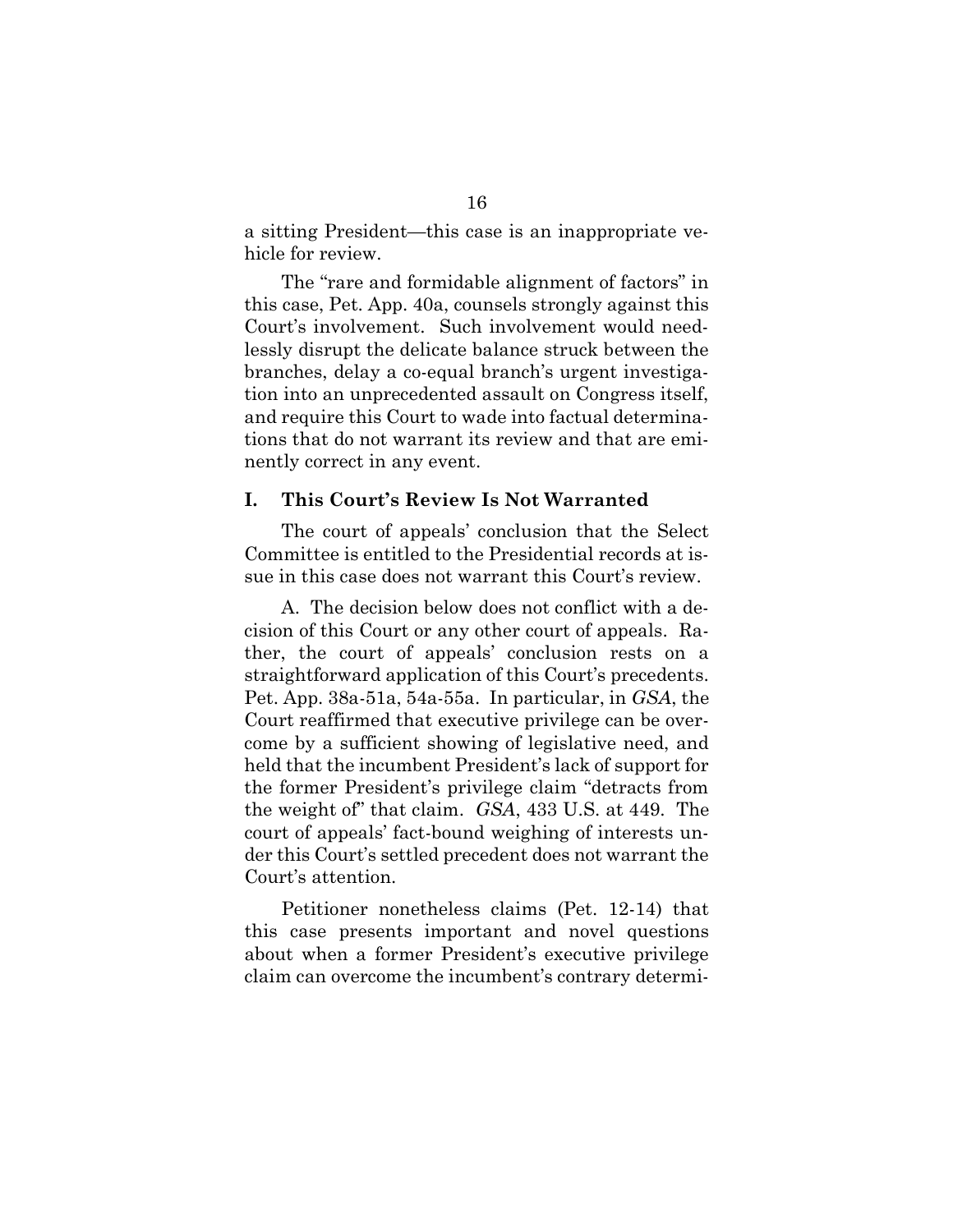nation, and what standard should apply when a for- pose. But this case would be a poor vehicle for address- ing those questions. As the court of appeals concluded, the "accumulation of forces favoring disclosure is at least equal to, if not greater than, what has supported the disclosure of the privileged materials of even a sit- Likewise, the court of appeals and the district court analyzed Congress's purpose under the heightened standard in *Mazars*, and the even more demanding ting President, see United States v. Nixon, 418 U.S. 683 (1974). Pet. App. 58a. Both courts held that, on this record, the Select Committee satisfied those j a decision about which test applies would make no dif- ference to the outcome of this case. n,<br>Pro<br>B questions. As the cound<br>mulation of forces fail to, if not greater that<br>sure of the privileged<br>ident." Pet. App. 5<br>the court of appeals<br>Congress's purpose in *Mazars*, and the even n<br>icable to executive privilege<br>sident, *see United States v.*  $(1974)$ <br>recor<br>ndards<br>ecision 17<br>standard<br>allenges C<br>e would be<br>s. As the c<br>ot greater<br>he privileg<br>Pet. App<br>rt of appe<br>ss's purpos<br>ss's purpos<br>ss's purpos<br>ss's purpos<br>ss's purpos<br>ss's purpos<br>ss's purpos<br>ss's contineed in executive<br>e United .<br>App. 58a. mer President challenges Congress's legislative purting President." Pet. App. 51a (emphasis added). test applicable to executive privilege claims by a sitstandards too. Pet. App. 5a n.2, 57a-67a. Accordingly,

nce to the outcome of this case.<br>Petitioner's real complaint is that he disagrees with how the court of appeals applied this Court's<br>precedents. But that claim is insufficient to create any<br>question worthy of this Court's review. precedents. But that claim is insufficient to create any question worthy of this Court's review.

 B. The fact that the Legislative and Executive ments at issue and are engaged in an ongoing accom- modation process further counsels against judicial intervention. through the interbranch accommodation process, mise." Mazars, 140 S. Ct. at 2031. Throughout his- tory, "congressional demands for presidential docu- ments" most often have been "hashed out in the 'hurlyion process further counsels against jution. Pet. App. 49a-50a. Congress<br>s directed to the Executive Branch are fied "without the involvement of thingh the interbranch accommodation rests on a "tradition of negotiation and Branches have agreed to the production of the docu-Pet. App. 49a-50a. Congressional requests directed to the Executive Branch are frequently resolved "without the involvement of this Court" which rests on a "tradition of negotiation and compro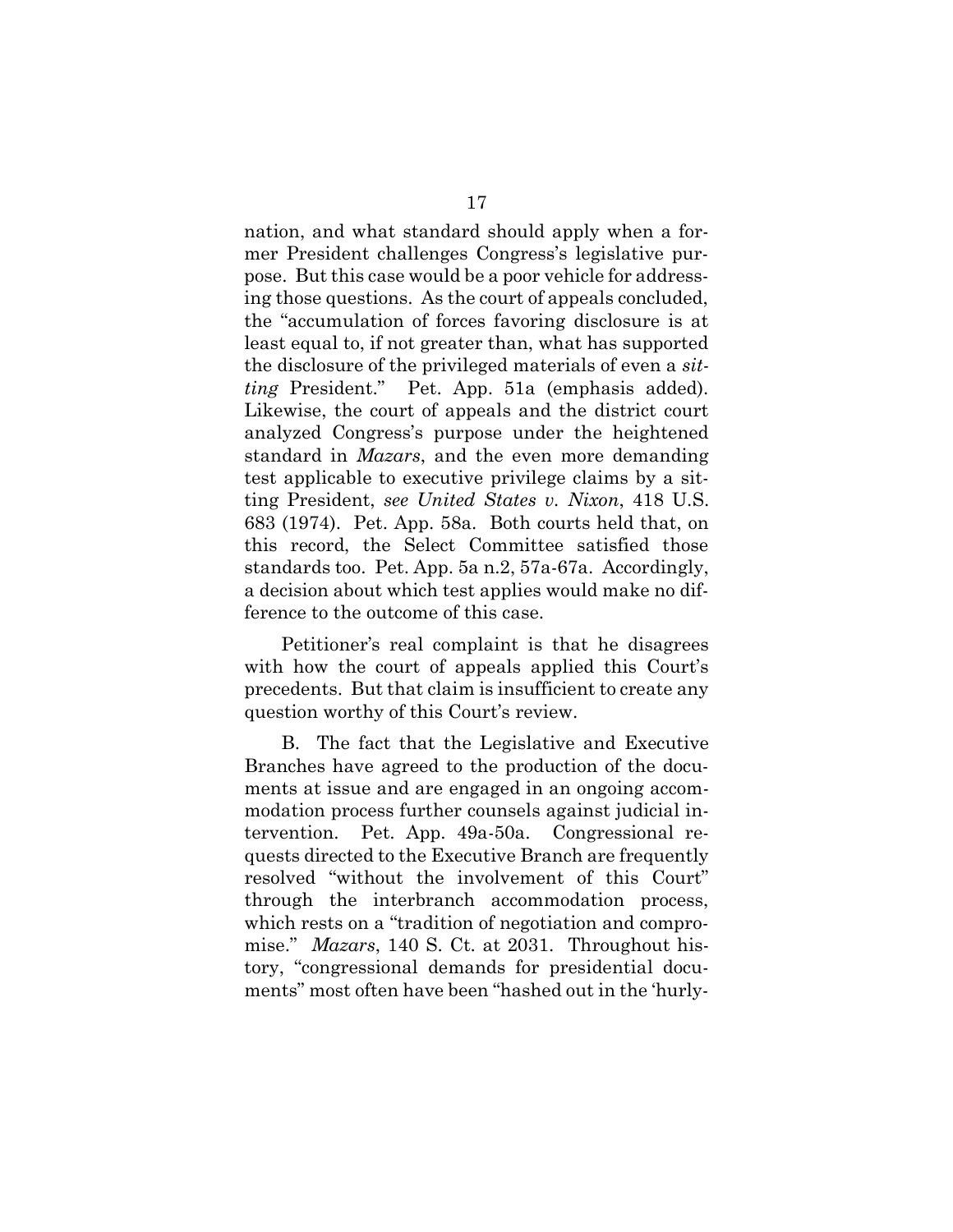burly, the give-and-take of the political process be- (quoting Hr'gs. on S. 2170 before the Subcomm. on Intergovernmental Relations of the S. Comm. on Gov't<br>Ops., 94th Cong., 1st Sess., 87 (1975) (A. Scalia, Assis-<br>tant Attorney General, Office of Legal Counsel)). Ac-<br>cordingly, this Court has only warily interceded "in<br>cases Ops., 94th Cong., 1st Sess., 87 (1975) (A. Scalia, Assis- tant Attorney General, Office of Legal Counsel)). Ac- cordingly, this Court has only warily interceded "in cases concerning the allocation of power between the two elected branches of Government," doing so only where such cases present an intractable "clash between rival branches." Mazars, 140 S. Ct. at 2031, 2034 (cleaned up). e-and-take of the political<br>slative and the executive."<br>on S. 2170 before the Subc tween the legislative and the executive." Id. at 2029

 This case presents no such clash. The Select Com- mittee requires the requested records to investigate the events leading up to and on January 6 and to rec- ommend remedial legislation and other measures to prevent a similar attack in the future. See pp. 21-23, 24-29, *infra*. President Biden agrees that the Select "in service of its legislative functions." C.A. App. 107; see Mazars, 140 S. Ct. at 2034 ("The President is the only person who alone composes a branch of government."). Through a process of negotiation and accom-<br>modation, the Select Committee and the Executive<br>Branch have agreed on which documents in the first Branch have agreed on which documents in the first three tranches should be released immediately. rival branches." *Mazars*, 140 S. Ct.<br>
(cleaned up).<br>
his case presents no such clash. The Se<br>
e requires the requested records to ir<br>
ents leading up to and on January 6 a<br>
nd remedial legislation and other me<br>
nt a simi 18<br>
also give-and-take of<br>
e legislative and th<br>
Hr'gs. on S. 2170 be<br>
amental Relations of<br>
h Cong., 1st Sess., 8<br>
prney General, Offic<br>
r, this Court has of<br>
acerning the allocat<br>
ted branches of Go<br>
ach cases presents Committee "has a compelling need" for the documents modation, the Select Committee and the Executive

 Contrary to Petitioner's suggestion, this arrange- ment is not the result of politically motivated capitu- lation by the Executive Branch; instead, it is the prod- uct of compromise between the branches. The Execu-Contrary to Petitioner's suggestion, this arrange-<br>ment is not the result of politically motivated capitu-<br>lation by the Executive Branch; instead, it is the prod-<br>uct of compromise between the branches. The Execu-<br>tive Br privilege over the records at issue in this case, and the Select Committee has agreed to defer its requests for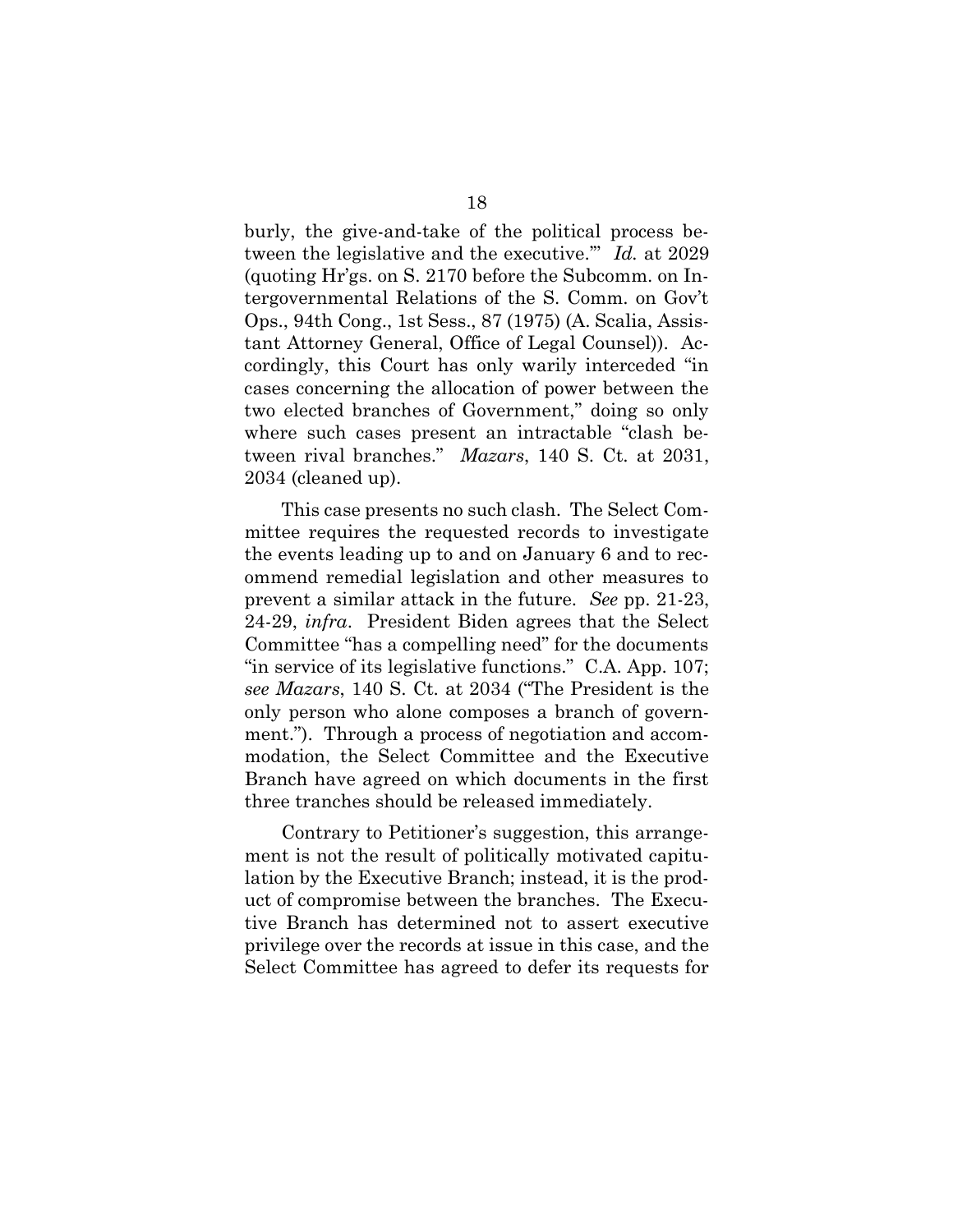certain pages of responsive documents that the Exec- utive Branch tentatively believes should be withheld certain pages of responsive documents that the Executive Branch tentatively believes should be withheld<br>or do not contain information material to the investigation. See Pet. App. 50a; pp. 9-11, supra. This give- and-take process is ongoing as to additional tranches of documents that the Archivist continues to process on a rolling basis. Pet. App. 49a-51a. This Court therefore should decline to "needlessly disturb the Legislative and Executive Branches "themselves have reached," Mazars, 140 S. Ct. at 2031 (cleaned up), and refuse Petitioner's invitation "to start an interbranch conflict that the President and Congress have averted," Pet. App. 40a. See Pet. App. 50a; pp. 9-11, *supra*.<br>ke process is ongoing as to additiona<br>uments that the Archivist continues<br>olling basis. Pet. App. 49a-51a. T<br>re should decline to "needlessly d<br>omises and working arrangements"<br>tive an compromises and working arrangements" that the

 C. Further, this case involves a discrete set of doc- uments over which Petitioner failed to make specific and particularized arguments in the courts below. Pet. App. 52a. This case is therefore an especially poor vehicle for this Court to address any weighty constitu- tional issues that may surface in future disputes. And, to the extent Petitioner raises a facial challenge to the validity of the Select Committee's entire request, that argument has been waived. As the court of appeals<br>noted, at oral argument Petitioner disclaimed any<br>such freestanding challenge, stating that all his argu-<br>ments pertained to the documents over which Peti- noted, at oral argument Petitioner disclaimed any such freestanding challenge, stating that all his argu- ments pertained to the documents over which Peti- tioner had claimed executive privilege. Pet. App. 70a tioner had claimed executive privilege. Pet. App. 70a<br>n.17; see C.A. Oral Arg. 13:25-13:51 (stating that Peti- tioner is only requesting an injunction as to "the subset" of documents he has "designated as being re-<br>stricted or privileged"). Petitioner cannot revive that stricted or privileged"). Petitioner cannot revive that argument in seeking this Court's review. See Pennsyl- vania Dep't of Corrs. v. Yeskey, 524 U.S. 206, 212-13 (1998).ched," *Mazars*, 140 S. Ct. at 2031<br>se Petitioner's invitation "to stantict that the President and<br>ted," Pet. App. 40a.<br>C. Further, this case involves a conts over which Petitioner failed<br>particularized arguments in t<br>App. 19<br>
onsive<br>
vely be<br>
vely be<br>
ormatic<br>
. 50a; p<br>
ngoing<br>
le Arch<br>
Pet. A<sub>l</sub><br>
ngoing<br>
le Arch<br>
Pet. Al<br>
orking<br>
utive B<br>
0 S. Ct.<br>
vitation<br>
Preside<br>
Da.<br>
case invertion<br>
velvition<br>
rgunese is the dock<br>
velvition<br>
ment F<br>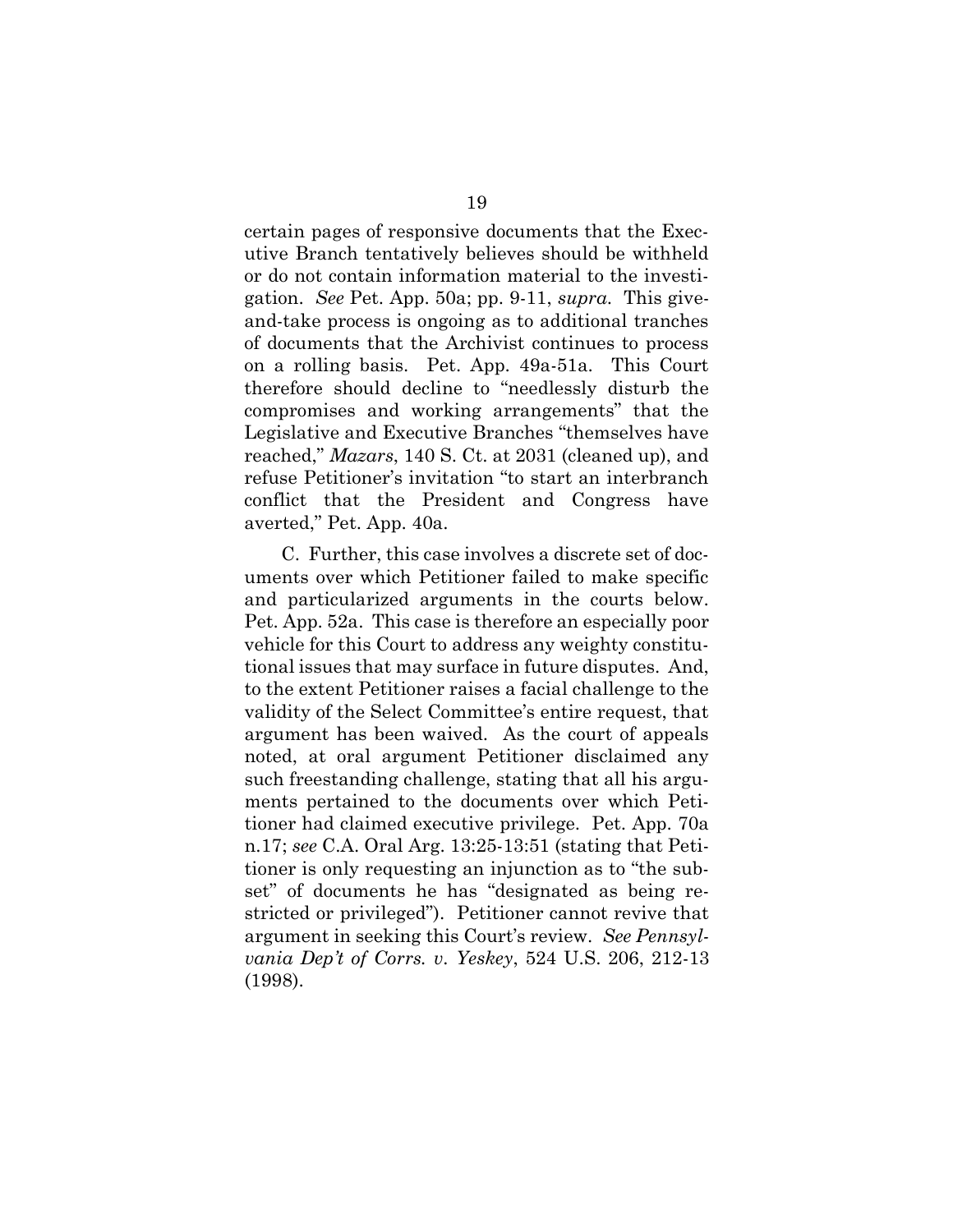#### <span id="page-26-0"></span>II. The Decision Below Is Correct

 Review is also unwarranted because the court of Review is also unwarranted because the court of appeals' decision is correct. The court rightly con- whelming need for the records at issue; that the Select Committee has demonstrated a legitimate legislative purpose; that the request satisfies all the tests urged by Petitioner; and that the absence of irreparable harm, as well as the balance of the equities and the public interest, weigh heavily against preliminary inining need for the records at issue; that<br>intered has demonstrated a legitimate<br>se; that the request satisfies all the t<br>interest, and that the absence of i<br>as well as the balance of the equition<br>interest, weigh heavily ag cluded that Petitioner's generalized interest in confidentiality must yield to the Select Committee's overjunctive relief.

#### A. Executive Privilege Does Not Bar Release Of The Records

 Faithfully applying this Court's opinion in GSA, the court of appeals correctly held that Petitioner's as- ords from disclosure. GSA made clear that a former President "may ... be heard to assert" executive privi-<br>lege over Presidential communications. 433 U.S. at<br>439. As with executive privilege claims asserted by in-<br>cumbent Presidents, however, "the privilege is a qual-<br>ifie lege over Presidential communications. 433 U.S. at 439. As with executive privilege claims asserted by in- cumbent Presidents, however, "the privilege is a qual- ified one" and "must yield" to a sufficient showing of need for disclosure. Id. at 446, 454. sertion of privilege does not shield the requested rec-

 In the decision below, the court of appeals cor- rectly applied this framework to hold that the Select idential records at issue in this case—together with the President's determination that disclosure is in the best interests of the Nation—far outweighs Peti- tioner's generalized assertion that the records should be withheld for confidentiality reasons.n the decision below, the court of appeapplied this framework to hold that the ittee's compelling and urgent need for the al records at issue in this case—togeth resident's determination that disclosure Committee's compelling and urgent need for the Pres-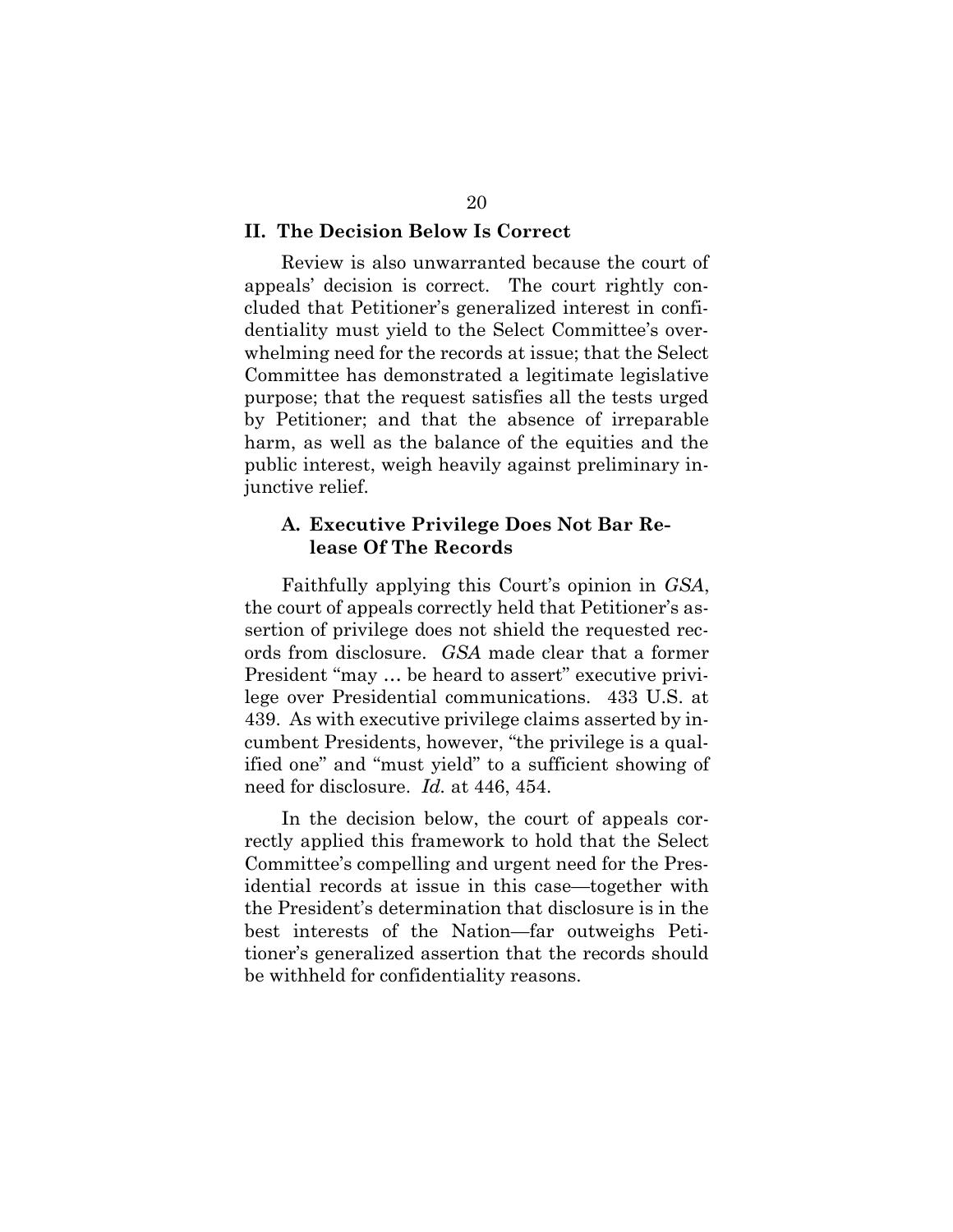<span id="page-27-0"></span> 1. As the court of appeals correctly concluded on the record before it, the Select Committee has a com-1. As the court of appeals correctly concluded on the record before it, the Select Committee has a compelling, specific interest in the Presidential records at issue. Pet. App. 46a-49a. In addition to endangering the lives of House Members, Senators, Congressional staff, and law enforcement officers, the January 6 at- tack on the Capitol was an unprecedented attempt to overturn the Presidential election by preventing Con- votes. Congress has a strong interest in investigating the causes of this attack, adopting measures to pre- vent future attacks on Congressional proceedings, and protecting the peaceful transfer of power. As ex- plained in detail below, see pp. 24-29, infra, the Select Committee needs the requested Presidential records as well as Petitioner's extensive efforts to undermine the election before and after Election Day—given the connection between Petitioner's actions and rhetoric and the events that unfolded that day. e. Pet. App. 46a-49a.<br>lives of House Membe<br>', and law enforcemen<br>on the Capitol was a:<br>turn the Presidential<br>s from fulfilling its of<br>s. Congress has a stro<br>causes of this attack,<br>future attacks on Conecting the peaceful t ained in detail below, see pp. 24-29, *infra*, th<br>nommittee needs the requested Presidential<br>understand the extraordinary events of Janu<br>well as Petitioner's extensive efforts to unc<br>e election before and after Election Da 21<br>21<br>che court of appear<br>oefore it, the Sele<br>cific interest in t<br>App. 46a-49a. In<br>House Members<br>aw enforcement c<br>Capitol was an  $\alpha$ <br>e Presidential el<br>fulfilling its du<br>gress has a strong<br>of this attack, a<br>attacks on Con gress from fulfilling its duty to count the electoral to understand the extraordinary events of January 6—

 2. Under GSA, President Biden's reasoned deci- sion that disclosure of the records is in the best inter- ests of the Nation and the Executive Branch tilts the balance even further in the Select Committee's favor. This Court has instructed that the incumbent Presi- dent—as opposed to a former President—is "in the best position to assess the present and future needs of the Executive Branch, and to support invocation of the ests of the Nation and the Executive Branch tilts the<br>balance even further in the Select Committee's favor.<br>This Court has instructed that the incumbent Presi-<br>dent—as opposed to a former President—is "in the<br>best position the incumbent is charged with performance of the exthe incumbent is charged with performance of the ex-<br>ecutive duty under the Constitution." Id. at 448; see also Seila Law LLC v. CFPB, 140 S. Ct. 2183, 2191 (2020) ("Under our Constitution, the 'executive Power'—all of it—is 'vested in a President,' who must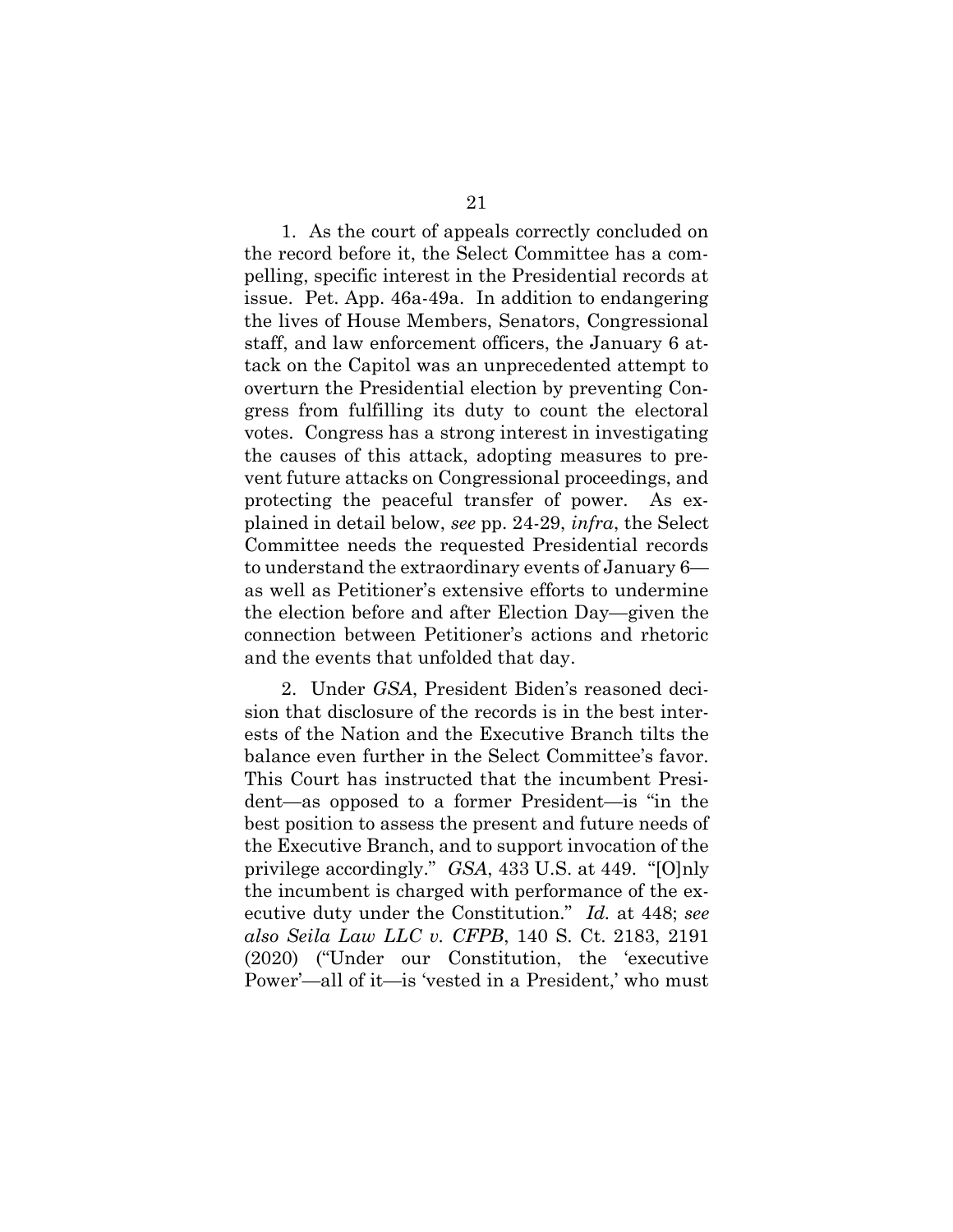'take Care that the Laws be faithfully executed.'" (quoting U.S. Const., Art. II, §§ 1, 3)). The incumbent President therefore has a superior institutional per- spective and access to better information than a for- ilege would be "for the benefit of the Republic," weigh- ing all the competing needs and interests of the Exec- utive Branch and the Nation. GSA, 433 U.S. at 449. . Const., Art. II, §§ 1, 3)). The incumb<br>erefore has a superior institutional p<br>access to better information than a<br>nt about whether invoking executive p<br>be "for the benefit of the Republic," wei<br>mpeting needs and interes mer President about whether invoking executive priv-

 If anything, President Biden's determination not to invoke executive privilege is entitled to even greater weight than the incumbent President's position in GSA. In GSA, which involved a facial challenge to a statute, there was no Executive Branch review of the records at issue; the incumbent simply declined to sup- port the privilege claim. Here, however—after White House review of each document at issue—the Presi- dent has determined that "Congress has a compelling need in service of its legislative functions to under- stand the circumstances that led to these horrific events." C.A. App. 107. The President issued a "thor- oughgoing analysis," Pet. App. 44a, concluding that "[t]he Documents shed light on events within the White House on and about January 6 and bear on the Select Committee's need to understand the facts un- derlying" the attack, C.A. App. 107. ht than the incumbe.<br>In GSA, which invertive, there was no Exercits at issue; the incum<br>the privilege claim. If<br>se review of each doce<br>has determined that<br>in service of its legi<br>d the circumstances<br>ts." C.A. App. 107. T 22<br>
re that the Laws<br>
U.S. Const., Art. II,<br>
t therefore has a s<br>
and access to bette<br>
ident about whethe<br>
ld be "for the benef<br>
ne competing needs<br>
anch and the Natior<br>
ything, President I<br>
executive privilege<br>
han the in

 Although Petitioner claims (Pet. 25-26) that Pres- ident Biden's decision not to invoke executive privilege is motivated by partisanship, he offers no factual sup- port for that contention, which the lower courts re- jected. The President's explanation for declining to assert privilege, see C.A. App. 107-08, 133; the Select<br>Committee's compelling need for the information to investigate an unprecedented attack on our Nation's de- Committee's compelling need for the information to in- vestigate an unprecedented attack on our Nation's de- mocracy; and the fact that the President has declinedThite House on and about January<br>elect Committee's need to underst<br>erlying" the attack, C.A. App. 107.<br>Although Petitioner claims (Pet<br>lent Biden's decision not to invoke e<br>motivated by partisanship, he offe<br>ort for that c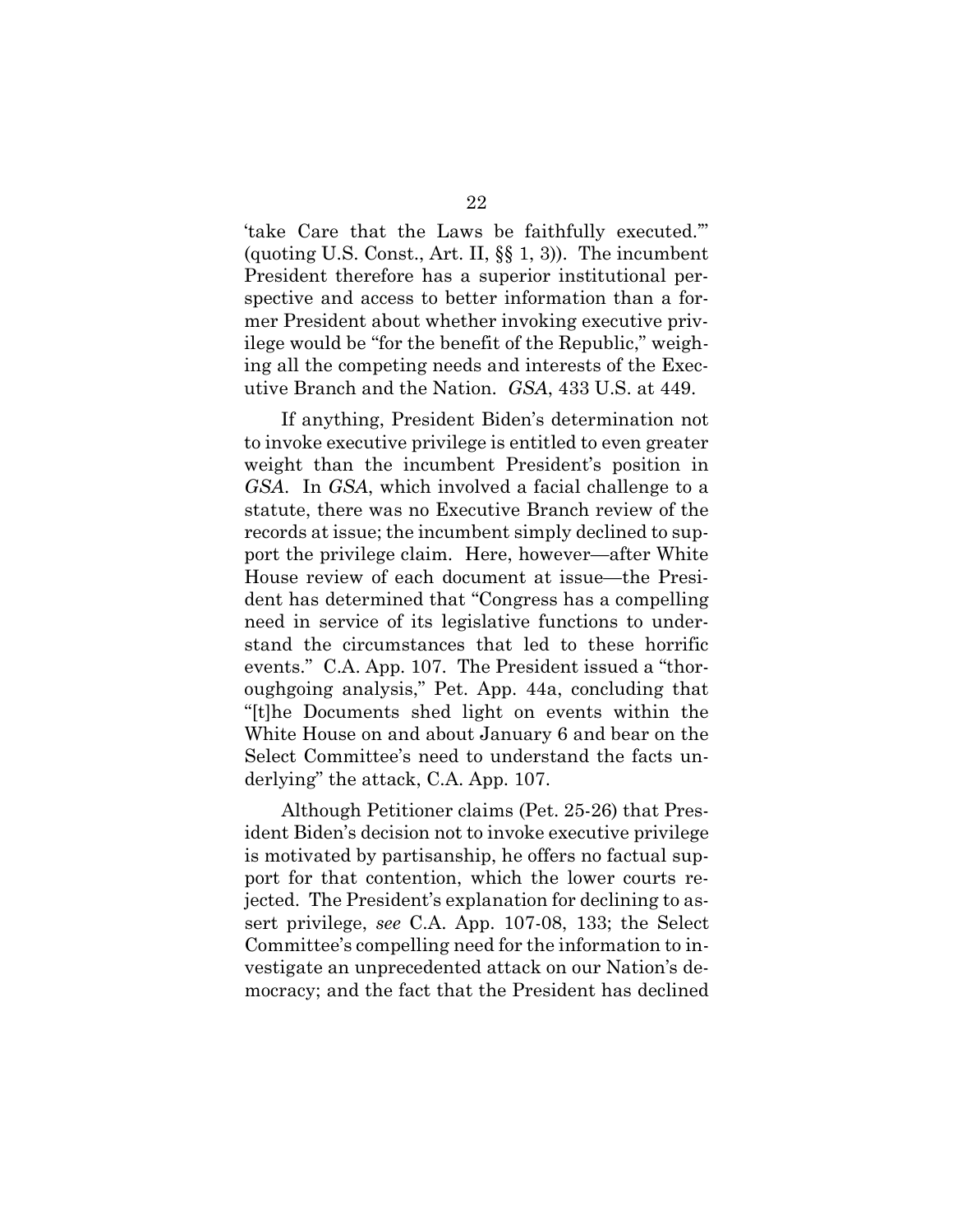to release certain requested records disprove Peti- tioner's contentions. elease certain requested records disprove Peti-<br>er's contentions.<br>Moreover, as this Court recognized in *GSA*, strong

 institutional checks prevent the "political abuse" (Pet. 26) that Petitioner hypothesizes will follow. 433 U.S. at 448. As this Court emphasized, the President is dences of a predecessor" given the risk that disclosure may "discourage candid presentation of views by his institutional checks prevent the "political abuse" (Pet.<br>26) that Petitioner hypothesizes will follow. 433 U.S.<br>at 448. As this Court emphasized, the President is<br>likely to proceed cautiously before "disclosing confi-<br>denc of appeals explained, the fact that every President will to ensure that the privilege is not eroded or abused. Pet. App. 54a-55a. ppeals explained, the fact that every Pres<br>eday be a former President provides an<br>nsure that the privilege is not eroded c<br>App. 54a-55a.<br>3. Against these compelling interests likely to proceed cautiously before "disclosing confisomeday be a former President provides an incentive

 3. Against these compelling interests in disclosure, Petitioner offers only generalized and unsup-<br>ported assertions that maintaining confidentiality of<br>the records is in the best interests of the Executive<br>Branch. As the court of appeals explained, Petitioner<br>"has not ported assertions that maintaining confidentiality of the records is in the best interests of the Executive Branch. As the court of appeals explained, Petitioner "has not identified any specific countervailing need for confidentiality tied to the documents at issue, beyond<br>their being presidential communications"; he has not their being presidential communications"; he has not "presented arguments that grapple with the substance of President Biden's and Congress's weighty judg- showing that the content of any particular document lacks relevance to the Committee's investigation." Pet. App. 52a. Before this Court, Petitioner again re- lies (Pet. 23) solely on the broad assertion that confi- dentiality of Presidential communications is necessary to protect the President's ability to receive full and frank advice from his aides.esented arguments that grapple with the<br>President Biden's and Congress's weights"; and he has not "made even a pr<br>wing that the content of any particular<br>ks relevance to the Committee's inversed.<br>App. 52a. Before this Cour 23<br>23<br>23<br>case certain requested records dis<sup>2</sup>; contentions.<br>Ioreover, as this Court recognized in utional checks prevent the "political<br>at Petitioner hypothesizes will follow<br>8. As this Court emphasized, the 1<br>to proceed ments"; and he has not "made even a preliminary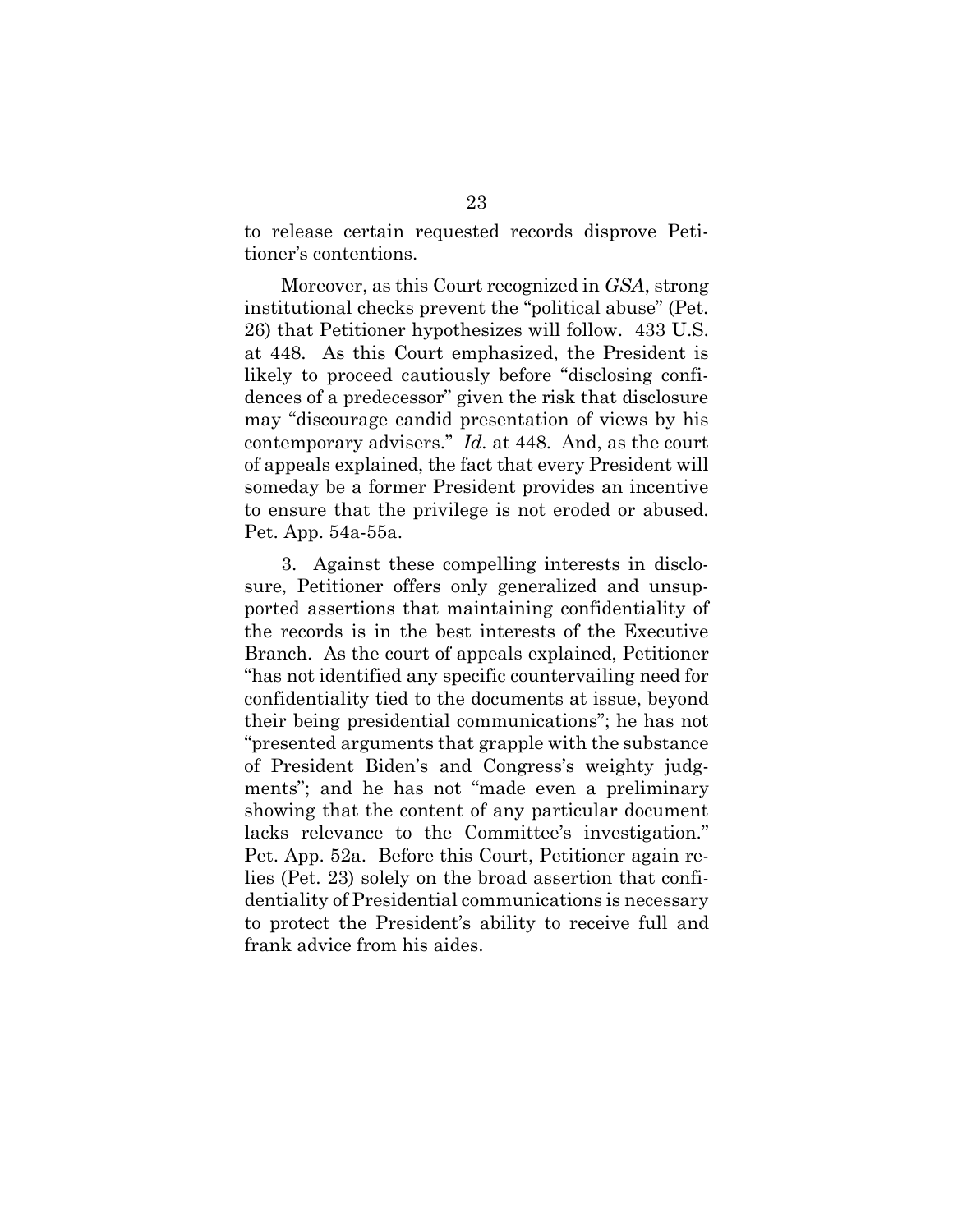This Court has already made clear that a mere come by a sufficient showing of need. See Nixon, 418 U.S. at 711. Petitioner's bare assertion—which con- need for the records. Indeed, Petitioner's fear that dis- closing these records will chill Presidential aides from providing candid advice is especially misguided be- cause, as the White House explained, "the conduct un- der investigation extends far beyond typical delibera- tions concerning the proper discharge of the Presi- dent's constitutional responsibilities." Pet. App. 43a. Accordingly, any risk that disclosure would chill legit- imate Presidential decision-making is negligible. The court of appeals therefore correctly concluded that Pe- titioner's asserted generalized confidentiality interest is not "sufficient for a court to cast aside the [Select] Committee's exercise of core legislative functions." Id. at 53a.  $\begin{bmatrix} 1 \ 1 \ 2 \end{bmatrix}$ at 711. Petitioner's baicts the reasoned judgment—is insufficient given<br>t—is insufficient given<br>l for the records. Indeed<br>ng these records will ch<br>iding candid advice is<br>e, as the White House e: nvestigation extends far beyond the concerning the proper dischargers constitutional responsibilities."<br>
Subseminatives:<br>
Subseminatives:<br>
The Presidential decision-making is<br>
of appeals therefore correctly concer's assert 24<br>
already made clear<br>
i in confidentiality'<br>
showing of need. S<br>
ner's bare assertion<br>
i judgment of the inc<br>
t given the Select<br>
Indeed, Petitioner's<br>
will chill President<br>
vice is especially 1<br>
House explained, "then<br> "generalized interest in confidentiality" can be overtradicts the reasoned judgment of the incumbent President—is insufficient given the Select Committee's

#### B. The Request Serves A Valid Legislative Purpose

 The court of appeals correctly determined that the Select Committee's request manifestly serves a "valid legislative purpose." Mazars, 140 S. Ct. at 2031. Con- gress's broad power of investigation is firmly estabgress's broad power of investigation is firmly estab-<br>lished. The "power of inquiry—with process to enforce it—is an essential and appropriate auxiliary to the legit—is an essential and appropriate auxiliary to the leg-<br>islative function." *Id*. (citation omitted). This "broad" and "indispensable" power "encompasses inquiries into the administration of existing laws, studies of pro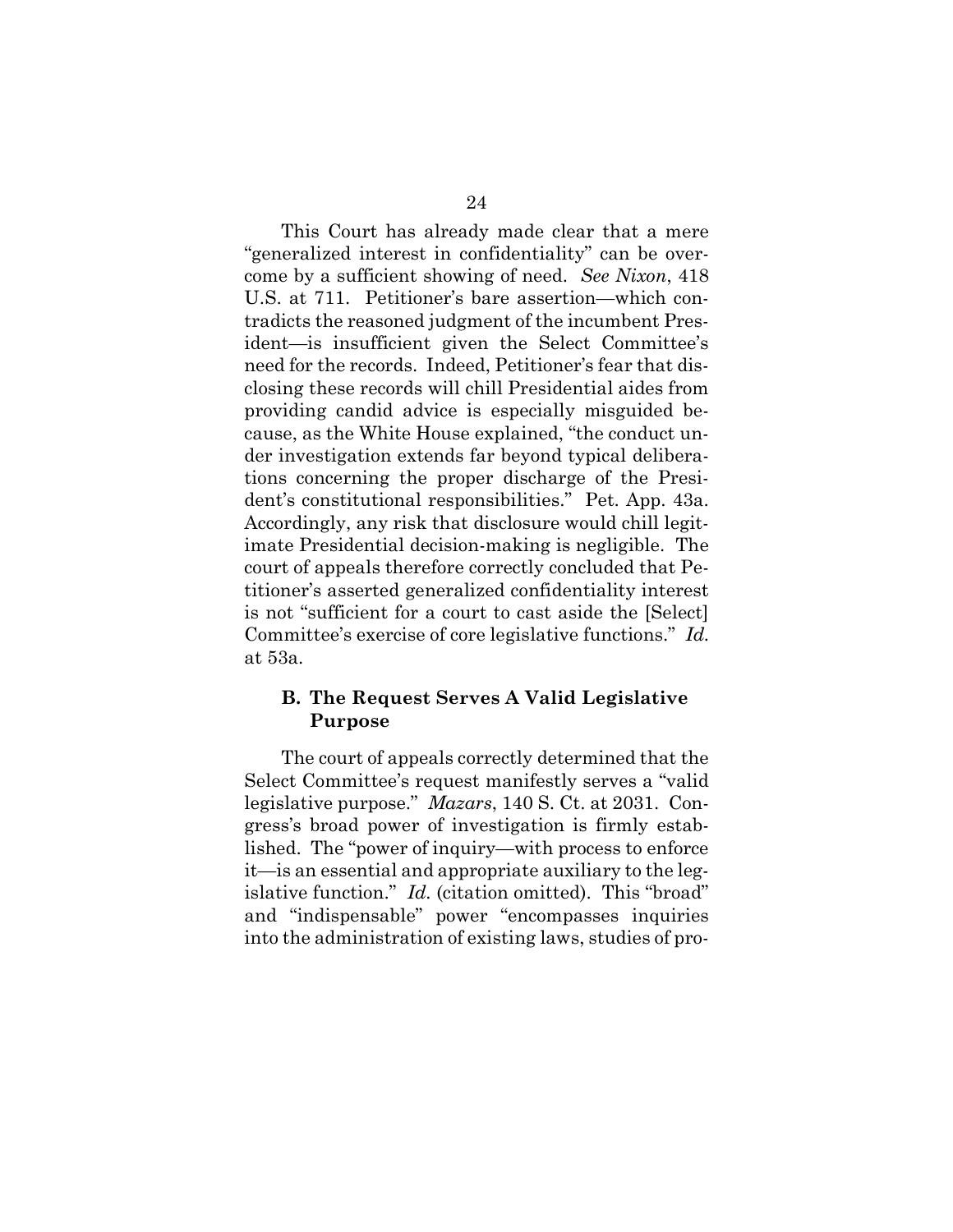posed laws, and surveys of defects in our social, eco- nomic or political system for the purpose of enabling posed laws, and surveys of defects in our social<br>nomic or political system for the purpose of ena<br>the Congress to remedy them." Id. (cleaned up).

 Congress's power to investigate nevertheless has limits: The Select Committee's inquiry must be "one rially aided by the information which the investigation was calculated to elicit." McGrain v. Daugherty, 273 U.S. 135, 177 (1927). Thus, Congress "may not issue a subpoena for the purpose of law enforcement," nor is there "congressional power to expose for the sake of there "congressional power to expose for the sake<br>exposure." *Mazars*, 140 S. Ct. at 2032 (cleaned up). Congress's power to in<br>nits: The Select Commit<br>which legislation could k<br>ally aided by the information<br>as calculated to elicit." A<br>S. 135, 177 (1927). Thus<br>subpoena for the purpose on which legislation could be had and would be mate-

 This investigation easily meets these standards. Petitioner cannot and does not dispute that legislation tee's inquiry. And the arguments that Petitioner does make are unavailing. This investigation<br>tioner cannot and d<br>ld be had" on the s<br>inquiry. And the a<br>e are unavailing.<br>1. Petitioner asser "could be had" on the subjects of the Select Commit-

 1. Petitioner asserts (Pet. 19-20) that the Select Committee "fails to identify anything" in the records pose or specific legislation" regarding the events of January 6. But the Select Committee cannot "identify anything" in communications it has yet to see. In any event, the records could inform numerous pieces of potential legislation. should: (1) reform and amend the Electoral Count Act of 1887; (2) enhance the legal consequences for a reof 1887; (2) enhance the legal consequences for a re-<br>fusal by the Executive Branch to timely and appropri- ately respond to attacks on Congressional proceedings; (3) enact additional laws or enhance existing laws to prevent Executive Branch officials from enlisting the Department of Justice, or other federal resources, tomittee "fails<br>would adva:<br>or specific l<br>ary 6. But tl ng" in communications it has yet to some precords could inform numerous pioned by legislation. For example, the invisible dependence of the form and amend the Electoral 25<br>25<br>
and surveys of<br>
tical system fo<br>
to remedy ther<br>
's power to inv<br>
Select Committ<br>
slation could b<br>
y the informatic<br>
d to elicit."  $M$ <br>
'(1927). Thus,<br>
r the purpose c<br>
ssional power<br>
fazars, 140 S. C<br>
estigation e "that would advance or inform a valid legislative pur-For example, the investigation. may yield recommendations about how Congress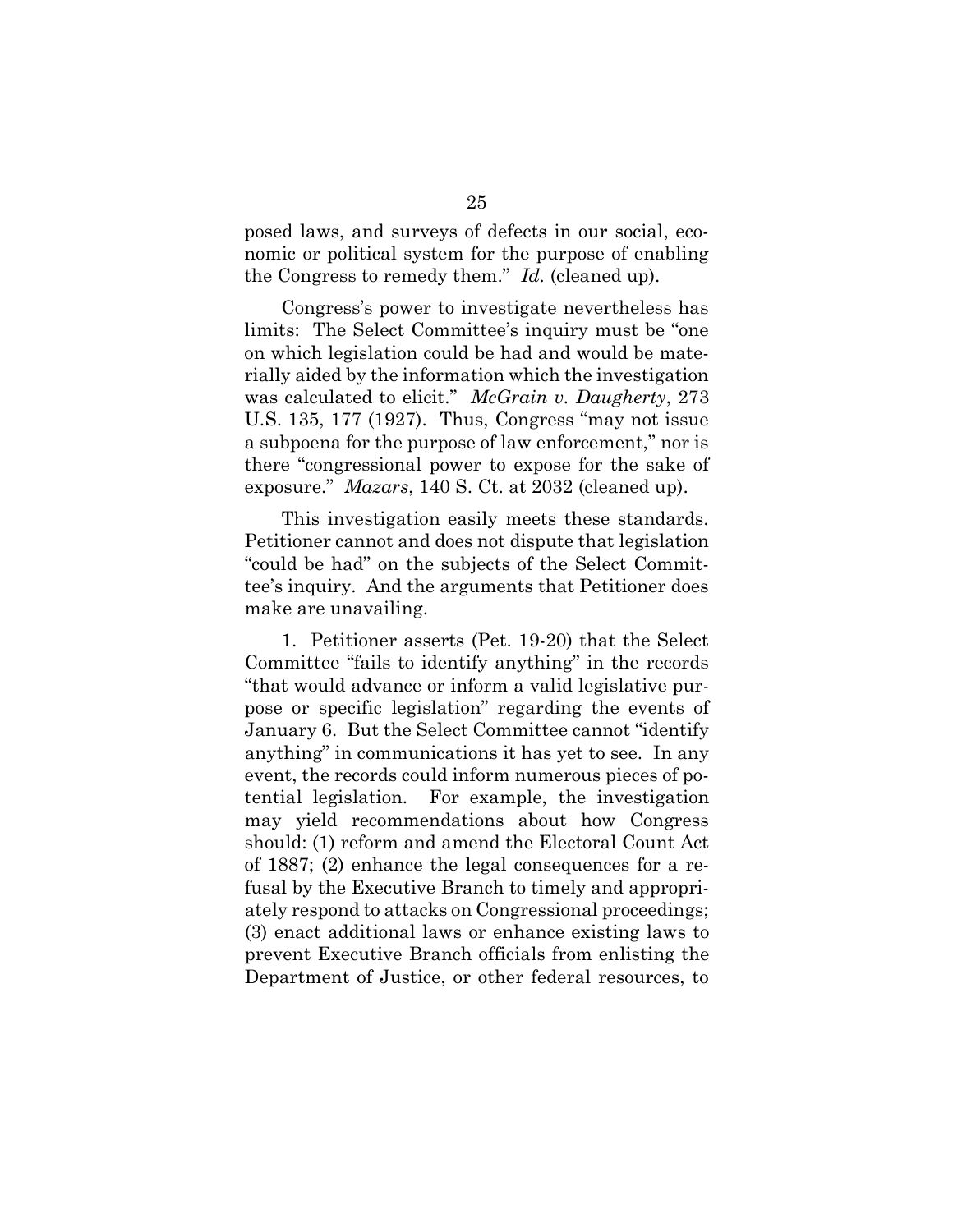support false claims about an election; or (4) revise fedsuring state officials to engage in election fraud. See 167 Cong. Rec. E1151 (Oct. 27, 2021) (remarks by Vice Chair Liz Cheney adopted by Chairman Thompson); see also Pet. App. 60a (listing other potential legisla- Chair Liz Cheney adopted by Chairman Thompson); see also Pet. App. 60a (listing other potential legislaport false claims about an electi<br>law to deter Executive Branch<br>ng state officials to engage in eral law to deter Executive Branch officials from prestion).

 2. Petitioner further contends (Pet. 20) that the Select Committee's request is improper because "an Select Committee's request is improper because "an<br>investigation into alleged claims of wrong-doing is a quintessential law enforcement task." As this Court's cases recognize, however, Congress often legislates by how it could be prevented, whether more resources should be allocated to prevention, and whether and how existing laws should be changed. See, e.g., Sin- clair v. United States, 279 U.S. 263, 294-95 (1929); Hutcheson v. United States, 369 U.S. 599, 617-22 (1962); McGrain, 273 U.S. at 176-77. For example, nu- merous statutes emerged from Congress's investiga- tion of Presidential wrongdoing in Watergate, includ- ing the Ethics in Government Act. See Michael A. Fitts, The Legalization of the Presidency: A Twenty-Five Year Watergate Retrospective, 43 St. Louis U. L.J.<br>725, 730 (1999). And Congress's investigation into the 725, 730 (1999). And Congress's investigation into the Teapot Dome scandal spurred passage of several reforms, including the Federal Corrupt Practices Act of<br>1925. See James Sample, *The Last Rites of Public<br>Campaign Financing?*, 92 Neb. L. Rev. 349, 363 1925. See James Sample, The Last Rites of Public Campaign Financing?, 92 Neb. L. Rev. 349, 363 ntessential law<br>
is recognize, ho<br>
ing past illega<br>
it could be p<br>
ild be allocate<br>
existing laws<br>
r v. United St<br>
cheson v. United St<br>
cheson v. United St<br>
colors (Diensential<br>
ous statutes en<br>
of Presidentia<br>
the Ethics 26<br>26<br>26<br>
ort false claims about ar<br>
law to deter Executive I<br>
g state officials to enge<br>
long. Rec. E1151 (Oct. 2<br>
r Liz Cheney adopted l<br>
lso Pet. App. 60a (listin<br>
.<br>
2. Petitioner further cc<br>
tt Committee's request<br>
st probing past illegality to determine why it occurred, (2013).

 Petitioner nevertheless attempts (Pet. 17, Pet. Supp. Br. 1-2) to impugn the Select Committee's mo- tives by citing public comments by certain of its Mem-bers. But this Court has long recognized that "[s]o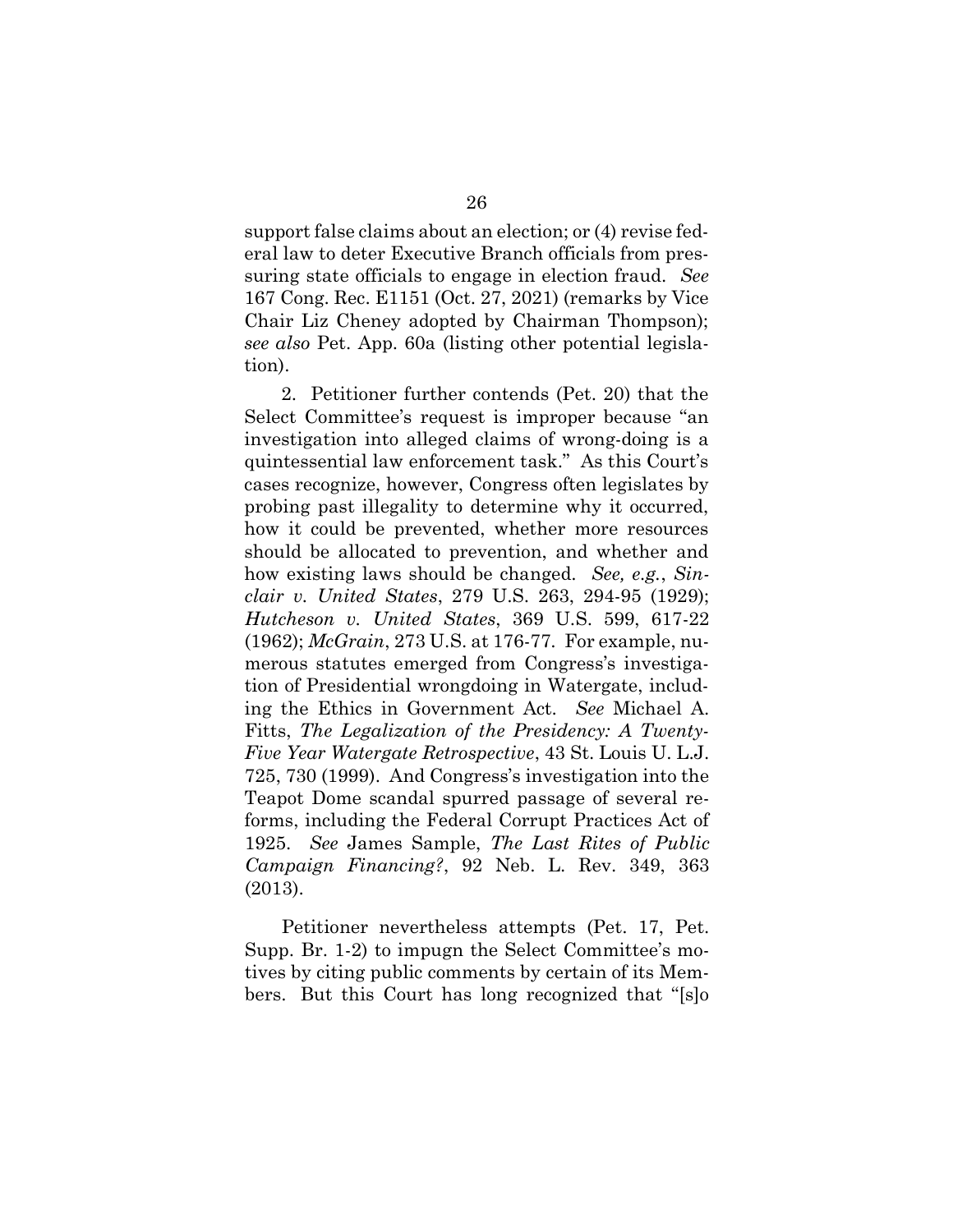long as Congress acts in pursuance of its constitutional the basis of the motives which spurred the exercise of that power." *Barenblatt v. United States,* 360 U.S.<br>109, 132 (1959); see also Eastland v. U.S. Servicemen's 109, 132 (1959); see also Eastland v. U.S. Servicemen's Fund, 421 U.S. 491, 508 (1975); Watkins v. United States, 365 U.S. 399, 412 (1961). The cited comments is pursuing legislative recommendations that could be Congress acts in j<br>the Judiciary lad<br>sis of the motives 421 U.S. 491, 508 (1975); Watki<br>, 354 U.S. 178 (1957); Wilkinsc, 365 U.S. 399, 412 (1961). The cit<br>detract from the fact that the Selee<br>suing legislative recommendations<br>ned by the records at issue. power, the Judiciary lacks authority to intervene on States, 354 U.S. 178 (1957); Wilkinson v. United do not detract from the fact that the Select Committee informed by the records at issue.

 3. Petitioner's contention that the request does ords Act (Pet. 16) is likewise misguided. The records ords Act (Pet. 16) is likewise misguided. The records<br>at issue plainly "contain information that is needed for the conduct of [the Select Committee's] business." 44 U.S.C.  $\S 2205(2)(C)$ . Petitioner's records. Petitioner led a months-long ef- fort to overturn the Presidential election, following ex- tensive efforts to undermine it. Ultimately, he tried to electoral votes; summoned supporters to Washington, D.C., for a "wild" event on January 6; and delivered a aged the crowd to march to the Capitol, insisting he could remain President and using rhetoric such as "We fight like Hell" and "you'll never take back our country with weakness." Pet. App. 7a. Under such circum- stances, any inquiry that did not insist on examining Petitioner's documents and communications would be the conduct of [the Select Committee's] business." 44<br>U.S.C. § 2205(2)(C). To properly investigate the ioner's records. Petitioner<br>o overturn the Presidential<br>ve efforts to undermine it. I<br>t the Vice President to imp<br>oral votes; summoned suppo<br>for a "wild" event on Janua<br>th immediately preceding th<br>the crowd to march to the 27<br>
Congress acts in pursual<br>
the Judiciary lacks aut<br>
s of the motives which<br>
wer." *Barenblatt v. Ui*<br>
2 (1959); *see also Eastlan*<br>
121 U.S. 491, 508 (1977);<br>
365 U.S. 399, 412 (1961)<br>
etract from the fact tha<br>
img leg not satisfy the requirements of the Presidential Recevents of January 6, the Select Committee requires enlist the Vice President to improperly reject States' speech immediately preceding the attack that encourgrossly insufficient.

 Further, the information contained in the re-quested records is not "otherwise available." 44 U.S.C.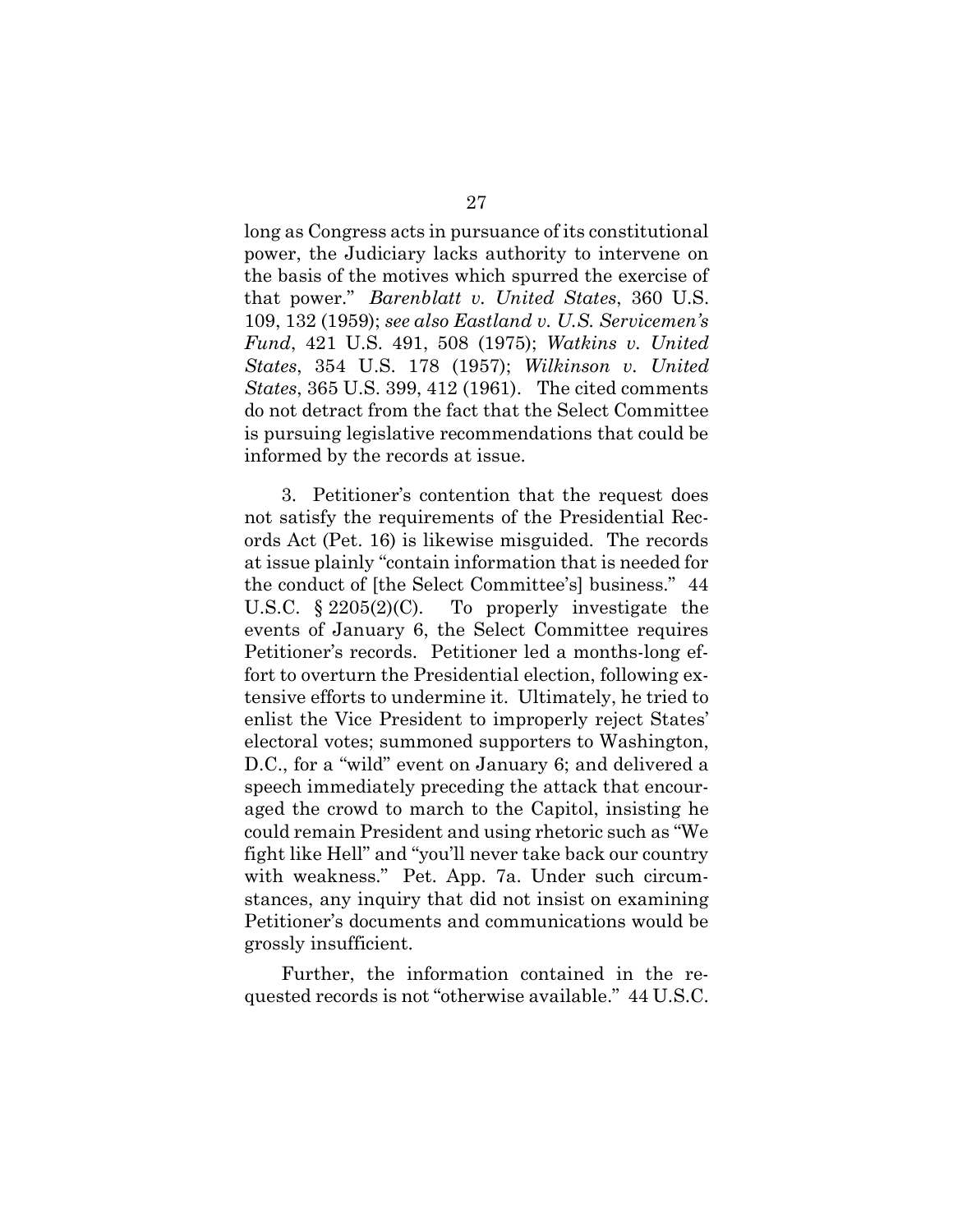§ 2205(2)(C). As the court of appeals explained, Petij tee already has access to information about what administration officials knew about the January 6th at-<br>tack, when they knew it, what actions they took in re-<br>sponse, and how their actions might have affected the<br>events of that day." Pet. App. 62a. Petitioner's pro- tack, when they knew it, what actions they took in re- sponse, and how their actions might have affected the events of that day." Pet. App. 62a. Petitioner's pro- and fail[]" to obtain the information from other sources (Pet. 16) finds no support in the language of the Pres- idential Records Act, and there is no other viable White House documents at issue is exclusively in the custody of the Archivist. 44 U.S.C. §§ 2201(2), 2202. 5(2)(C).<br>has ma<br>ready h fail[]" to obtain the in<br> $\therefore$  16) finds no support<br>tital Records Act, an<br>rce available to the S<br>ite House documents<br>cody of the Archivist. 28<br>29(C). As the court of as made "no showing<br>ady has access to inction officials knew and how their action<br>then they knew it, when and how their action<br>of that day." Pet. A incense of that day." Pet. A incense of that da tioner has made "no showing that the [Select] Commitposed requirement that the Select Committee "tr[y] source available to the Select Committee. The set of

 4. Petitioner's allegation (Pet. 7, 22) that H. Res. 503 "never discusses the authority to investigate the Executive Office of the President" is flatly wrong. The which expressly authorizes the Select Committee to 503 "never discusses the authority to investigate the Executive Office of the President" is flatly wrong. The Resolution incorporates by reference House Rule XI, which expressly authorizes the Select Committee to obtain do Resolution incorporates by reference House Rule XI,  $XI.2(m)(3)(D)$ .

 5. Petitioner argues (Pet. 18) that the Select Com- mittee's request is "divorced" from its legislative func- tion. But as the court of appeals correctly observed, issue in this appeal are not relevant to the Commit- ments is overbroad." Pet. App. 63a (emphasis added). Nor can he: "All of the documents currently at issue pertain to presidential activities on or around January Id. Moreover, the Executive Branch, to which the re- quest is made, and whose records (not Petitioner's) are sought, agrees.ee's re<br>But<br>:ioner<br>? *in th*<br>purpo<br>ts is ov ain to presidential activit<br>or surrounding the elec<br>Moreover, the Executive Petitioner has made "no claim that the documents at tee's purpose or that a request capturing those docu-6th, or surrounding the election and its aftermath."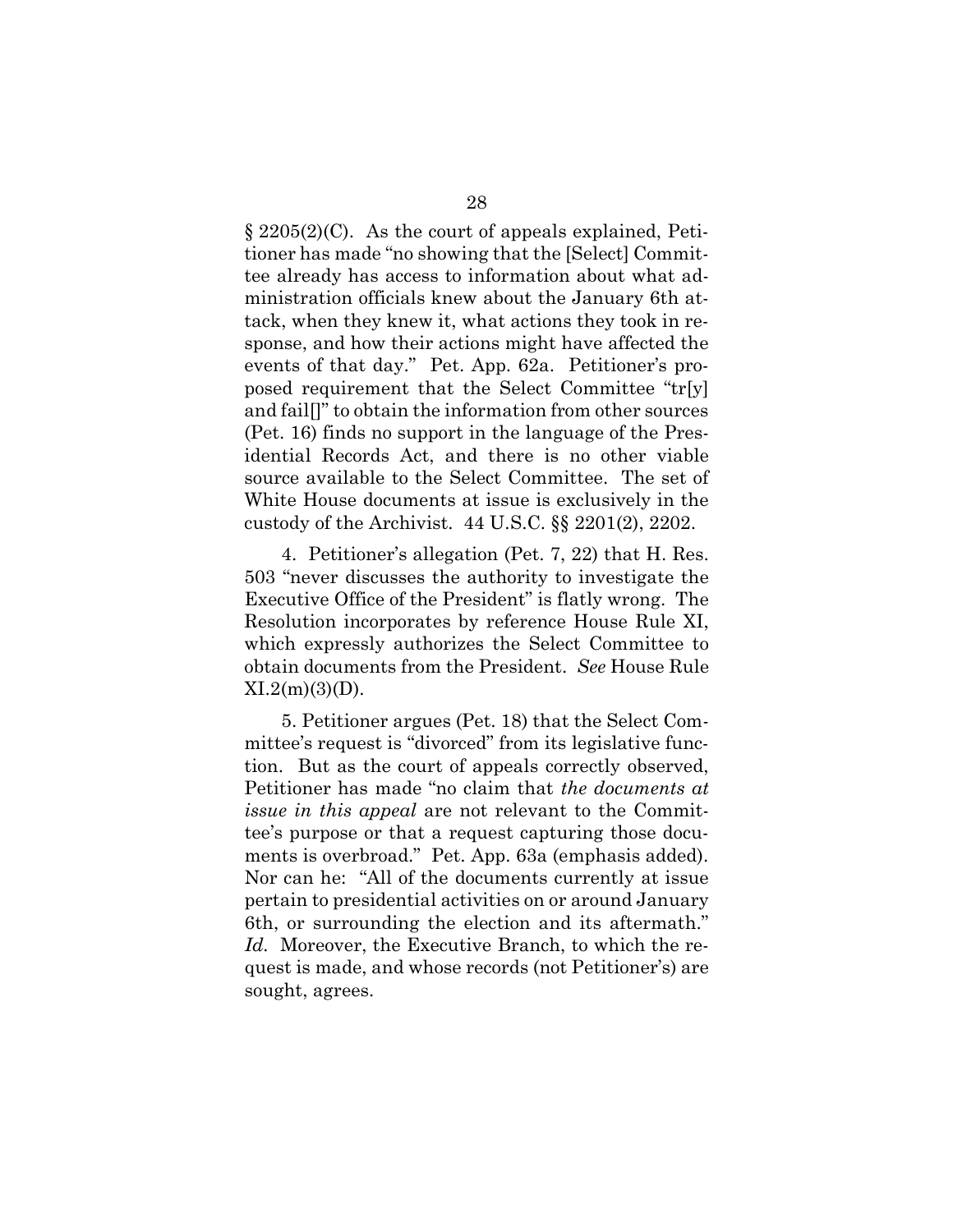To the extent Petitioner contends that requested documents not currently at issue could be irrelevant to To the extent Petitioner contends that requested<br>documents not currently at issue could be irrelevant to<br>the Select Committee's legislative purpose, his claim is not ripe, and may never ripen. See Pet. App. 63a- 64a. In any event, any such future claim is likely to fail. It is reasonable for the Select Committee to reach back to April 2020, when Petitioner began to allege fraud. See p. 4, supra. The Select Committee needs information relating to various individuals involved in and how the seeds for the January 6 attack on our de- mocracy were planted, which may aid Congress's con-For any even<br>It is reasonal<br> $\kappa$  to April 202<br>the election<br>id. See p. 4, s<br>rmation relation that the election would be fatally marred by voter the messaging during that period to determine when sideration of remedial legislation.

 18), the Select Committee reasonably seeks documents and communications within the White House on Jan- uary 6 relating to Petitioner, other individuals, and government agencies. That request is specific to the date of the attack. Moreover, the listed individuals and agencies each had a reported connection to the<br>January 6 attackers, were involved in "Stop the Steal" January 6 attackers, were involved in "Stop the Steal" messaging as January 6 approached, were serving in<br>Legislative Branch positions the day it was attacked,<br>were present in the White House on or before January Legislative Branch positions the day it was attacked, were present in the White House on or before January 6 and were likely to have engaged with Petitioner and 6 and were likely to have engaged with Petitioner and<br>other senior leaders who reacted to the attack, or had security-related roles related to the attack. The scope unprecedented nature of the attack on Congress, and the need not to lodge an underinclusive request.how the seeds for the January 6 att<br>rracy were planted, which may aid 0<br>rration of remedial legislation.<br>Likewise, contrary to Petitioner's a<br>the Select Committee reasonably see<br>communications within the White<br>y 6 relating 29<br>
29<br>
ont Petitioner contends t<br>
urrently at issue could b<br>
mittee's legislative purp<br>
may never ripen. See l<br>
ent, any such future cla<br>
aable for the Select Comn<br>
020, when Petitioner be<br>
m would be fatally ma<br>
supra. Likewise, contrary to Petitioner's argument (Pet. of the Select Committee's inquiry simply reflects the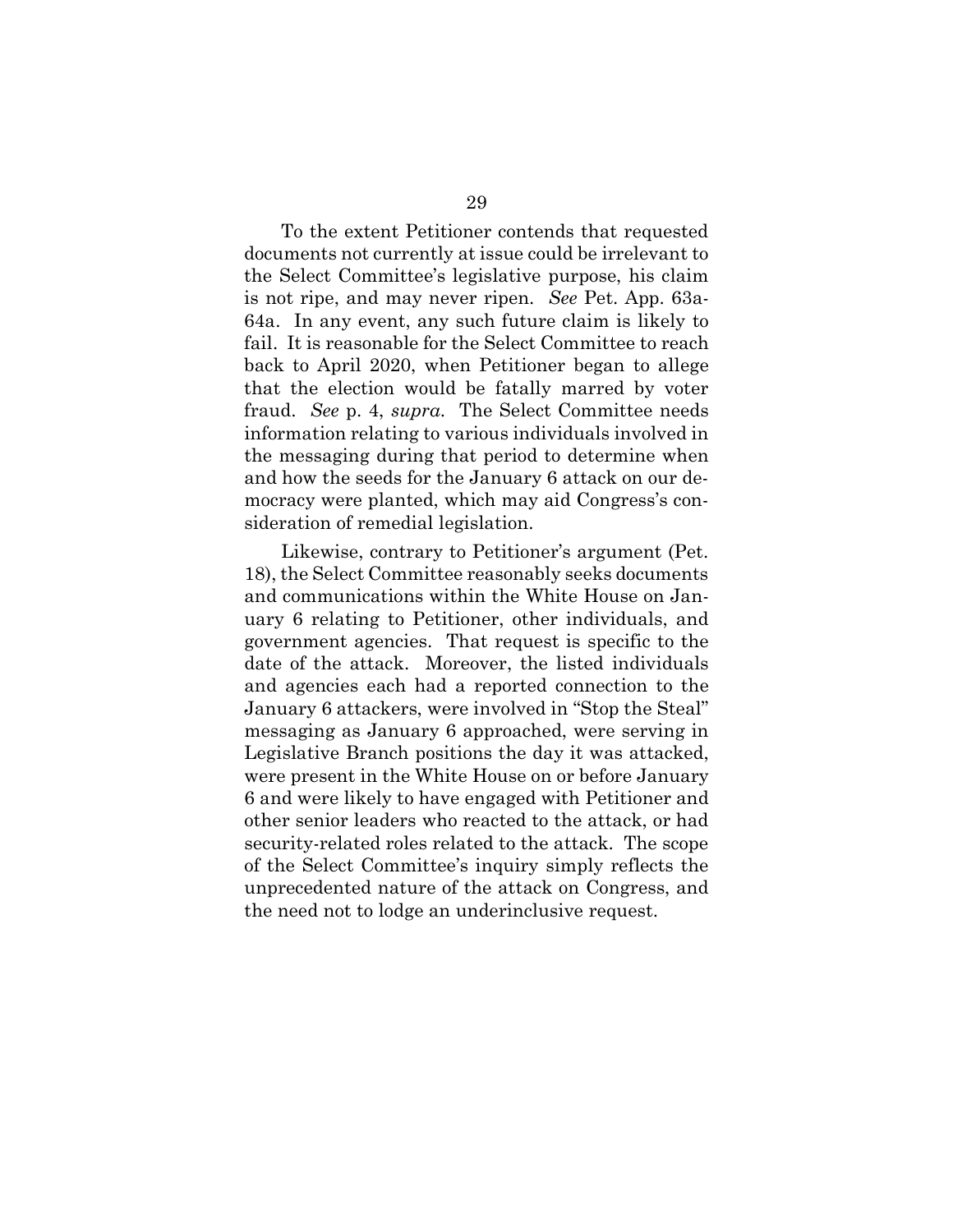#### C. The Request Satisfies All Of Petitioner's Proposed Separation-Of-Powers Tests

 Petitioner contends that the Select Committee's request fails various heightened standards, most prominently the test announced by this Court in prominently the test announced by this Court in<br>*Mazars*. But the tests Petitioner presses do not govern here, and in any event the Select Committee satisfies them.

<span id="page-36-0"></span> ting President's personal information. The Court held that such a request raises "significant separation of have an ongoing institutional relationship as the op- posite and rival political branches established by the Constitution." 140 S. Ct. at 2033-34, 2036 (cleaned up). That relationship "necessarily inform[ed]" the analysis of the subpoena. *Id.* at 2026. And the Court analysis of the subpoena. Id. at 2026. And the Court emphasized that the subpoenas at issue sought a sitemphasized that the subpoenas at issue sought a sit-<br>ting President's private papers, which the Court ble purpose because of their "personal nature" and ble purpose because of their "personal nature" and<br>"less evident connection to a legislative task." Id. at 2035. and in any<br>.<br>. In *Mazar*<br>or analyzin<br>President's such a request<br>ers issues" beca<br>an ongoing ins<br>e and rival poli<br>titution." 140 30<br>
C. The Request Satisfies All Of Petitio<br>
Proposed Separation-Of-Powers Te<br>
Petitioner contends that the Select Comn<br>
set fails various heightened standards,<br>
innently the test amounced by this Co<br>
ars. But the tests P 1. In Mazars, this Court established a four-factor test for analyzing a Congressional subpoena for a sitpowers issues" because "Congress and the President thought could pose a "heightened risk" of impermissi-

 This case could hardly be more different. Here, the "clash between rival branches of government"— powers concerns—are absent. The request was made after Petitioner left office and seeks official records re- lating to Petitioner's communications and actions while President, which are in the complete "owner- ship, possession, and control" of the United States. 44and the accompanying "significant" separation-of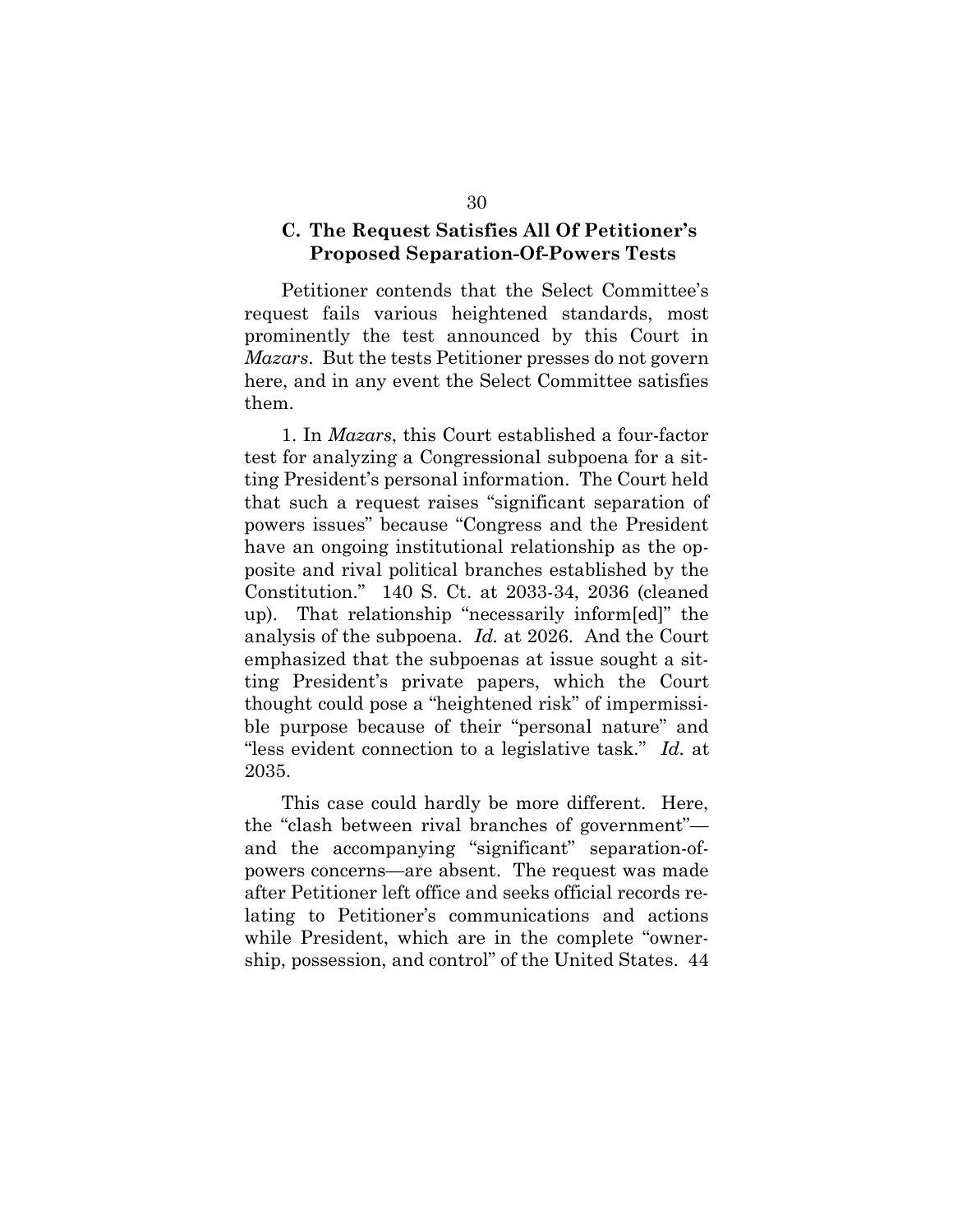<span id="page-37-0"></span> U.S.C. §§ 2201(2), 2202. Petitioner cannot "trans-U.S.C. §§ 2201(2), 2202. Petitioner cannot "trans-<br>plant[]" the *Mazars* standard "root and branch" to the Select Committee's distinct request for a former Pres-ident's official documents. 140 S. Ct. at 2033.

 To the extent Petitioner suggests in passing (Pet. Nixon, 418 U.S. 683 (1974), that test does not apply either. Nixon involved a privilege claim by a sitting President, and the Court evaluated whether Congress had a "demonstrated, specific need" for the requested records. Id. at 713. Because Petitioner is no longer nt's official document's official document<br>To the extent Pet<br>that the request<br>on, 418 U.S. 683<br>er. Nixon involve<br>sident, and the Co<br>a "demonstrated, 5) that the request must satisfy United States v. President, the analysis in GSA controls.

 2. In any event, as the district court and the court of appeals held, all the tests on which Petitioner relies are satisfied here. s. Id. at 713. B<br>lent, the analysis<br>In any event, as<br>eals held, all the t<br>tisfied here.

 All four of the "special considerations" identified by this Court in Mazars weigh in favor of the Select Committee. First, Congress's legislative purpose here "warrants" the involvement of the President's papers. Mazars, 140 S. Ct. at 2035. As explained above, the Select Committee seeks to identify and examine the college votes—to enact legislation relating to, for ex- ample, the Presidential election process and to ensure 29, supra. To do so, the Select Committee needs to know what Petitioner, his advisers, and others close to him knew relating to the disruption of the peaceful<br>transfer of power, when they knew it, what actions<br>they took (or did not take) in response, and how their transfer of power, when they knew it, what actions they took (or did not take) in response, and how their actions influenced the attack. The Select Committee has not been able to fully obtain that information from actions influenced the attack. The Sel<br>has not been able to fully obtain that in:<br>any other source. *See* pp. 27-28, *supra*. four of the "special considerations" id Court in *Mazars* weigh in favor of the ttee. *First*, Congress's legislative purponts" the involvement of the President's  $s$ , 140 S. Ct. at 2035. As explained abe Committee seeks ple, the Presidentia<br>ure peaceful transfe<br>supra. To do so, 1<br>ow what Petitioner, causes of the January 6 attack—and the disruption of Congress's constitutional duty to count the electoral future peaceful transfers of power. See pp. 21-23, 24-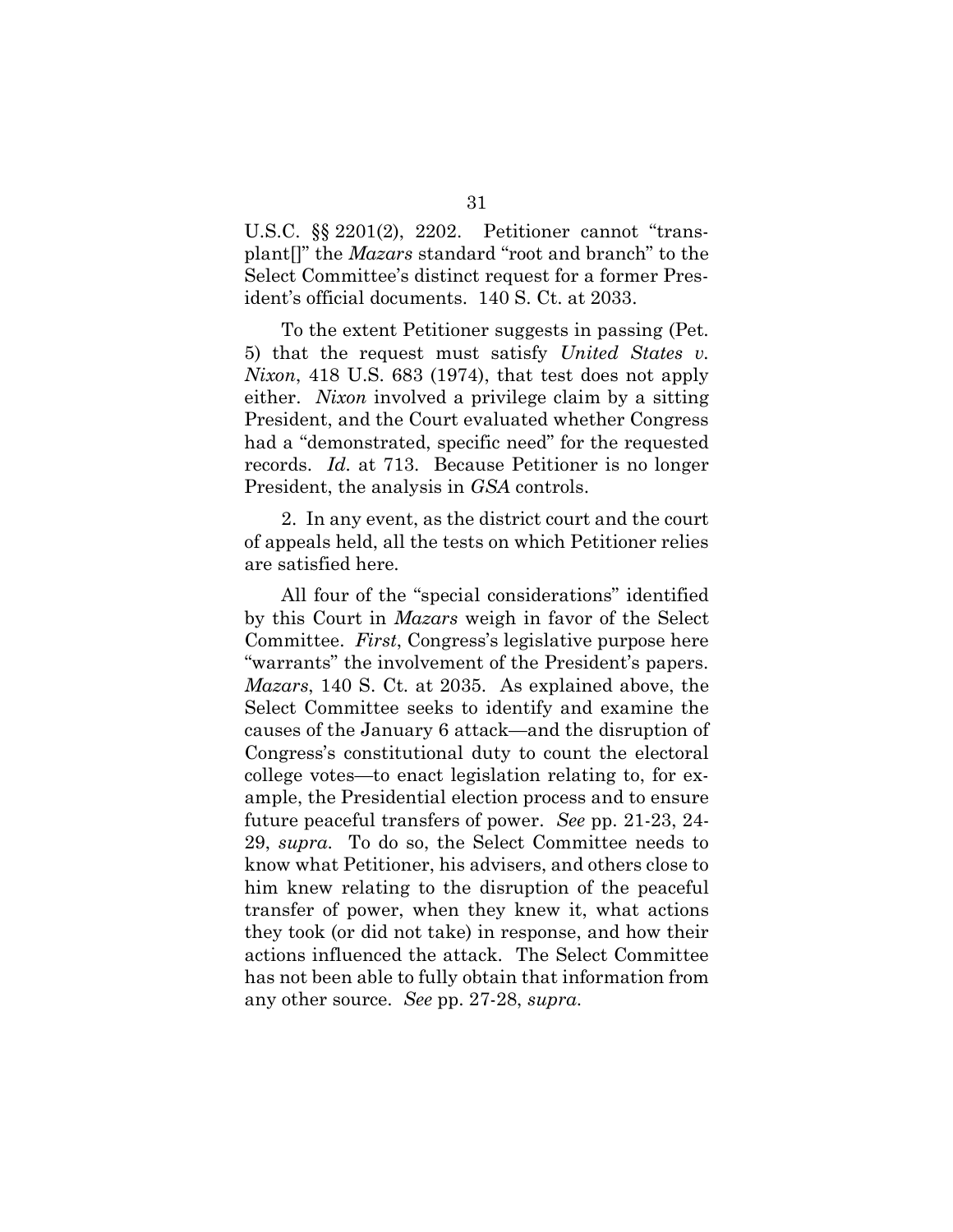Second, the Select Committee's request is tailored tive purpose. *Mazars*, 140 S. Ct. at 2036. The requests are expressly connected to the events of January 6,<br>and the information Petitioner and those surrounding<br>him knew about the election outcome and the transfer<br>of power. See C.A. App. 33-34. And Petitioner's con-<br>tention (Pe and the information Petitioner and those surrounding him knew about the election outcome and the transfer of power. See C.A. App. 33-34. And Petitioner's con- tention (Pet. 21) that the request is too broad is wrong. See pp. 24-29, *supra*. In any event, all the documents of January 6, the post-election events leading up to activities related to those events. Petitioner does not, and could not reasonably, claim that those documents are irrelevant to the Select Committee's purpose. ond, the Select Committee's<br>is "reasonably necessary" to<br>pose. Mazars, 140 S. Ct. at 2 ry 6, the post-ele<br>6, and the Presid<br>related to those<br> $l$  not reasonably,<br>vant to the Selec<br> $d$ , the Select Co<br>d its request with 32<br>Comreces<br>40 S.<br>40 S.<br>40 S.<br>40 S.<br>40 S.<br>60 S.<br>60 S.<br>60 S.<br>60 S.<br>60 S.<br>60 S.<br>60 S.<br>60 S.<br>60 S.<br>60 S.<br>60 S.<br>60 S.<br>60 S.<br>60 S.<br>60 S.<br>60 S.<br>60 S.<br>60 S.<br>60 S.<br>60 S.<br>60 S.<br>60 S.<br>60 S.<br>60 S.<br>60 S.<br>60 S.<br>60 S.<br>60 S.<br>60 S.<br>60 S.<br> to what is "reasonably necessary" to serve its legislain the tranches currently at issue pertain to the events January 6, and the Presidential communications and

 supported its request with "detailed and substantial" evidence of its legislative objectives. 140 S. Ct. at 2036. These objectives are plainly articulated in the authorizing resolution, its letter to the Archivist re- questing the documents at issue, and various public Third, the Select Committee has "adequately" statements. See pp. 7-9, 24-29, supra.

Fourth, Petitioner cannot plausibly claim that the quest will unduly "burden[]" the Office of the Presi- dent. Mazars, 140 S. Ct. at 2036. Petitioner contends (Pet. 22) that the request will burden  $him$  "in reviewdent. *Mazars*, 140 S. Ct. at 2036. Petitioner contends<br>(Pet. 22) that the request will burden *him* "in review-<br>ing all responsive documents," but he fails to explain ers analysis. It does not. prizing resolution, i<br>ing the documents<br>ments. See pp. 7-9,<br>fourth, Petitioner ca<br>vist's compliance wi<br>will unduly "burde Archivist's compliance with the Select Committee's re-

why such a burden matters in the separation-of-pow-<br>ers analysis. It does not.<br>Further, the court of appeals correctly determined<br>that the Select Committee has satisfied even the de-<br>manding standard applicable to a privil Further, the court of appeals correctly determined that the Select Committee has satisfied even the de- manding standard applicable to a privilege assertion by a sitting President: The Select Committee has a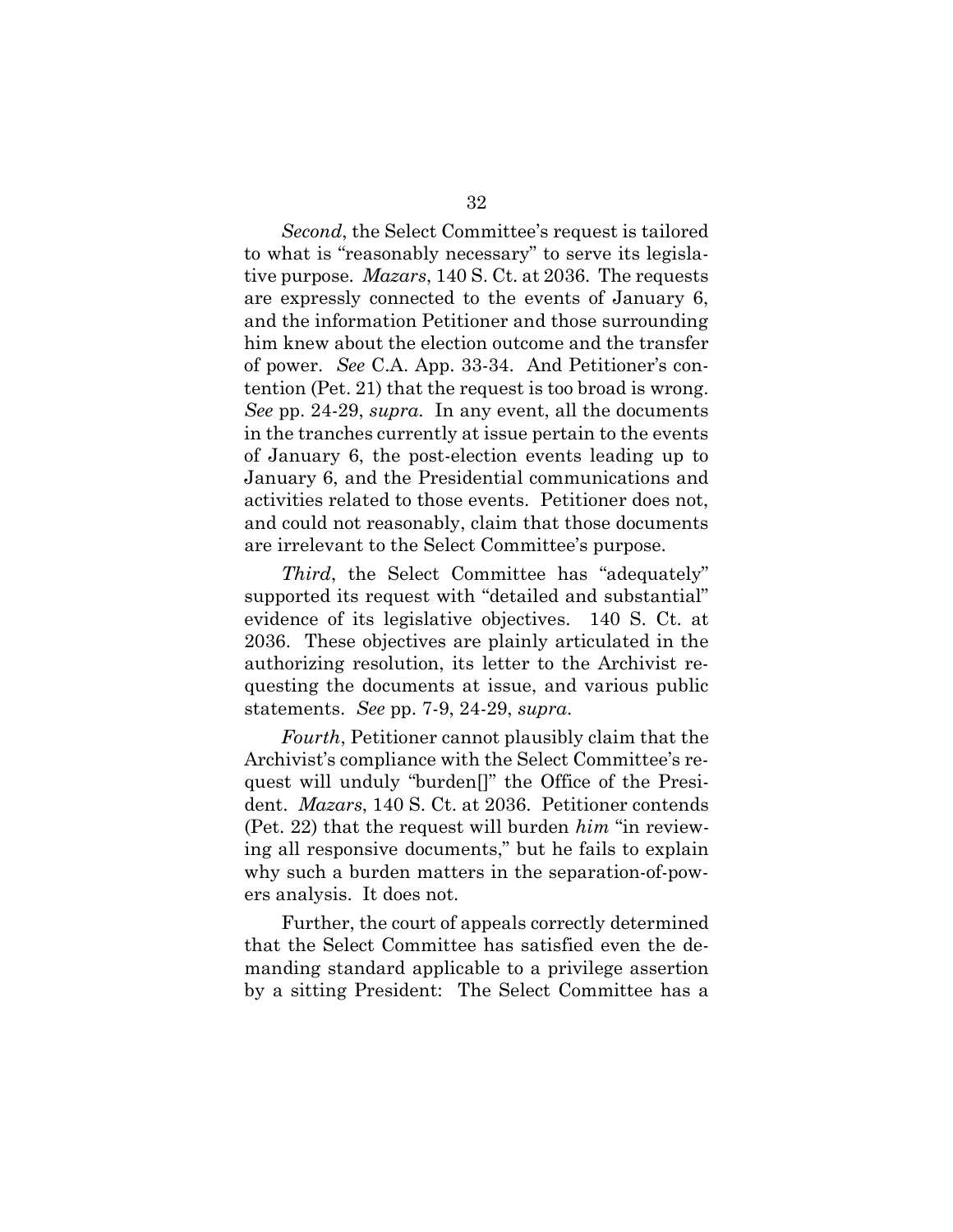"demonstrated, specific need" for the Presidential rec- this information through other means. See pp. 27-28, supra. If the Select Committee does not receive the requested records, Congress will be hamstrung in its ture assault on American democracy. nonstrated, s<br>at issue. Ni.<br>information ested records,<br>ity to legislate<br>assault on Am<br>Unsatisfied wi<br>ly set forth, Pe<br>test for challer ords at issue. Nixon, 418 U.S. at 713. It cannot obtain ability to legislate effectively to prevent a similar fu-

 Unsatisfied with the standards this Court has al- ready set forth, Petitioner now proposes (Pet. 27) a new test for challenges like this one, in which a court weighs the incumbent's determination, the breadth of weighs the incumbent's determination, the breadth of<br>the requests, the time the former President has been out of office, and whether the documents will remain<br>confidential. Petitioner never asked the court of ap- confidential. Petitioner never asked the court of ap- peals to adopt such a test; as the court observed, for example, Petitioner never meaningfully argued that the timing of the request weighed against its validity. Pet. App. 69a-70a. In any event, the Select Commitpeals to adopt such a test; as the court observed, for<br>example, Petitioner never meaningfully argued that<br>the timing of the request weighed against its validity.<br>Pet. App. 69a-70a. In any event, the Select Commit-<br>tee's re even if somehow heightened by the timing of the re- Congress at the end of Petitioner's Presidency. omehow heightened by the timicasily overcome by the Select<br>eed for documents bearing on t<br>at the end of Petitioner's Presid<br>ccepting Petitioner's arguments tee's request would satisfy even Petitioner's latest proquest—is easily overcome by the Select Committee's urgent need for documents bearing on the attack on

 3. Accepting Petitioner's arguments would result in a remarkable expansion of a former President's interests—at the expense of the incumbent President's Article II authority—contravening not only *GSA*, but also the Constitution. The Constitution's text and Article II authority—contravening not only GSA, but also the Constitution. The Constitution's text and and perpetual power. As Alexander Hamilton ex-<br>plained, because the President "is to be elected<br>for *four* years ... there is a total dissimilitude be- plained, because the President "is to be elected for four years ... there is a total dissimilitude beterests—at the expense of the incumbent President's structure reflect the Founders' rejection of monarchy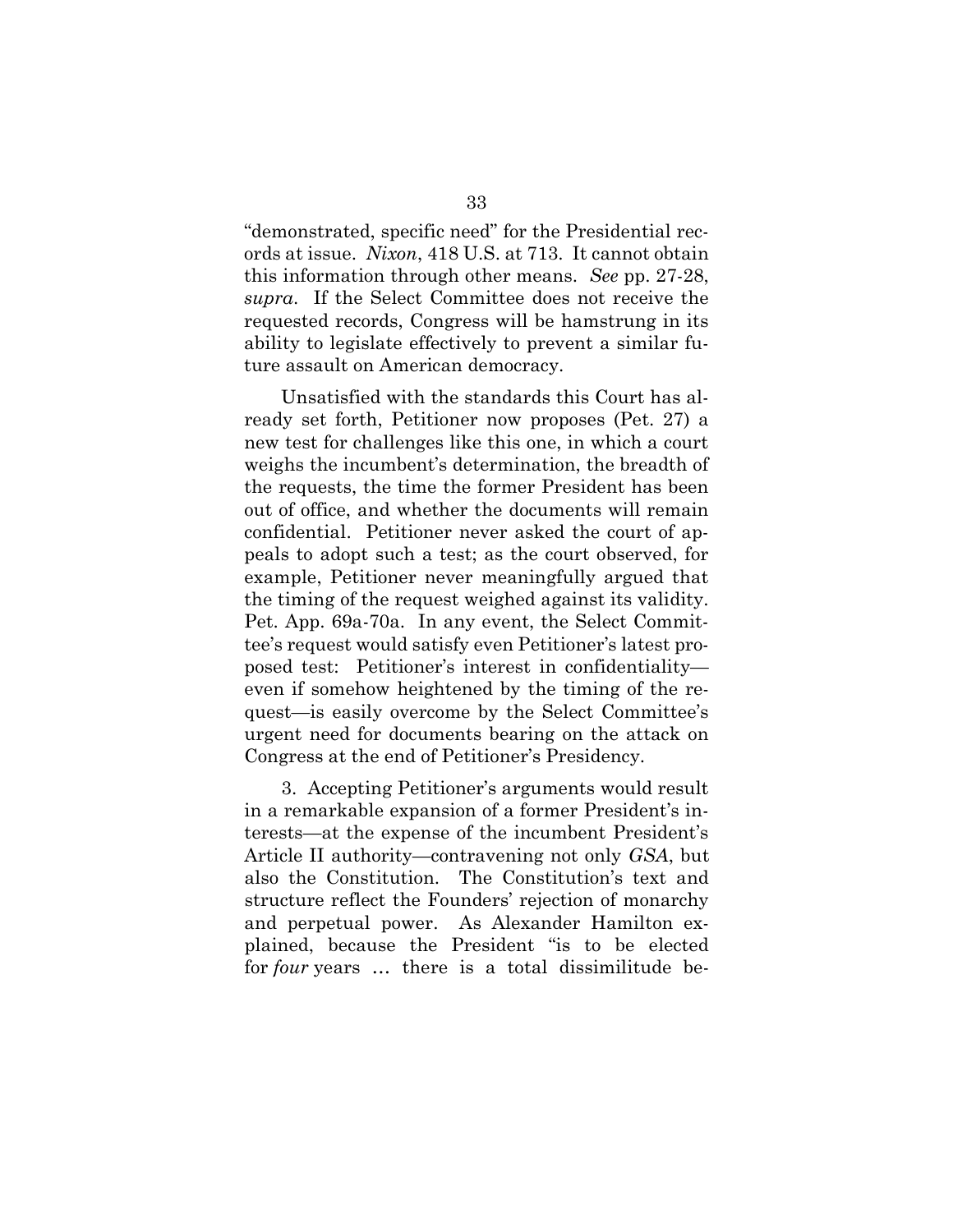tween him and a king of Great-Britain, who is an hereditary monarch, possessing the crown as a patri- mony descendible to his heirs forever." The Federalist No. 69, at 414 (Alexander Hamilton) (C. Rossiter ed., 1961); *see also* The Federalist No. 37, at 227 (James 1961); see also The Federalist No. 37, at 227 (James Madison). This original understanding is reflected in an early circuit decision by Chief Justice Marshall, in ference" in our system that the President "is elected from the mass of the people, and, on the expiration of the time for which he is elected, returns to the mass of 30, 34 (No. 14,692d) (C.C.D. Va. 1807). This origina<br>ircuit decisior<br>distinguished<br>oy explaining<br>n our system m the ma<br>
expection:<br>
people a:<br>
34 (No. 1<br>
Petition<br>
uld flout<br>
ncy, and 34<br>34<br>34<br>31<br>31; deen him and a king of Gr<br>itary monarch, possessiny descendible to his heir<br>31); see also The Federal<br>31); see also The Federal<br>31); see also The Federal<br>31); see also The Federal<br>31); see also The Federal which he distinguished the President from the British monarch by explaining that it is an "essentia[l] ... difthe people again." United States v. Burr, 25 F. Cas.

 dency, and the court of appeals correctly rejected them. Petitioner's separation-of-powers arguments would flout the historical understanding of the Presi-

#### D. The Court Of Appeals Correctly Held That The Equitable Factors Weigh Against Petitioner

 Petitioner also contends that the court of appeals Petitioner also contends that the court of appeals<br>erred when exercising its equitable discretion, but such exercise receives highly deferential review. See such exercise receives highly deferential review. See<br>Benisek v. Lamone, 138 S. Ct. 1942, 1945 (2018). The court of appeals correctly exercised its discretion in concluding that Petitioner has not shown "that he is liminary relief, that the balance of equities tips in his favor, and that an injunction is in the public interest." Id. at 1944 (citation omitted). of appeals correctly exerciding that Petitioner has no<br>to suffer irreparable harm<br>ary relief, that the balance likely to suffer irreparable harm in the absence of pre-

 1. Petitioner notes that disclosure cannot be un-done. But he cannot show that disclosure would cause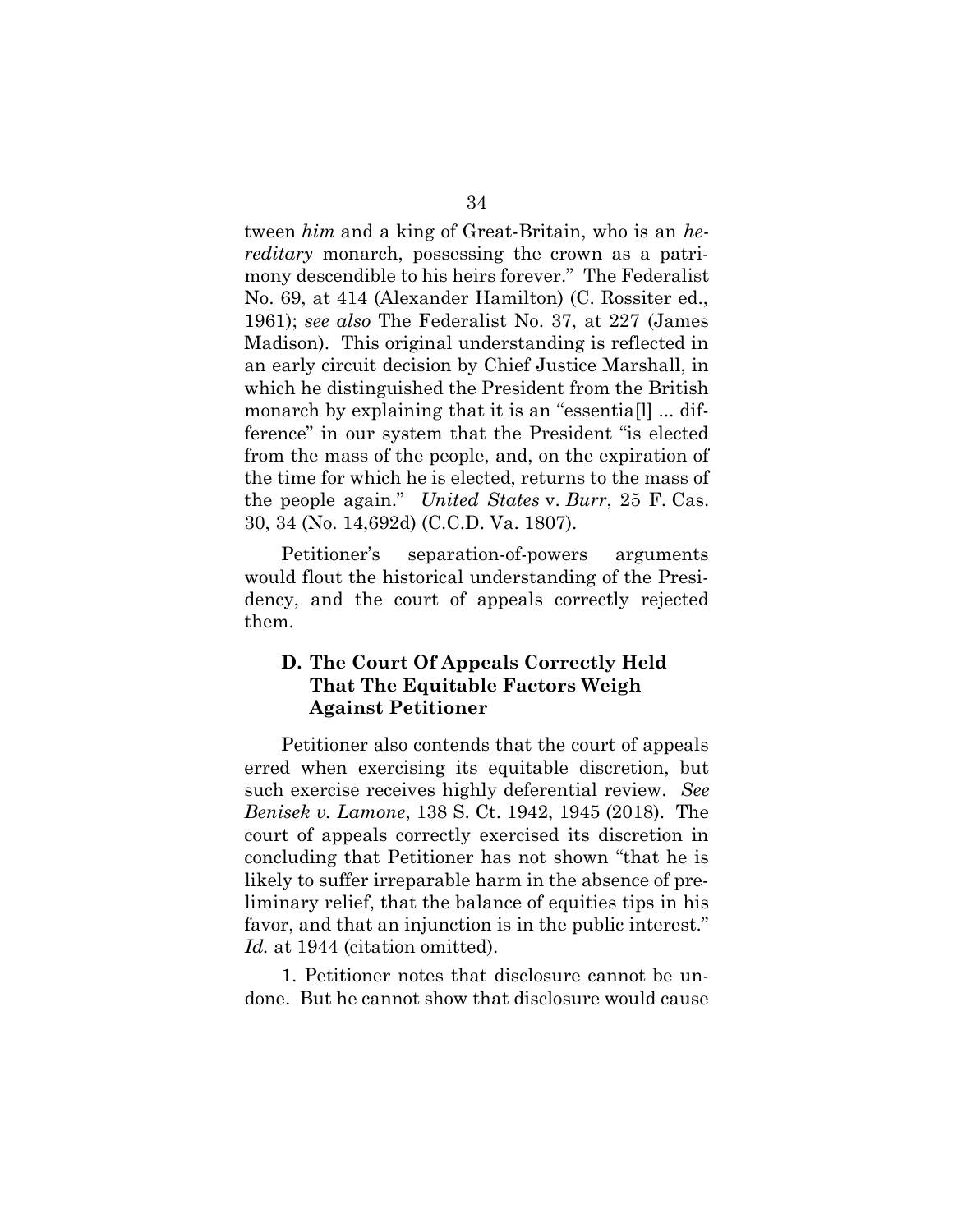irreparable *harm to the Presidency*, which is what v. United States, 524 U.S. 1301, 1301-02 (1998) (Rehnquist, J., in chambers). His contention (Pet. 30)<br>that disclosure will forever "shatter" executive privi-<br>lege is undercut by the fact that the privilege has al- that disclosure will forever "shatter" executive privi- lege is undercut by the fact that the privilege has always been qualified. And his unsupported claim that<br>disclosure will cause irreparable harm to the Execu-<br>tive Branch is belied by the determination of the Pres-<br>ident—the person best suited to make that determina- tive Branch is belied by the determination of the Pres- ident—the person best suited to make that determina- tion—that it will not. reparable *harm to the Presidency*,<br>atters in a separation of powers disp<br>*United States*, 524 U.S. 1301, matters in a separation of powers dispute. See Rubin disclosure will cause irreparable harm to the Execu-

<span id="page-41-0"></span> 2. Petitioner argues (Pet. 32) that "the public in- terest is served by injunctive relief because the Repub- lic itself has a strong interest in the effective operation of the Executive Branch without the President's polit- ical interests interfering in that operation." As dis- cussed, see pp. 22-23, supra, Petitioner's allegations of improper political motives are unsupported. At any rate, the Constitution itself entrusts Executive Branch decision-making to a President elected through the po- litical process. See Free Enter. Fund v. Pub. Co. Acct. Oversight Bd., 561 U.S. 477, 499 (2010). rest is served by injunctive relief becains it is<br>elf has a strong interest in the effective Branch without the Pi<br>all interests interfering in that operased, see pp. 22-23, supra, Petitioner<br>proper political motives are u 35<br>35<br>35<br>35<br>earable harm to the Piers in a separation of p<br>mited States, 524 U.S.<br>may ist, J., in chambers)<br>disclosure will forever<br>is undercut by the fact<br>been qualified. And his<br>osure will cause irreparach is belied by

 Weighing against Petitioner's claim of harm is the each of which has independently determined that dis- closure of these documents is in the best interests of the United States. See Tenn. Valley Auth. v. Hill, 437 U.S. 153, 195 (1978). Further, the court of appeals cor- rectly found "[t]hat public interest is heightened when, as here, the legislature is proceeding with urgency to prevent violent attacks on the federal government and disruptions to the peaceful transfer of power." Pet. App. 74a.judgment of the Legislative and Executive Branches,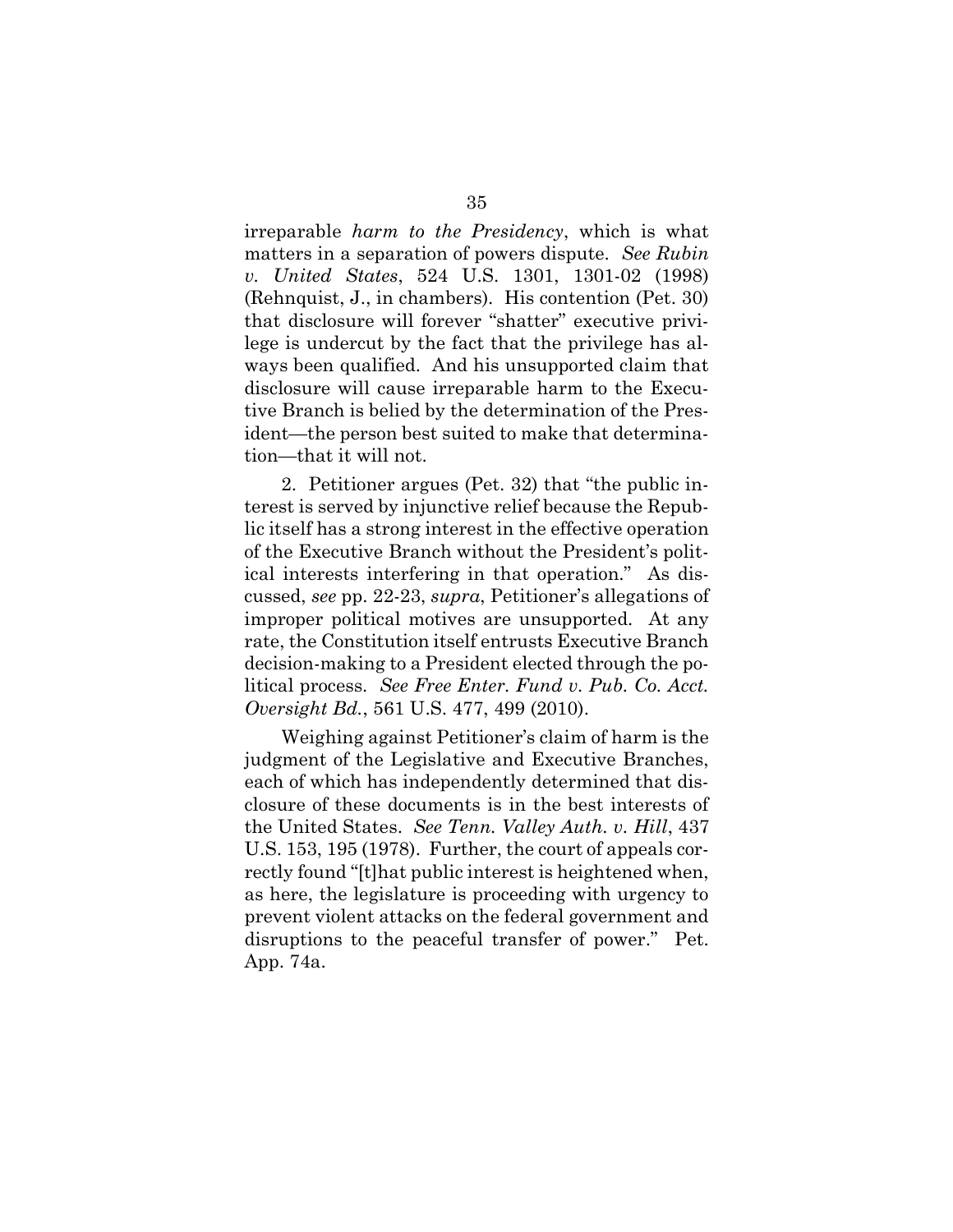#### III. At A Minimum, This Court Should Hear The Case On An Expedited Basis

<span id="page-42-0"></span> If this Court nonetheless believes that the deci- sion below warrants its review, the Congressional Re- solved expeditiously. The Select Committee urgently hearings and reports. The Select Committee's author- ization will expire on January 3, 2023, and each pass- ing day handicaps the Select Committee's investiga- tion, forcing it to proceed without the benefit of docu- ments to which it is entitled. For these reasons and the reasons set forth in the motion for expedited con- sideration of the petition, if this Court grants certio- rari, the Congressional Respondents respectfully re- quest that the case be heard as early as the Court's February sitting.At A M<br>Case O<br>If this (<br>n below w<br>mdents r<br>red expects<br>ds the do<br>rings and<br>ion will (<br>day han<br>, forcing<br>nts to wh<br>reasons 36<br>36<br>At A Minimum, This Co<br>Case On An Expedited<br>If this Court nonetheless<br>below warrants its review<br>dents respectfully reques<br>ed expeditiously. The Sel<br>ls the documents at issue tings and reports. The Sel<br>on will expire o spondents respectfully request that the case be reneeds the documents at issue to inform its forthcoming